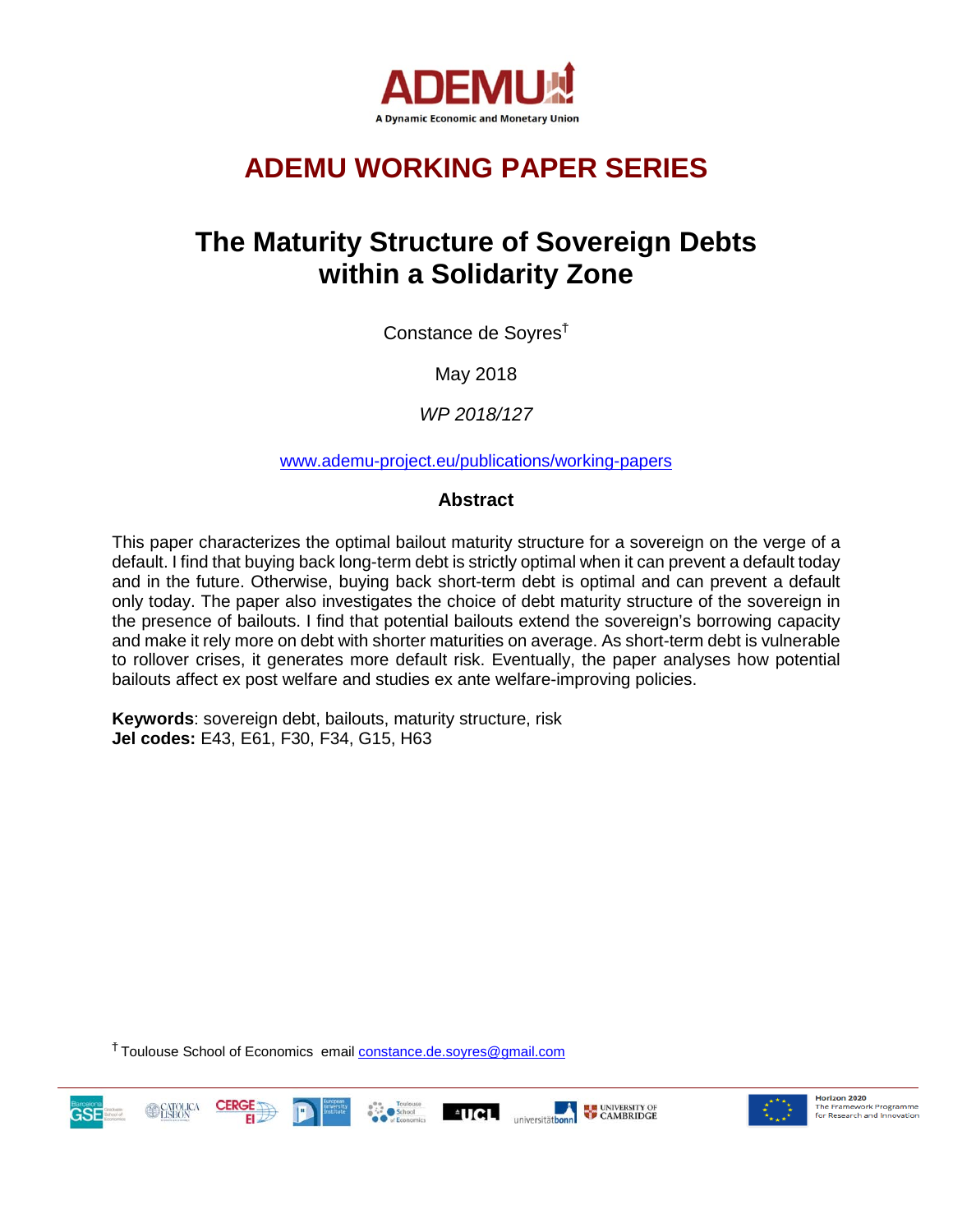

### **Acknowledgments**

I thank Jean Tirole for his guidance and invaluable advice. I thank Manuel Amador, François de Soyres, Patrick Fève, Christian Hellwig, Tim Kehoe, Martí Mestieri, Franck Portier, as well as seminar participants at University College London, the University of Birmingham, and Toulouse School of Economics. Finally, I acknowledge financial support by the ADEMU project, 'A Dynamic Economic and Monetary Union', funded by the European Union's Horizon 2020 Program under grant agreement No 649396 and from the European Research Council under Grant No. FP7/2007-2013 - 249429. All errors are mine.

This is an Open Access article distributed under the terms of the Creative Commons Attribution License Creative Commons Attribution 4.0 International, which permits unrestricted use, distribution and reproduction in any medium provided that the original work is properly attributed.



\_\_\_\_\_\_\_\_\_\_\_\_\_\_\_\_\_\_\_\_\_\_\_\_\_





The ADEMU Working Paper Series is being supported by the European Commission Horizon 2020 European Union funding for Research & Innovation, grant agreement No 649396.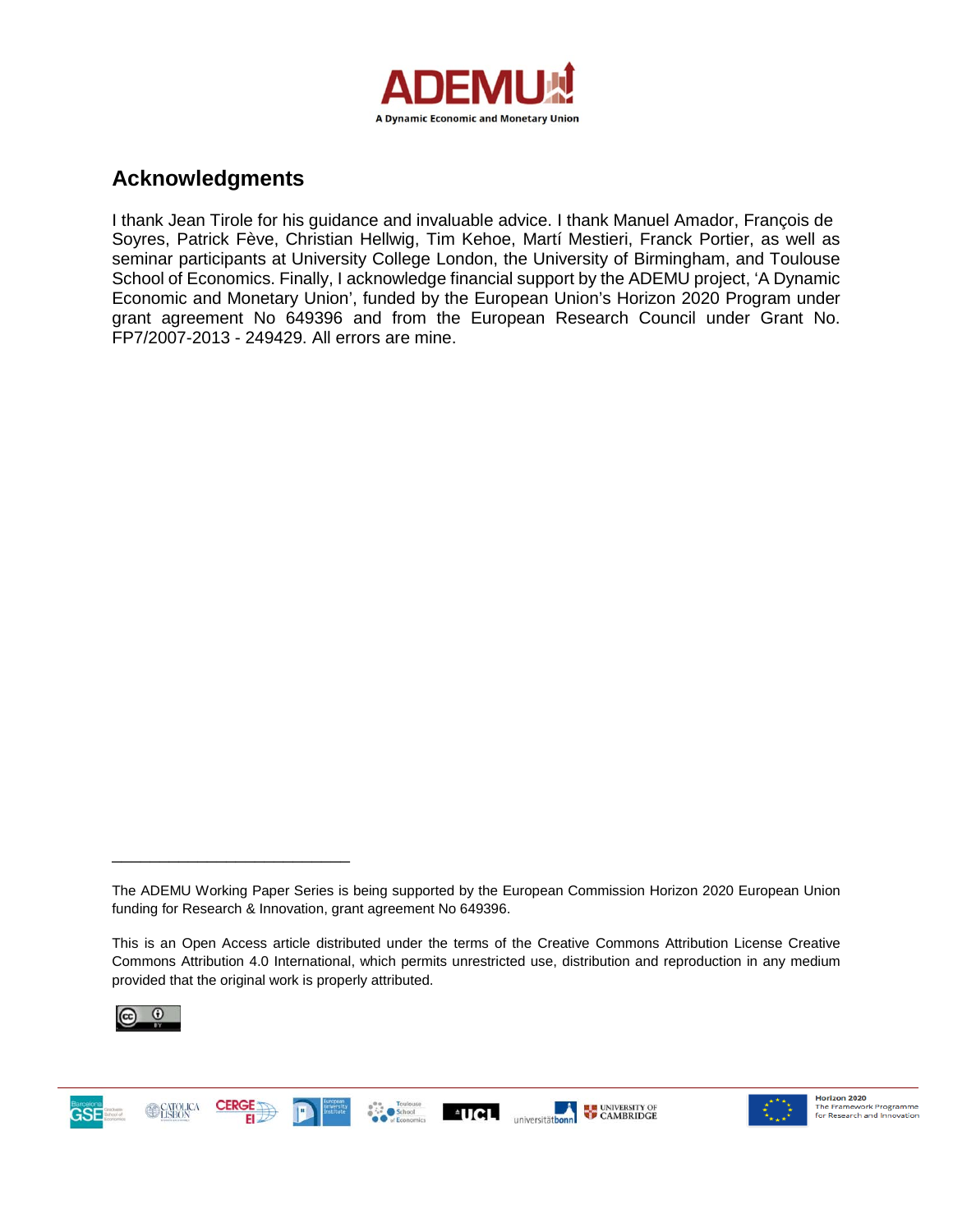### 1 Introduction

The ongoing Eurozone crisis has raised the debate about whether and how to stand by a country close to default. Before the crisis, a common belief that the Eurozone would not let one of its countries default had a significant impact on the countries' borrowing decisions. The example of the 2010 Greek debt crisis is edifying: the average maturity of its portfolio started to shorten a few years before the bailout. Furthermore, the joint intervention of the Eurozone and the IMF took place when the sovereign was unable to rollover its maturing debt, and was aimed at helping Greece both rollover its debt and pay its public expenditures. This first bailout did not put off default risk enough as it was rapidly followed by a second one in 2012. In this context, I want first to understand how potential bailouts affect the sovereign's choice of debt maturity structure. Second, I analyze how a bailout should optimally deal with the various maturities of the troubled sovereign. Third, I characterize ex ante policies that could improve total welfare.

More generally, I study the case of a sovereign that receives an exogenous liquidity need, and needs to borrow from the market. It expects to receive bailouts from deeppocket guarantors if the country finds itself on the verge of a default. The guarantors can be thought of as a group of countries that would be affected by a default or the international community. In the framework, the country cannot commit to repay its debt, and potential guarantors cannot commit not to bailout the country. More precisely, I link the debtor country's incentive to repay (and therefore its ability to borrow) to its cost of default, and the guarantors' incentive to help to the spillover cost they incur if the country defaults. In fact, the country repays its debt if it is less costly than a default, and the guarantors bail out the country if it is less costly than to let the country default. The country's cost of default can include reputation costs, a reduced access to international financial markets, or the threat of sanctions. The spillover cost guarantors incur can include economical as well as political considerations such as a reduced trade, banking exposures, the fear of a run, or the end of the European construction in the case of the EU. Hence, a country with a large cost of default is able to reimburse a large amount of debt and can therefore borrow extensively. Potential guarantors who would be very hurt by a default are likely to contribute a lot to bail out the country (nuisance power). In this

situation, the country's borrowing capacity is determined by both its own cost of default and the collateral damage its default creates on potential guarantors.

I consider an endowment economy with a finite horizon where the country's income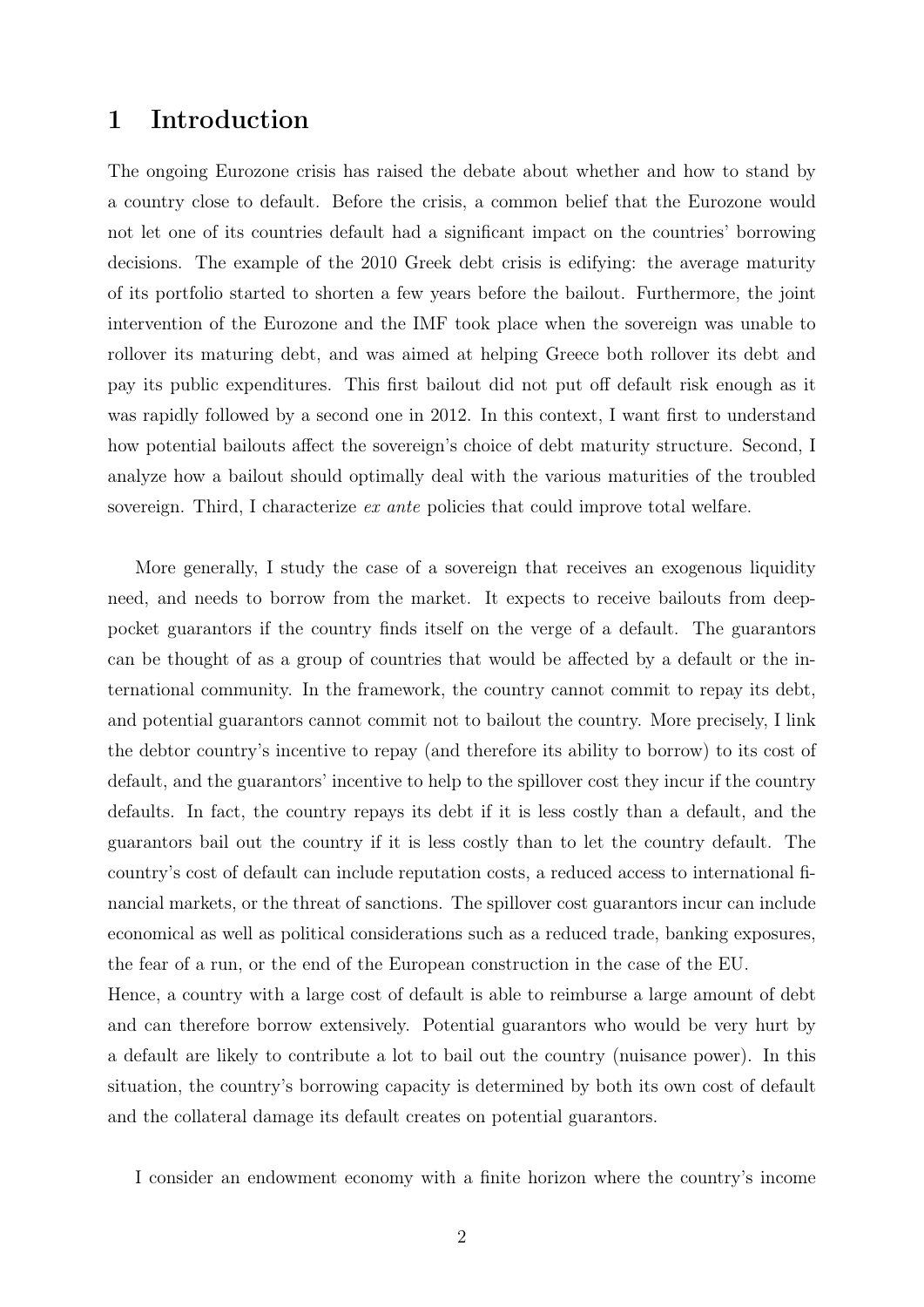realization is random. There are two sources of market incompleteness: (i) the debt issued by the country is non-contingent and (ii) there is lack of commitment from both the country and potential guarantors. As a result, there are states of nature in which the country cannot or does not want to repay/rollover its debt, so that a default can happen along the equilibrium path. Yet, potential guarantors can decide to bail out the country by repurchasing some of its claims. In this case, they do so to prevent a default in the current period and avoid the spillover damage of a default. The debtor country borrows from a large number of foreign lenders. They are competitive, risk-neutral and do not incur any spillover cost in case of a default, on top of the forgone repayment of the debt.

I first study the optimal choice of debt maturity structure of the sovereign that internalizes the potential bailouts from the guarantors. I find three main zones depending on the sovereign's liquidity need: in the low liquidity need zone, the country chooses to borrow a low level of long-term debt only, in order to hedge against a risk of default in the short-term while remaining under the umbrella of the potential guarantors in the longterm. In the intermediate liquidity need zone, the country borrows more short-term debt, and takes a risk of default in the long-term where the size of the debt, possibly increased by rollovers, may discourage the potential guarantors. Eventually, in the high liquidity need zone, the country over-borrows on the short maturity, and takes a risk of default in the short-term where the size of the debt may be too large for a rollover as well as for a bailout.

Simple insights can be derived. The larger the liquidity need the sovereign faces, the more it increases its level of borrowings and the more it relies on short-term debt. Indeed, short-term debt presents a borrowing capacity advantage relative to long-term debt, as there are less options to default over a short period than over a long one and as a consequence the default risk is lower. This explains why short-term debt is more valuable in situations of high liquidity needs. In the presence of potential bailouts, the sovereign's borrowing capacity is increased because it not only pledges expected future revenues but also potential bailouts. Therefore, the reliance on short-term debt is reinforced in situations of high liquidity needs because the sovereign is able to pledge a potential bailout in the short-term to maximize its borrowing capacity. Interestingly, the set of liquidity needs where the sovereign relies more on short-term debt is larger in the presence of bailouts. Hence, as short-term debt is associated with rollover risk, there are more default risks in this situation.

Second, I study the form of the optimal bailout from potential guarantors. When they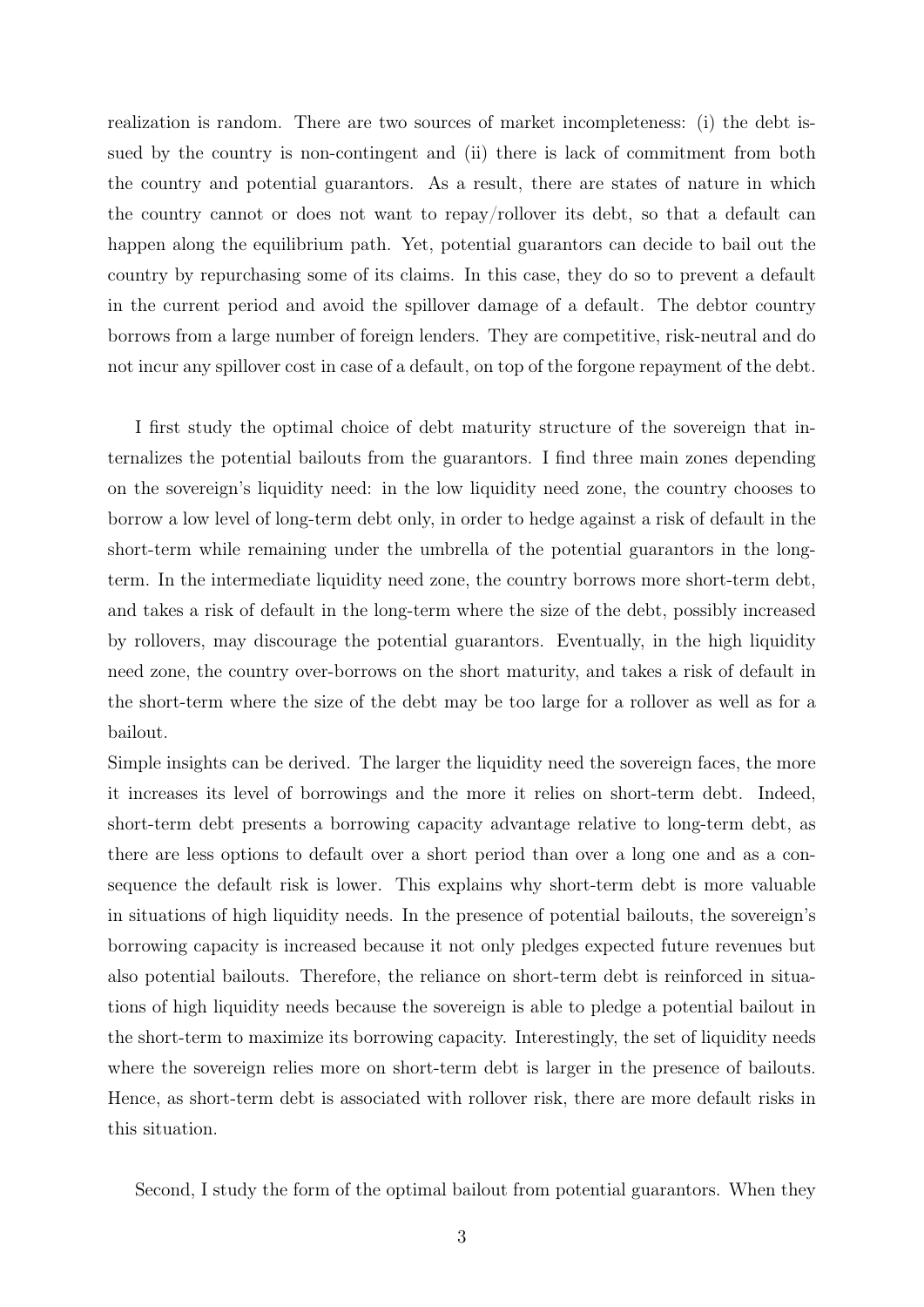want to prevent a default in the current period, they have the choice between repurchasing short-term debt, long-term debt, or both, in order to make it incentive-compatible for the sovereign to rollover and/or repay the rest of its maturing debt. On the one hand, repurchasing short-term debt alleviates the net present value of the debt burden in the current period without changing it in the following ones. On the other hand, repurchasing long-term debt alleviates the net present value of the debt burden both in the current period and in the following ones. I find that repurchasing long-term debt is strictly optimal when it makes the sovereign rollover and/or repay its debt in the current period and in the following ones. In this case, it achieves two goals at the same time, i.e. prevent a default today and in the future. It corresponds to a commitment effect: by committing to a bailout in the future, guarantors are able to make the country repay its debt today (backloading result). Otherwise, repurchasing short-term debt is optimal. It corresponds to an *option value effect*: guarantors choose to repurchase only short-term debt to make the country rollover and/or repay the rest of its maturing debt. This achieves only one goal, i.e. prevent a default today without taking care of what can happen in the future.

Third, potential bailouts affect negatively the guarantors' ex post welfare while raising the sovereign's one on average. I study several instruments to alleviate this inefficiency ex ante. On the one hand, a regulatory instrument consisting of a limit ratio on the maturity structure contains the risk-taking behavior of the sovereign. Yet, total welfare is lowered as it reduces the sovereign's borrowing capacity in times of high liquidity needs by limiting its ability to borrow short-term debt. On the other hand, an initial contractual agreement between the country and guarantors where the country borrows from both the market and guarantors can improve welfare and prevent the occurrence of any default at the equilibrium. Intuitively, such a contract addresses directly the divergence of interests between the country which aims at maximizing transfers and guarantors who would like the country to minimize default risk.

To sum up, the presence of potential bailouts extends the initial borrowing capacity of the sovereign and makes it rely more on short-term debt, which is at the origin of more default risk on average. Short-term debt is used in times of high liquidity needs by the sovereign to extend as much as possible its borrowing capacity by pledging both its income in the short-term and the bailout it may receive as well at this same maturity. As for the guarantors, repurchasing long-term debt in a bailout is strictly optimal when they can prevent a default both today and in the future. Otherwise, repurchasing short-term debt is optimal to prevent a default only today. Eventually, only an initial contractual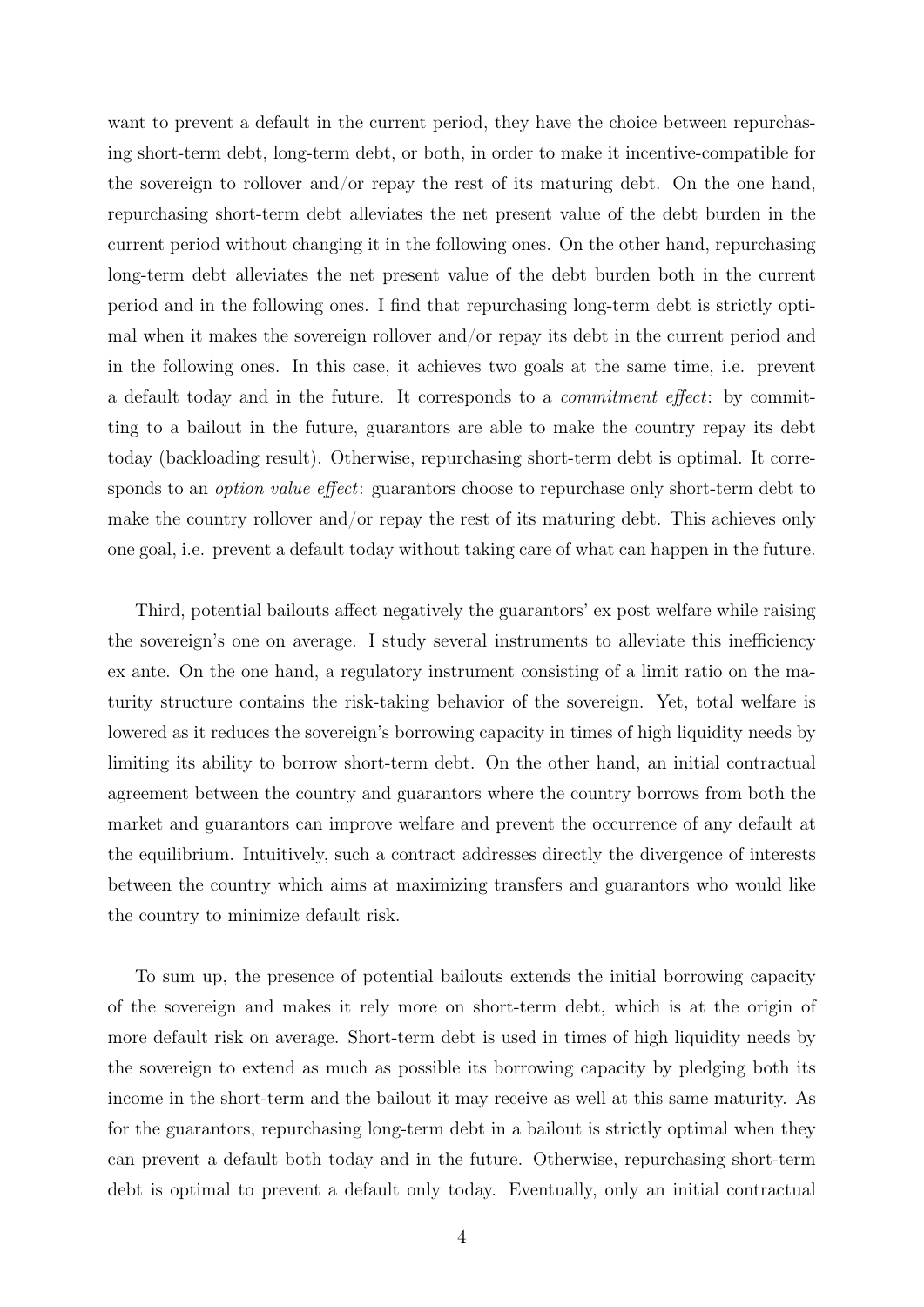agreement between the country and the guarantors can be welfare-improving because it addresses directly the divergence of interests between the two parties.

Related literature This paper is related to several bodies of the literature. Papers such as Kehoe and Levine (1993), Kocherlakota (1996) and Alvarez and Jermann (2000) study the optimal debt contract under lack of commitment in an environment where markets are complete. Yet, in such a framework, a default cannot happen at the equilibrium. This paper thus follows the literature of sovereign debt under lack of commitment and incomplete markets, initiated by the seminal paper of Eaton and Gersovitz (1986). As pointed out by Arellano (2008), a default can happen at the equilibrium in such an environment. In Calvo (1988), the government auctions off its borrowing level and lets the market determine the interest rates. This leaves room for a multiplicity of equilibria driven by expectations. Cole and Kehoe (2000) also analyze multiple equilibria to study self-fulfilling crises brought about by a loss of confidence. In this paper, there is no multiplicity of equilibria as the country first sets the level of its repayments and lets the market determine the interest rates and its initial borrowing level.

This paper builds on the existence of exogenous costs of default. These costs are essential in explaining sovereign repayments. They can be external, such as trade embargoes, seizure of assets or military intervention (Sachs (1983) and Eaton, Gersovitz and Stiglitz (1986)), or internal as emphasized by recent research (Mengus (2014)).

Tirole (2015) investigates ex ante and ex post forms of solidarity towards an indebted sovereign in the presence of default. Here, I carry out a similar analysis in a dynamic setup where the maturity of debt is a choice of the sovereign. Several papers study the debt maturity structure of a sovereign that can decide to default, without the ingredient of solidarity. Arellano and Ramanarayanan (2012) build on the observation that the government interest rate spreads are low in normal times with the short-term spread being lower than the long-term one. During emerging market crises, both spreads rise and the short-term spread rises more than the long-term one. In parallel, the debt maturity shortens significantly. By analyzing the tradeoff between the incentive benefit of short-term debt and the *hedging benefit* of long-term debt, the paper is able to make sense of these observations. Broner, Lorenzoni and Schmuckler (2013) argue that lenders' risk aversion makes short-term borrowing cheaper. It explains why emerging economies tend to borrow short-term and why they rely even more on short-term debt in periods of financial turmoil. This paper builds on these results with the new element of potential bailouts from guarantors.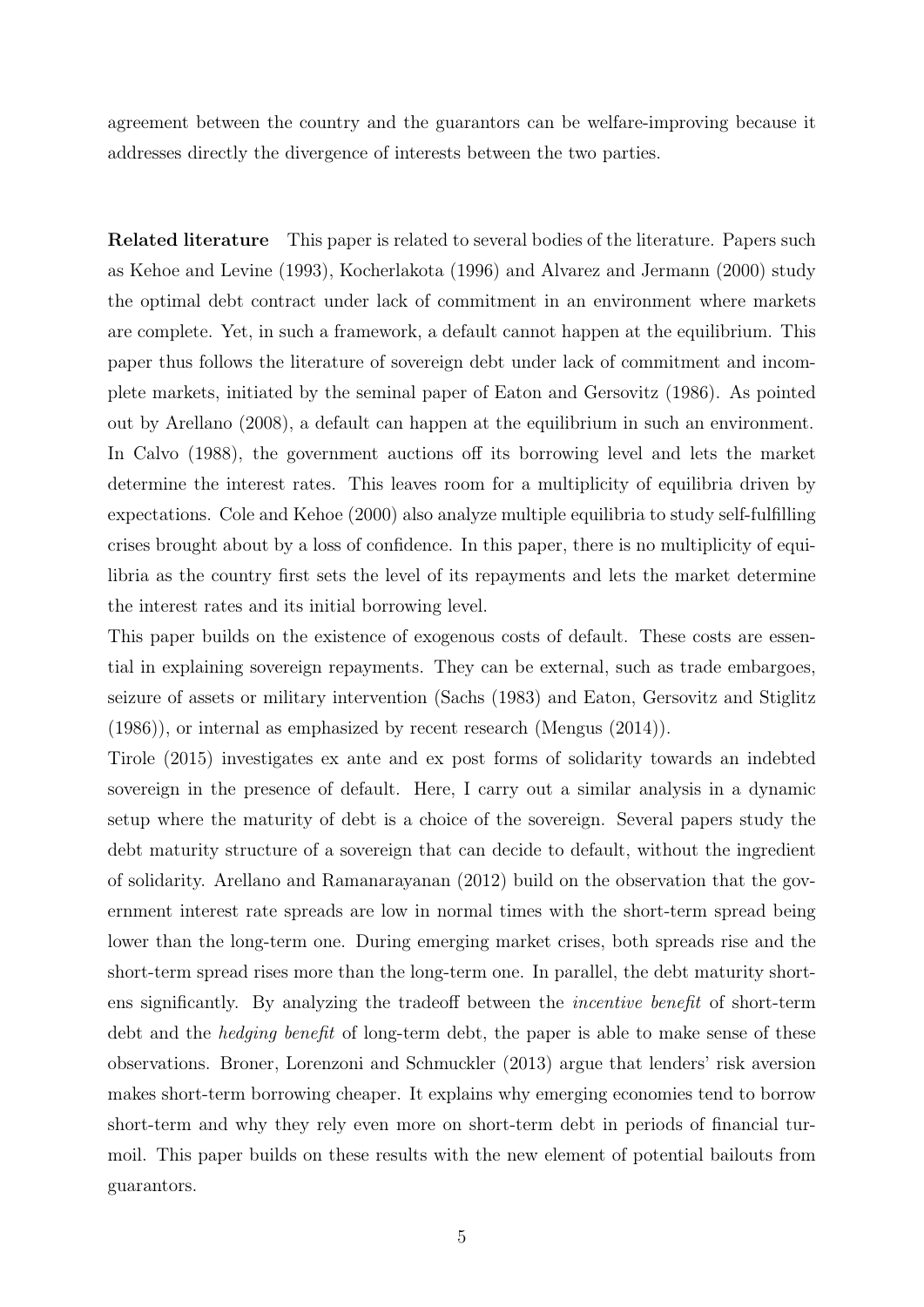I present the setup of the model in section 2. Then, I study the Principal's optimal bailout strategy in section 3. I can then solve for the country's optimal borrowing strategy in section 4. In section 5, I analyze the impact of potential bailouts. Section 6 studies some simple extensions and discusses the results. In section 7, I carry out a welfare analysis and study some ex ante policies that could be Pareto-improving. Section 8 concludes.

### 2 The model

#### 2.1 Framework

This section develops a model of sovereign debt with three risk neutral economic agents. The country borrows from the private sector (the market), which is competitive. Potential guarantors (the Principal) can intervene to help the country if it cannot or does not want to repay its debt.

There are 3 periods with a discount factor  $\delta < 1$  at each period. At dates  $t = 1, 2$ , the country receives a random income according to a positively correlated process, with  $\rho \leq \alpha \leq \overline{\rho}^1$ . For simplicity, I assume that the income is  $\overline{y_t} > 0$  in the good state of nature for  $t = 1, 2$ , and 0 otherwise (see Figure 1). A zero income is to be interpreted as some minimal level of consumption below which the country is not willing to go. At date 0, the country has no money, can decide to borrow  $b_0$  against future incomes, and values this borrowing at  $Rb_0$  with  $R \geq 1$ . At date 1, the country may have some debt to repay, and chooses whether to rollover and repay its maturing debt or to default. At date 2, the country may have some debt to repay and its only decision is whether to repay or to default.

There is no commitment in the sense that the country pays back its debt only if it finds it privately optimal to do so, and the Principal bails out the country only if he finds it privately optimal to do so. If the country chooses to default at date t, it defaults on all its debt and incurs the default cost  $\Phi_t > 0$ , which is the net present value of all the costs implied by a default at date t. In turn, the Principal is affected by a spillover cost  $\phi_t > 0$ , which is the net present value of the costs he incurs when the country defaults at date  $t$ . There is perfect information.

<sup>&</sup>lt;sup>1</sup>This assumption corresponds to the persistence of sovereign incomes that is observed empirically (in either good or bad states).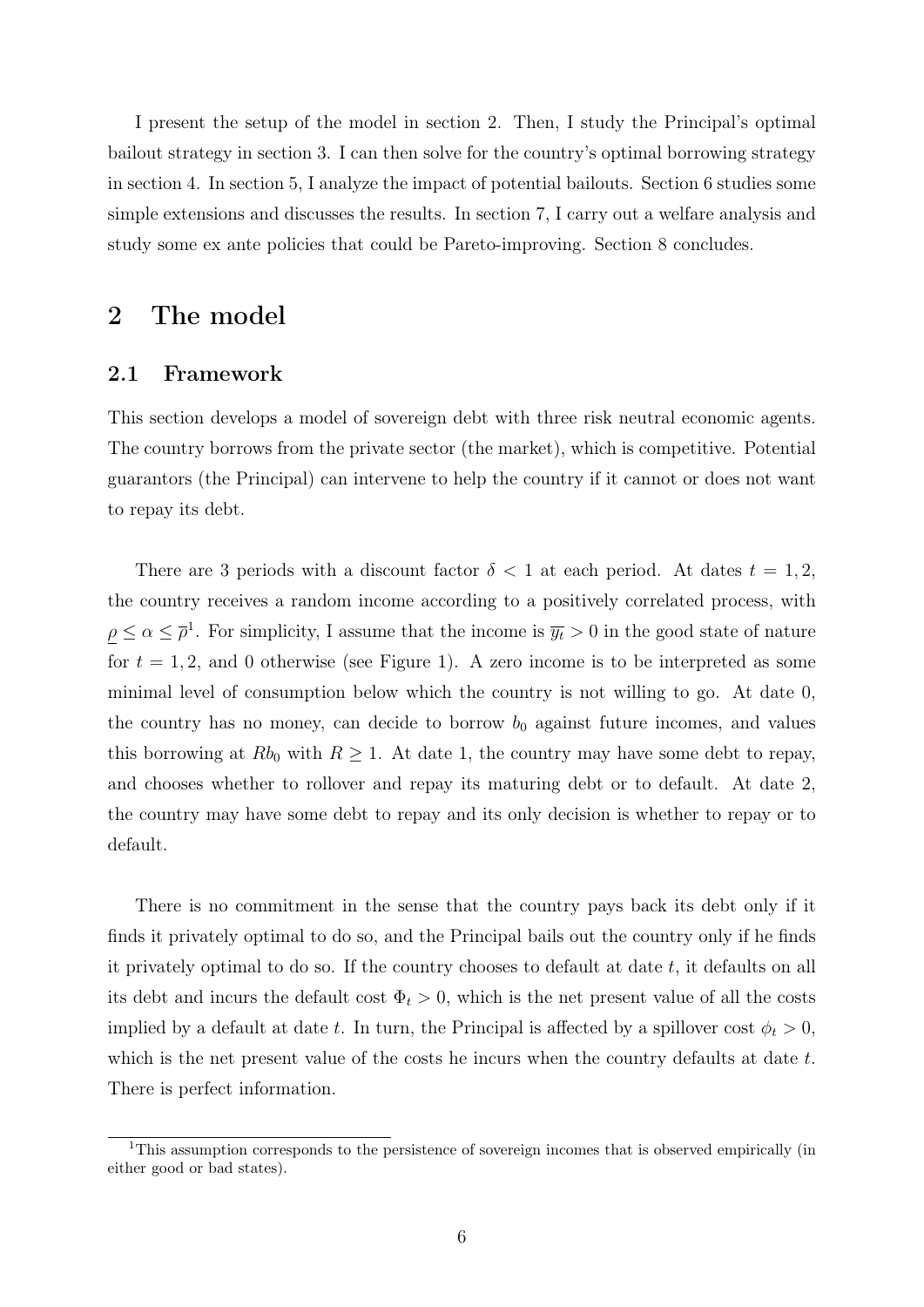

Figure 1: Income Realizations

I assume that both the default cost and the spillover cost are weakly decreasing over time, so that  $\Phi_1 \geq \Phi_2$  and  $\phi_1 \geq \phi_2$ , and that the country's default cost is larger than the Principal's spillover cost  $\Phi_t \gg \phi_t$  for  $t = 1, 2$ .

The model is an extensive form game that can be solved by backward induction. I am therefore looking for subgame perfect Nash equilibria where the optimal borrowing and rollover strategies of the country, the optimal bailout of the Principal, and the interest rates paid on debt are endogenously determined in the model. The timing of the model is described in Figure 2.

**Date 0:** Borrowing. At date 0, the country borrows  $b_0$  from the market against claims  $(d_1^0, d_2^0)$  to be repaid at dates 1 and 2 respectively. As for the notation,  $d_t^s$  is the amount of debt the country has at the end of date  $s$  to repay at date  $t$  (after the bailout and rollover decisions of date  $s$  took place). The additional upper script  $P$  denotes the level of debt remaining after the bailout offer from the Principal and the upper script  $R$  the additional amount of debt to be reimbursed at a given maturity after a rollover. I denote  $d_1^0$  the short-term debt and  $d_2^0$  the long-term debt. The country values this borrowing at  $Rb_0$ (private benefit) where the parameter  $R$  measures the intensity of the country's liquidity needs. The higher the liquidity need  $R$ , the more the country is willing to borrow at date 0.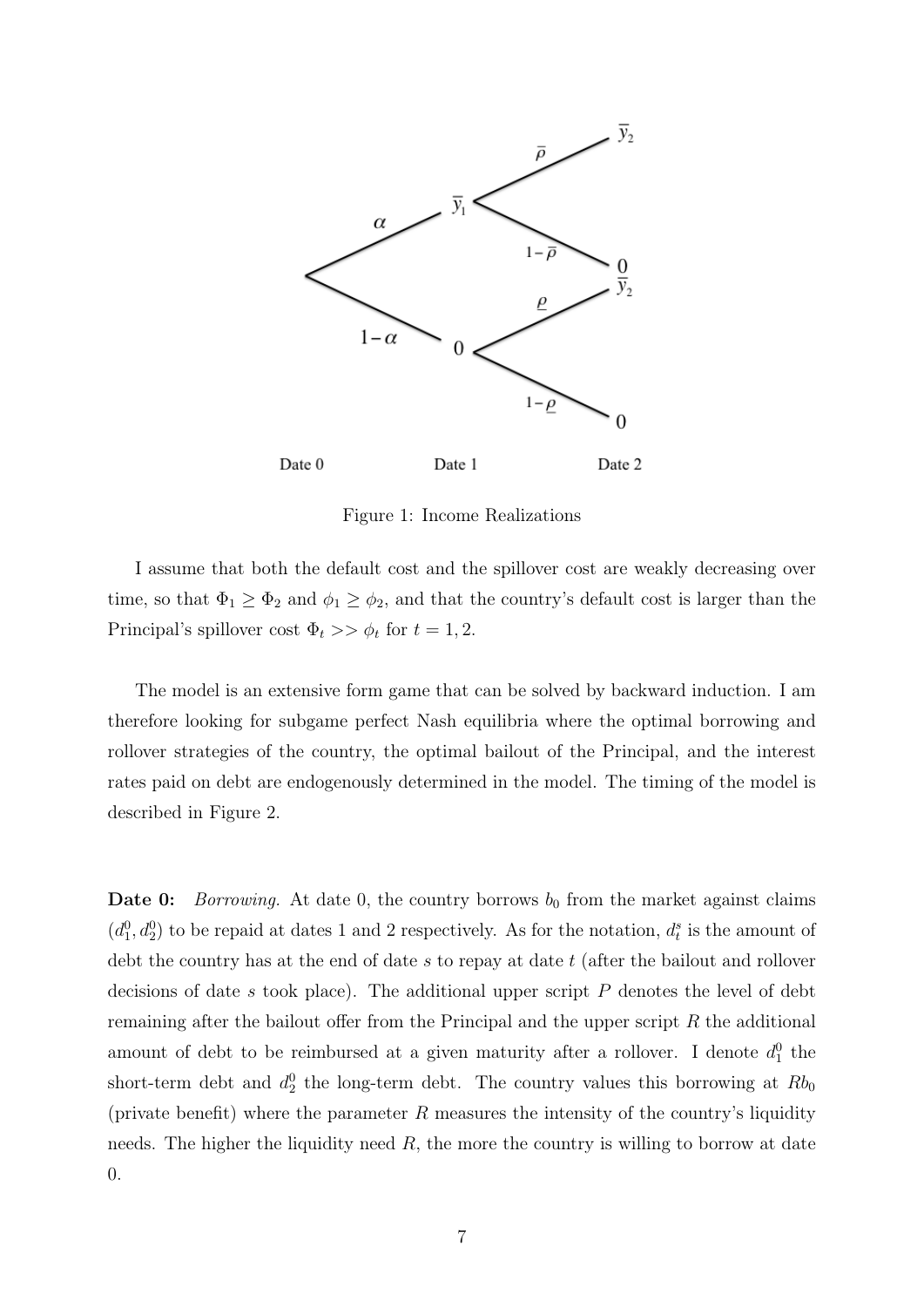| Date 0                                                                                                                                                                | Date 1                                                                                                                                                                                                                                                                                                                                                                                                                                                                                                                                   | Date 2                                                                                                                                                                                                                                                                                                                                                                                                                  |  |  |
|-----------------------------------------------------------------------------------------------------------------------------------------------------------------------|------------------------------------------------------------------------------------------------------------------------------------------------------------------------------------------------------------------------------------------------------------------------------------------------------------------------------------------------------------------------------------------------------------------------------------------------------------------------------------------------------------------------------------------|-------------------------------------------------------------------------------------------------------------------------------------------------------------------------------------------------------------------------------------------------------------------------------------------------------------------------------------------------------------------------------------------------------------------------|--|--|
| $\checkmark$ The country borrows<br>$b_0$ from the market<br>against claims<br>$\left\{d_1^0, d_2^0\right\}$ due at dates<br>$t = 1, 2$<br>And values $b_0$ at $Rb_0$ | $\swarrow$ $y_1$ is realized<br>$\Rightarrow$ The state is $\left\{y_1, d_1^0, d_2^0\right\}$<br>$\checkmark$ The Principal offers to<br>convert $\left\{d_1^{0}, d_2^{0}\right\}$ to $\left\{d_1^{1P}, d_2^{1P}\right\}$<br>$\checkmark$ The country chooses whether<br>to rollover some of its debt by<br>borrowing $b_i$ against an<br>additional claim $\{d_2^{1R}\}\$ due at<br>date $t = 2$<br>The country chooses<br>$x_1 = \begin{cases} 1 \text{ if it repays } d_1^1 = d_1^{1P} - b_1 \\ 0 \text{ if it defaults} \end{cases}$ | $\swarrow$ $y_2$ is realized<br>$\Rightarrow$ The state is $\left\{y_2, d_2^1, x_1\right\}$<br>with $d_2^1 = d_2^{1P} + d_2^{1R}$<br>$\checkmark$ The Principal offers to<br>convert $\left\{d_2^1\right\}$ to $\left\{d_2^2\right\}$<br>$\checkmark$ The country chooses<br>$x_2 = \begin{cases} 1 & \text{if it repays } d_2^2 \\ 0 & \text{if it defaults} \end{cases}$<br>provided it did not<br>default at $t = 1$ |  |  |
|                                                                                                                                                                       |                                                                                                                                                                                                                                                                                                                                                                                                                                                                                                                                          |                                                                                                                                                                                                                                                                                                                                                                                                                         |  |  |

Figure 2: Timing of the model

Given its liquidity need R, the country chooses  $(d_1^0, d_2^0)$  to maximize its expected utility of date 0:

$$
U_0^C(R) = \max_{\{d_1^0, d_2^0\}} \left\{ Rb_0 + \mathbb{E}_0 \left( \sum_{t=1}^2 \delta^t (y_t - x_t d_t^t - (1 - x_t) x_{t-1} \Phi_t) \right) \right\}
$$

such that:

$$
b_0 = \frac{d_1^0}{1 + r_1^0} + \frac{d_2^0}{(1 + r_2^0)^2}
$$

where  $x_t$  for  $t = 1, 2$  is a dummy variable that equals 1 if the country chooses to repay at date t, and 0 if it chooses to default (with  $x_t = 0$  absorbing and  $x_0 = 1$ ).  $r_1^0$  and  $r_2^0$ are the one-period interest rates paid by the country at date 0 on debt due at dates 1 and 2 respectively. They are endogenously determined in the model as a result of the randomness of incomes, the willingness of the country to repay and the behavior of the Principal.

**Dates 1 & 2:** Income realizations. At the beginning of each period  $t = 1, 2$ , the country receives its random income. Considering the income process, it cannot repay in the bad state of nature because it has no income<sup>2</sup>. Assuming that  $\overline{y_t} > \Phi_t$ , it can repay in the

<sup>&</sup>lt;sup>2</sup>The decision to default is always a question of willingness. In this reduced form model, when the country has a zero income and cannot repay any debt, it corresponds to a case where the country does not want to tax its agents to repay its claims and chooses to default.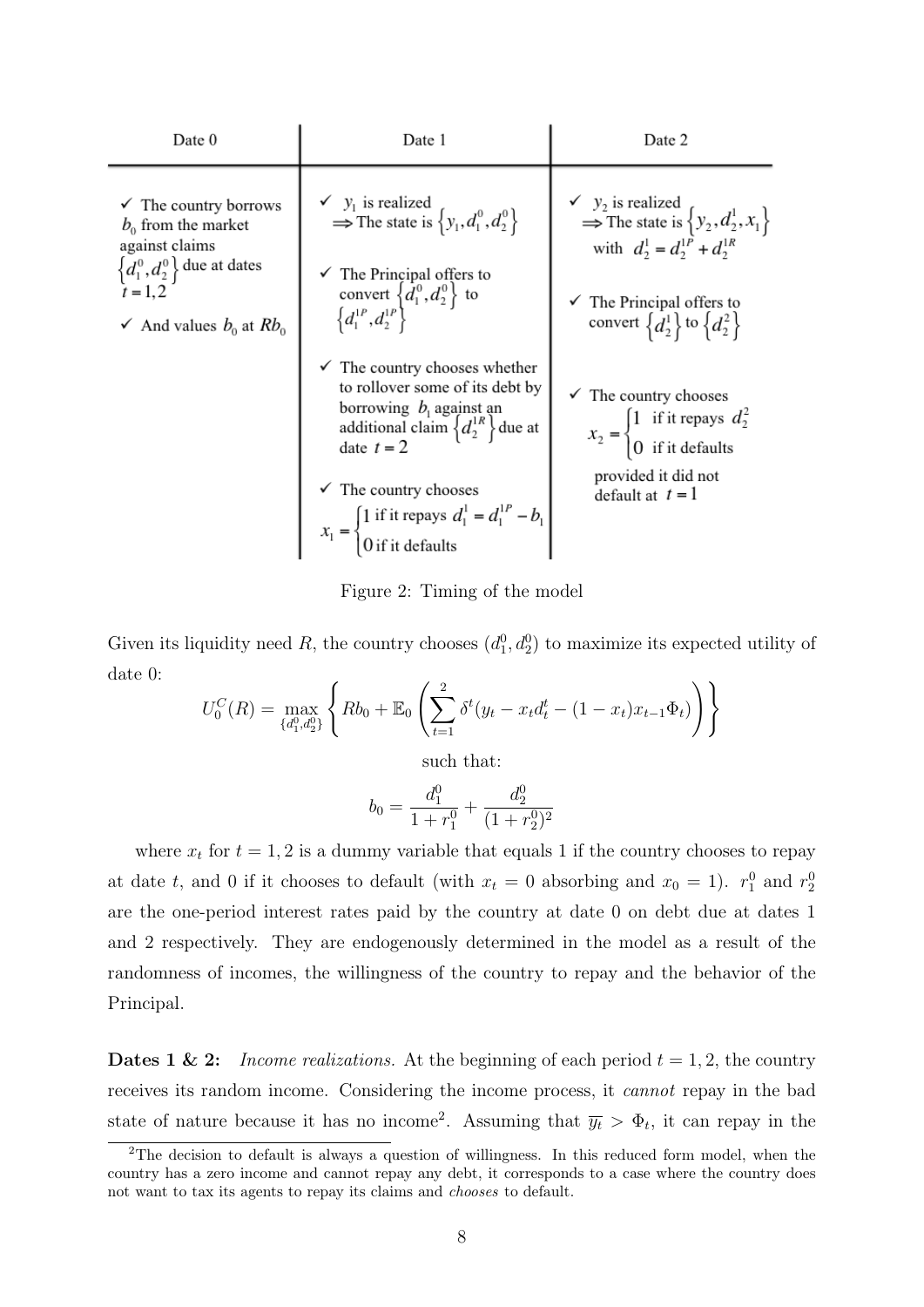good state of nature, but may not want to do so if it is more costly than to default.

Debt structure. At the beginning of period  $t$ , the debt structure is characterized by  ${d_{\tau}^{t-1}}_{\tau=t}^2$  where  $d_{\tau}^{t-1}$  is the remaining claim inherited from date  $t-1$  to be paid at a future date  $\tau$ .

Bailout from the Principal. After the country's income realization at date  $t$ , the Principal makes a take-it-or-leave-it offer to the country where he may propose to repurchase some of the debt, either short-term, or long-term, or both if available. He does so if it can prevent a default at the current period at a lower cost than the spillover damage. More precisely, in the case where the country has no income at date  $t$  and the Principal wants to prevent a default, he has to repurchase either a part of the claim of date  $t$  such that the country is able to rollover all the remaining (when a rollover is available), or the whole claim. In the case where the country is willing to default despite having a positive income and the Principal wants to prevent it, he has to repurchase some debt of various maturities to the point the country is able to rollover some of the claim of date  $t$  (when a rollover is available) and willing to repay the rest.

At date 1, knowing the country's income  $y_1$ , the Principal can propose to lower the country's debt level from  $(d_1^0, d_2^0)$  to  $(d_1^{1P}, d_2^{1P})$  where he repurchases some short-term debt  $d_1^0 - d_1^{1P}$  and/or some long-term debt  $d_2^0 - d_2^{1P}$ . He therefore solves:

$$
U_1^P = -\min_{\{d_1^{1P}, d_2^{1P}\}} \left\{ d_1^0 - d_1^{1P} + \delta(d_2^0 - d_2^{1P}) + \delta \mathbb{E}_1 \left\{ x_2(d_2^1 - d_2^{2P}) + (1 - x_2)\phi_2 \right\} \right\}
$$

such that:

$$
\begin{cases}\nd_1^0 - d_1^{1P} + \delta(d_2^0 - d_2^{1P}) + \delta \mathbb{E}_1 \left\{ x_2(d_2^1 - d_2^{2P}) + (1 - x_2)\phi_2 \right\} \le \phi_1 \quad (IC^P) \\
d_1^1 + \delta \mathbb{E}_1 \left( x_2 d_2^2 + (1 - x_2)\Phi_2 \right) \le \Phi_1 \quad (IC^C) \\
d_1^1 \le y_1 \quad (PC^C) \\
0 \le d_t^{1P} \le d_t^0 \quad \text{for } t = 1, 2\n\end{cases}
$$

The Principal minimizes the net present value of what he decides at date t to repurchase (short-term and/or long-term debt if available), what he expects to repurchase as well in the future and the collateral damage he expects to incur. Constraint  $(IC^P)$  is the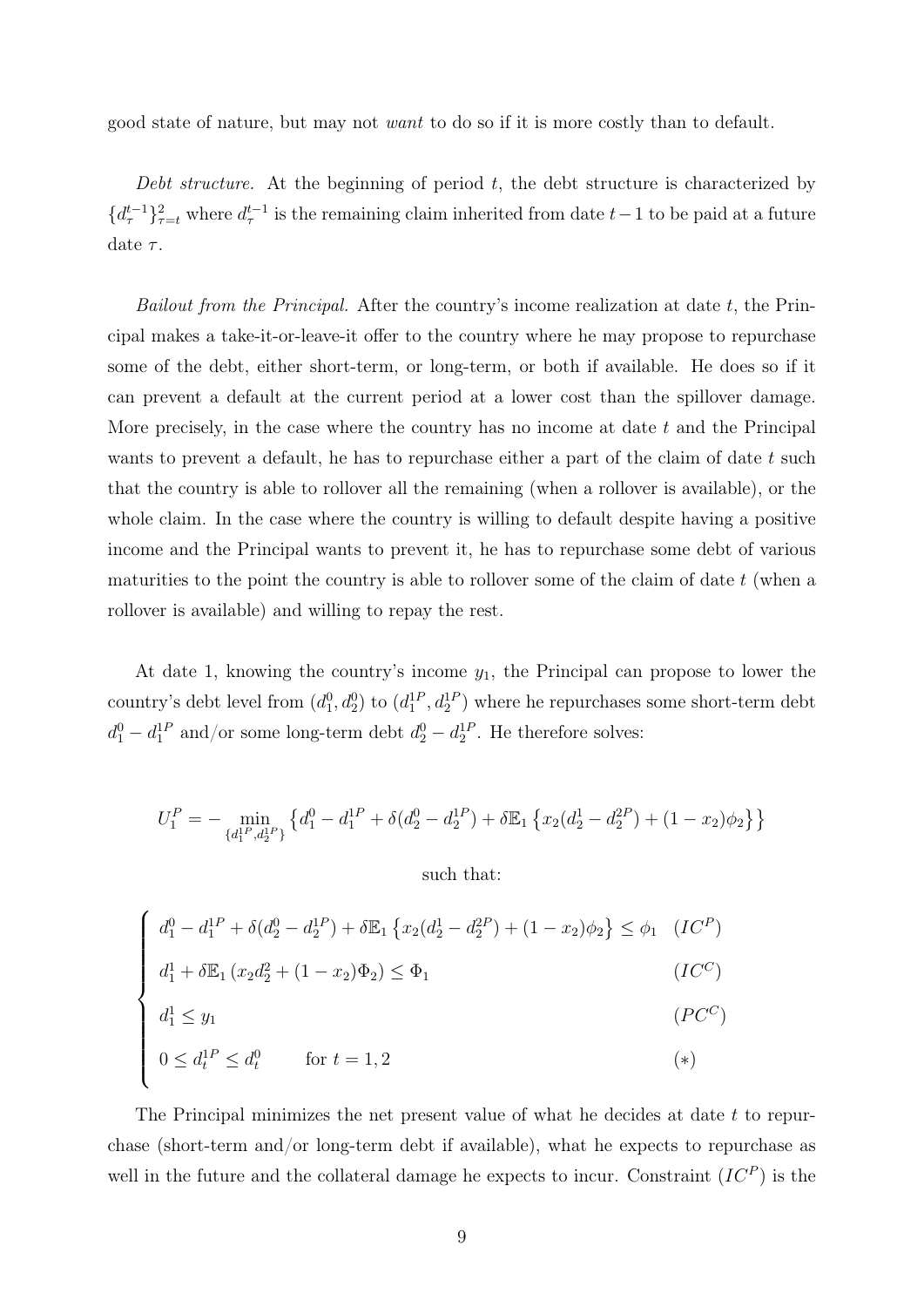Principal's incentive constraint guaranteeing that he prefers to participate in the bailout at date t rather than let the country default. Constraint  $(IC^C)$  is the country's incentive constraint which makes sure that it is willing to repay its debt at date t after the offer of the Principal (and after a potential rollover) rather than default. Constraint  $(PC^C)$  guarantees that the country can finally pay back its debt at date  $t$ , while constraint  $(*)$  ensures that the Principal can only repurchase debt at date  $t<sup>3</sup>$ . If there is no solution to the system, then the Principal does not repurchase any debt and proposes  $(d_1^{1P}, d_2^{1P}) = (d_1^0, d_2^0)$ . There is no bailout at date 1.

Similarly, at date 2, knowing the country's income  $y_2$ , the Principal can propose to repurchase some of the country's long-term debt and lower it from  $d_2^1$  to  $d_2^{2P} = d_2^2$ .<sup>4</sup> He therefore solves:

$$
U_2^P = - \min_{\{d_2^2\}} \left\{d_2^1 - d_2^2\right\}
$$

such that:

$$
\begin{cases}\nd_2^1 - d_2^2 \le \phi_2 & (IC^P) \\
d_2^2 \le \Phi_2 & (IC^C) \\
d_2^2 \le y_2 & (PC^C) \\
0 \le d_2^2 \le d_2^1 & (*)\n\end{cases}
$$

Again, if there is no solution to the system, the Principal does not repurchase any debt and proposes  $d_2^2 = d_2^1$ . There is no bailout at date 2.

Rollover decision (Date 1 only). At date 1, after the bailout offer from the Principal, the country has  $(d_1^1, d_2^1)$  on its portfolio, and can choose to rollover some of its debt to date 2. Defining  $d_2^{1R}$  as the additional amount of debt to repay at date 2 after the rollover, the country minimizes the net present value of what it expects to pay (debt and/or default costs):

$$
\min_{d_2^{1R}} \left\{ d_1^1 + \delta \mathbb{E}_1 (x_2 d_2^2 + (1 - x_2) \Phi_2) \right\}
$$

<sup>&</sup>lt;sup>3</sup>In case the country has zero income at date t, constraint  $(PC^C)$  is binding. In fact, the Principal makes sure that after his bailout, the country is able to rollover all the remaining debt and thus avoid a default. In case the country has a positive income at date  $t$  and does not want to rollover and repay without the help of the Principal, constraint  $(IC^C)$  is binding. The Principal repurchases some debt to the point the country is willing to rollover and repay. The Principal's bailout does not exceed this point because he is minimizing his own participation.

<sup>4</sup>There is no rollover as date 2 is the last period of the model.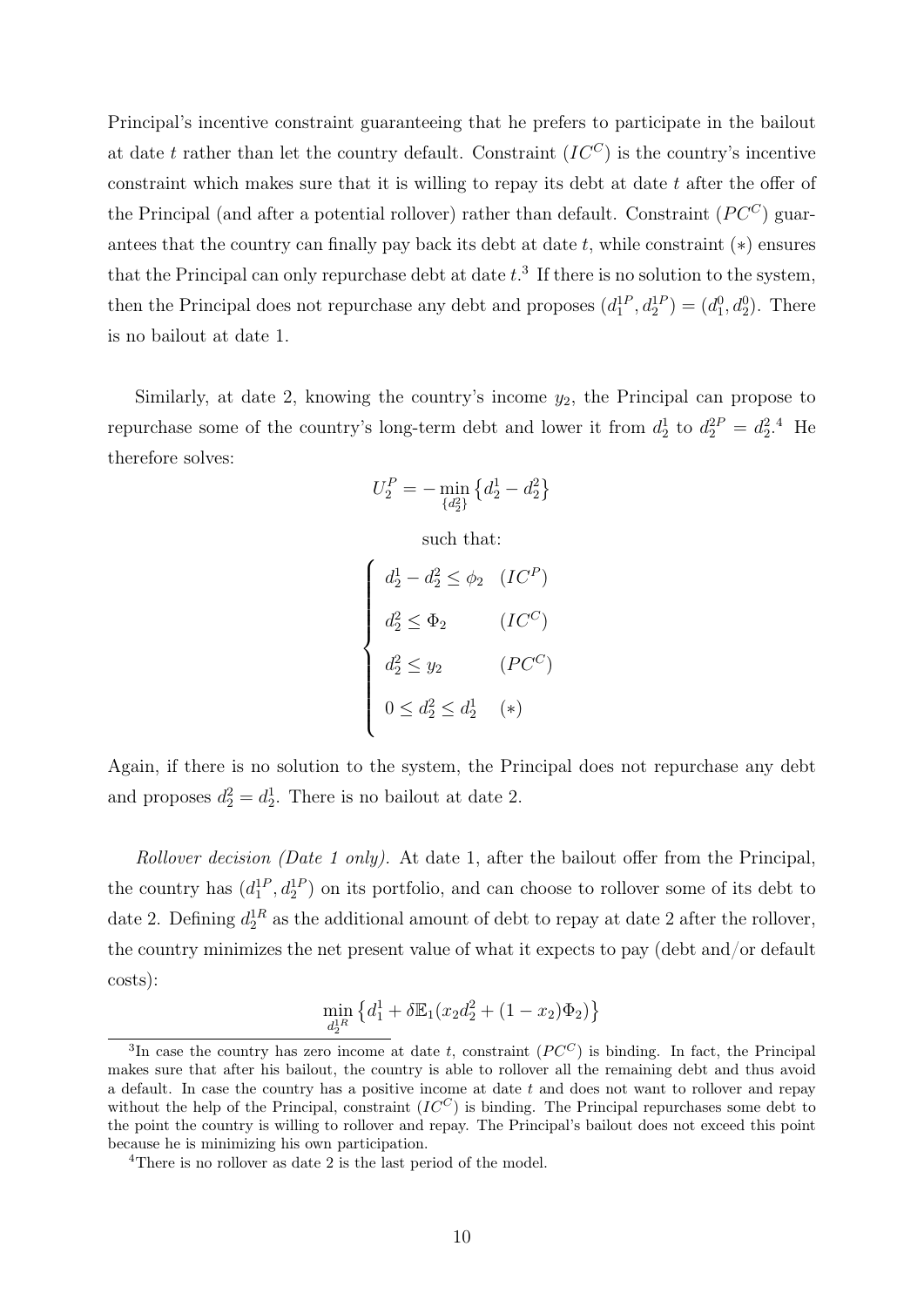such that:

$$
\begin{cases}\nd_1^1 + \delta \mathbb{E}_1(x_2 d_2^2 + (1 - x_2) \Phi_2) \le \Phi_1 \quad (IC^C) \\
d_1^1 = d_1^{1P} - \frac{d_2^{1R}}{1 + r_2^1} \\
d_2^1 = d_2^{1P} + d_2^{1R}\n\end{cases}
$$

where  $r_2^1$  is the one-period interest rate paid by the country at date 1 on debt due at date 2. The marginal utility of borrowing is the same at dates 1 and 2, so the country has an incentive to rollover some of its debt only if it can prevent a default at date 1. If there is no solution to the system, then  $d_2^{1R} = 0$  and the country does not rollover any debt<sup>5</sup>.

Repayment decision. At date 1, the country expects the following utility:

$$
U_1^C(R) = \begin{cases} y_1 - d_1^1 + \delta \mathbb{E}_1(y_2 - x_2 d_2^2 - (1 - x_2) \Phi_2) & \text{if it repays} \\ y_1 - \Phi_1 + \delta \mathbb{E}_1(y_2) & \text{if it defaults} \end{cases}
$$

If it did not default at date 1, the country expects the following utility at date 2:

$$
U_2^C(R) = \begin{cases} y_2 - d_2^2 & \text{if it repays} \\ y_2 - \Phi_2 & \text{if it defaults} \end{cases}
$$

Knowing the offer of debt repurchasing made by the Principal, the country decides whether to rollover some of the renegotiated liability  $d_t^{tP}$  (when a rollover is available) and repay the rest, or to default. If the country chooses to default at date  $t$ , it defaults on all its debt due at dates  $t \leq \tau \leq 2$ , incurs the default cost  $\Phi_t$  but still has access to its random incomes in the future. At date  $t$ , the country chooses not to default under two conditions : (i) its utility from repaying is higher than its utility from defaulting and (ii) it can repay the remaining liability of date  $t$  after the rollover (when it is available).

$$
x_t = 1 \Leftrightarrow \begin{cases} U_t^C(R, x_t = 1) \ge U_t^C(R, x_t = 0) \\ d_t^t \le y_t \end{cases}
$$

<sup>&</sup>lt;sup>5</sup>I assume for simplicity that when the country is indifferent between rollover or not its debt, it chooses not to rollover it, and when it is indifferent between different sizes of rollovers, it chooses the smallest one.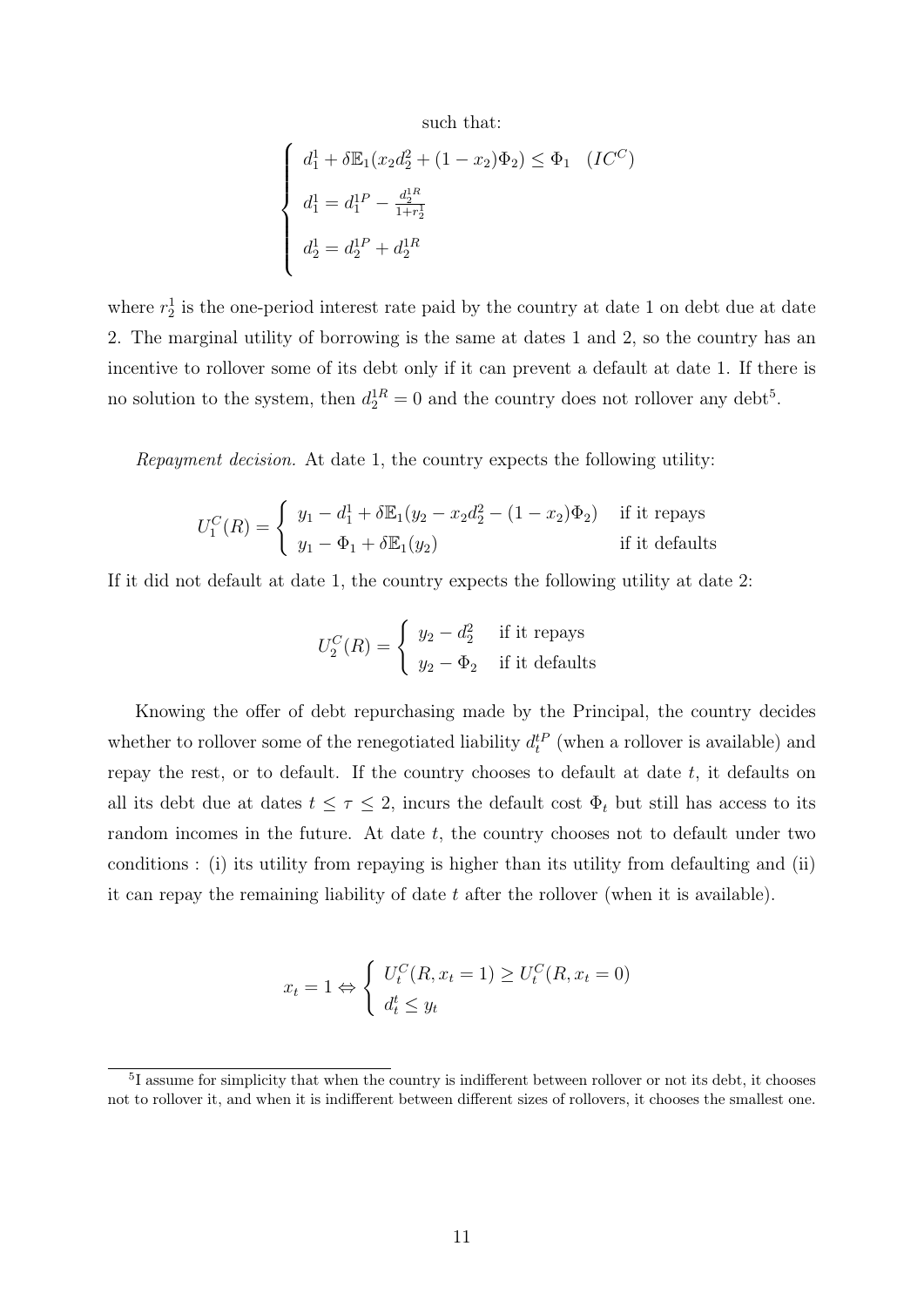#### 2.2 The role of the ingredients

In the model, there is a conflict of interests between the country and the Principal : the country maximizes the Principal's participation in bailouts in order to extend its borrowing capacity, whereas the Principal wants the country to reduce its borrowing level and therefore his own expected involvement.

To understand the role of each assumption in the model, I characterize the first-best allocation, and study how the optimal allocation evolves as I add one by one the key assumptions of the model. In the following, I denote  $(d_1, d_2) = (d_1^0, d_2^0)$  the initial repayment levels,  $U^{C}(R) = U_0^{C}(R)$  the country's initial utility and  $U^{P} = U_0^{P}$  the Principal's one for simplicity. The proofs can be found in Appendix 1.

First, I characterize the first-best borrowing strategy (denoted with a star), ie. the one that maximizes the country's utility in the case where the country can commit to repay its debt, the Principal can commit not to bailout the country, and markets are complete.

Lemma 1 (First-best)

$$
\begin{cases}\n d_1^{*G} = \bar{y}_1 & d_2^{*G} = \bar{y}_2 \\
 d_2^{*G} = 0 \\
 d_1^{*G} = 0 & d_2^{*G} = \bar{y}_2 \\
 d_2^{*G} = 0\n\end{cases}
$$

G accounting for the good state at date 1, B for the bad state at date 1, GG for a succession of two good states at dates 1 and 2, BB of two bad states, GB of a good and a bad state, and BG of a bad and a good state. It gives initially the following expected utility to the country and the Principal:

$$
U^{C*}(R) = R\delta \left(\alpha \bar{y}_1 + \delta \left(\alpha \bar{p} + (1 - \alpha)\underline{\rho}\right) \bar{y}_2\right)
$$

$$
U^{P*} = 0
$$

As the country's marginal utility is the highest at date 0 and there is no distortion, the country optimally chooses to transfer all future incomes to the present, and its maturity structure is balanced. There is no risk of default, and the Principal does not incur any bailout or spillover cost.

Second, I characterize the optimal borrowing strategy when the country cannot commit to repay its debt, but the Principal can commit not to bailout the country and markets are complete.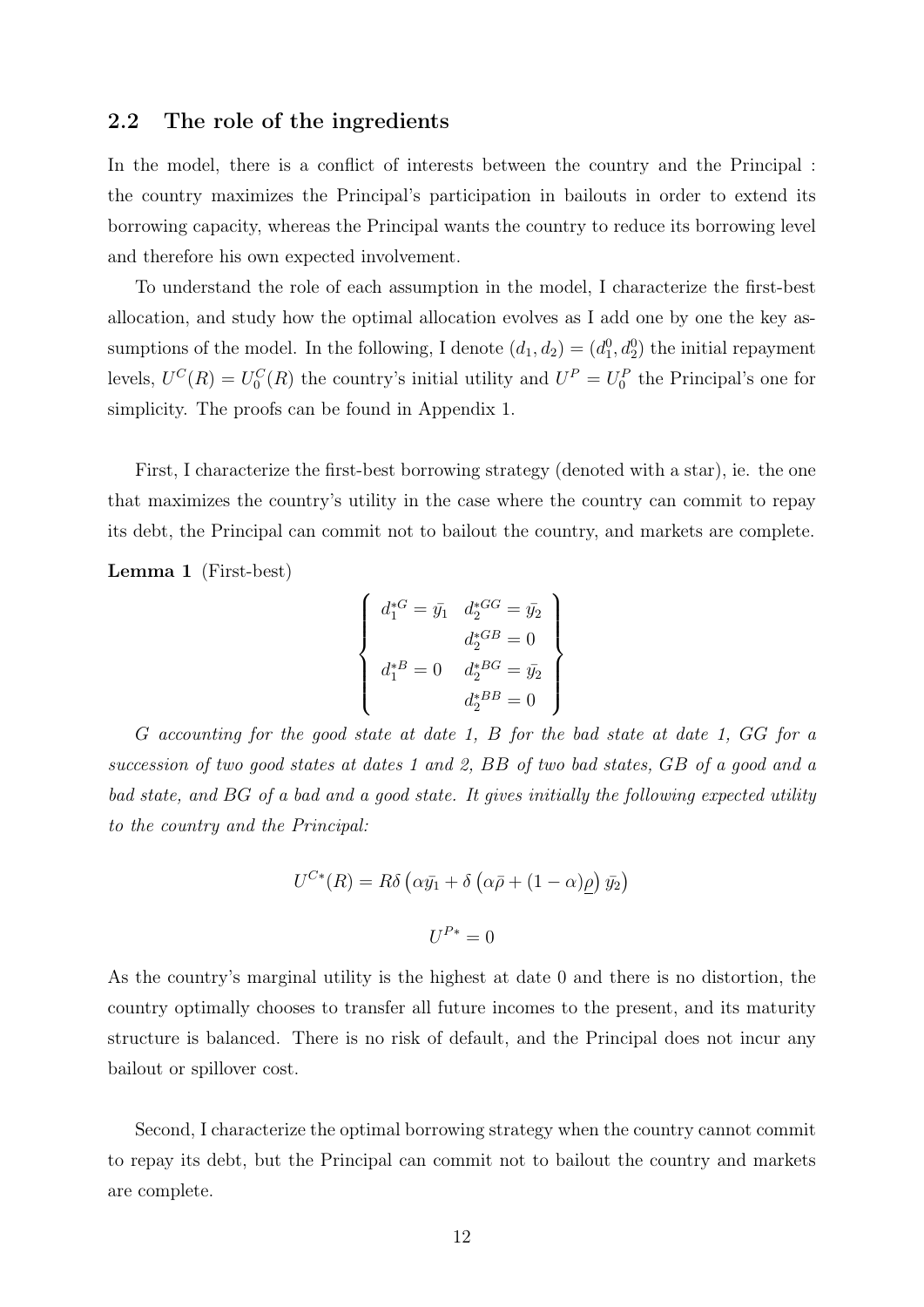Lemma 2 (Optimal Allocation with country's lack of commitment)

$$
\begin{cases}\n d_1^G = \Phi_1 - \delta \overline{\rho} d_2^{GG} & d_2^{GG} \leq \Phi_2 \\
 d_2^{GB} = 0 \\
 d_1^B = \delta \underline{\rho} (\Phi_2 - d_2^{BG}) & d_2^{BG} \leq \Phi_2 \\
 d_2^{BB} = 0\n\end{cases}
$$

It gives initially the following expected utility to the country and the Principal:

$$
U^{C}(R) = R\delta \left(\alpha \Phi_{1} + \delta(1-\alpha)\underline{\rho}\Phi_{2}\right) + \delta\alpha(\bar{y}_{1} - \Phi_{1}) + \delta^{2} \left(\alpha\bar{\rho} + (1-\alpha)\underline{\rho}\right)\bar{y}_{2} - \delta^{2}(1-\alpha)\underline{\rho}\Phi_{2}
$$

$$
U^{P} = 0
$$

The country's utility is reduced compared to the first-best because of its inability to commit to repay its debt. The maturity structure of its portfolio is indeterminate between short- and long-term debt. The Principal still incurs no bailout or spillover cost.

Third, I characterize the optimal borrowing strategy when the country cannot commit to repay its debt and the Principal cannot commit not to bailout the country, but markets are complete.

Lemma 3 (Optimal Allocation with country and Principal's lack of commitment)

$$
\begin{cases}\nd_1^G = \phi_1 + \Phi_1 - \delta \bar{\rho} d_2^{GG} - \delta (1 - \bar{\rho}) d_2^{GB} & 0 \leq d_2^{GG} \leq \Phi_2 + \phi_2 \\
0 \leq d_2^{GB} \leq \phi_2 \\
d_1^B = \phi_1 + \delta \underline{\rho} (\Phi_2 - d_2^{BG}) - \delta (1 - \underline{\rho}) d_2^{BB} & \Phi_2 \leq d_2^{BG} \leq \Phi_2 + \phi_2 \\
0 \leq d_2^{BB} \leq \phi_2\n\end{cases}
$$

It gives initially the following expected utility to the country and the Principal:

$$
U^{C}(R) = R\delta \left(\phi_{1} + \alpha \Phi_{1} + \delta(1 - \alpha)\underline{\rho}\Phi_{2}\right) + \delta \alpha \bar{y}_{1} - \delta \alpha \Phi_{1} + \delta^{2} \left(\alpha \bar{\rho} + (1 - \alpha)\underline{\rho}\right) \bar{y}_{2} - \delta^{2} (1 - \alpha)\underline{\rho}\Phi_{2}
$$

$$
U^{P} = -\delta \phi_{1}
$$

The country is able to expand its level of borrowings as a result of the Principal's lack of commitment compared to the previous case. The maturity structure of its portfolio is indeterminate. However, the Principal's utility becomes negative as he expects to incur some bailout and/or spillover costs in the future. In the following, I introduce the key ingredient of incomplete markets and study the impact of the presence of bailouts on the choice of maturity structure of the country.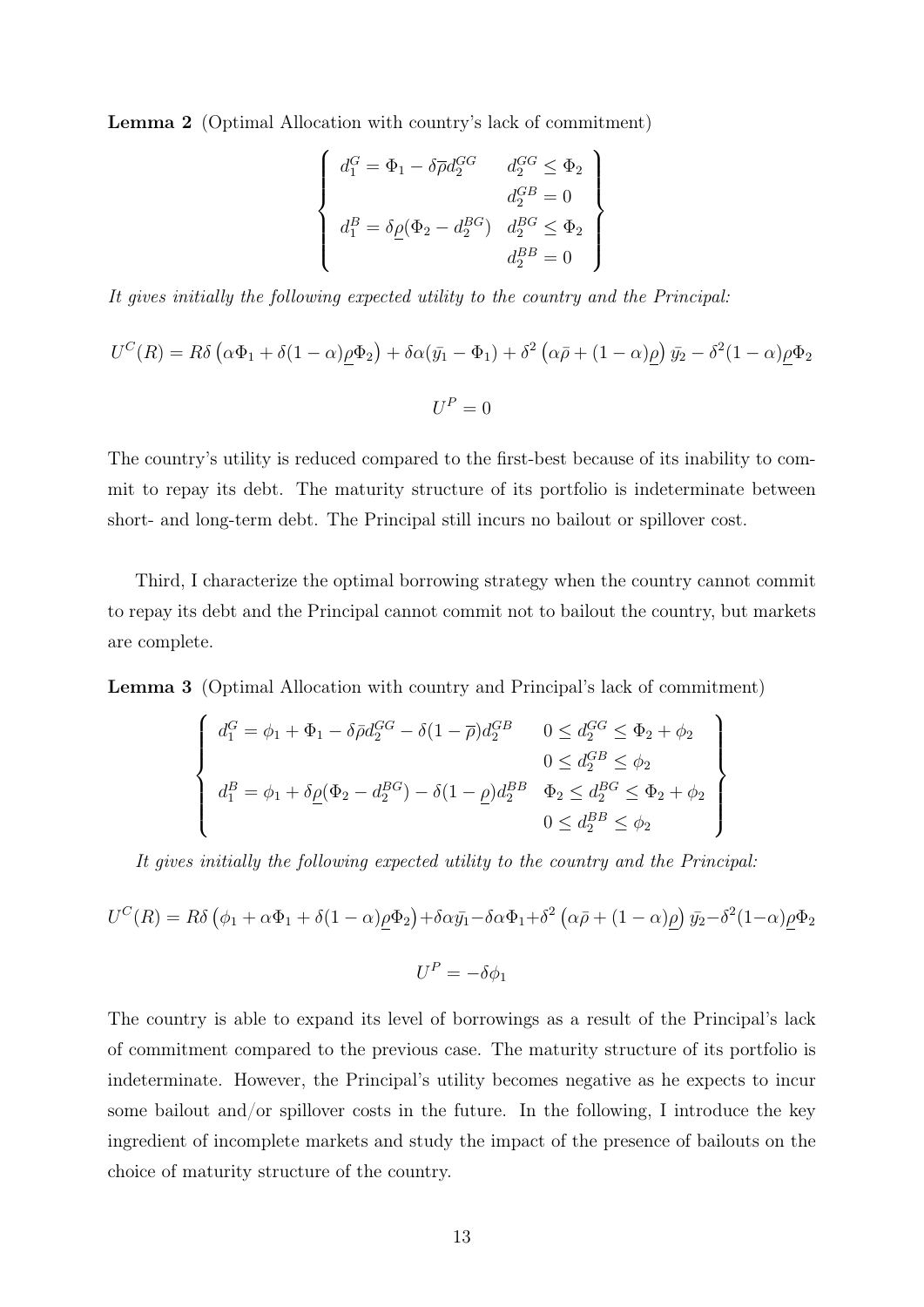# 3 The Principal's bailout strategy

In this section, I solve for the optimal bailout strategy of the Principal at dates 1 and 2 by backward induction. At each date, after observing the country's income, the Principal anticipates whether or not it will be willing to default as well as the level of his bailout/spillover costs. Then, he makes a take-it-or-leave-it offer of debt repurchasing to the country if it can reduce his expected participation, i.e. if a bailout costs him less than a default. Eventually, the country decides whether to accept the offer and repay the remaining debt, potentially after a rollover, or to default.

A date 2, the Principal's bailout strategy can involve the repurchasing of long-term debt  $d_2$  only.

**Lemma 4** (Date 2, Principal's bailout strategy) At the beginning of date 2, the country's debt structure is characterized by  $d_2^1$ .

• In the bad state, the Principal repurchases all the country's long-term debt if  $d_2^1 \leq \phi_2$ and lets it default otherwise.



• In the good state, the country repays its debt without any help if  $d_2^1 \leq \Phi_2$ . The Principal repurchases some long-term debt if  $\Phi_2 < d_2^1 \leq \Phi_2 + \phi_2$  to bring back the debt level to  $d_2^2 = \Phi_2$  and the country repays. When the debt level exceeds  $\Phi_2 + \phi_2$ , the Principal does not repurchase any debt and the country defaults.



At date 1, the Principal can propose to repurchase some of the country's debt (shortterm, long-term, or both), taking into account the fact that the country can rollover some of its debt after his offer.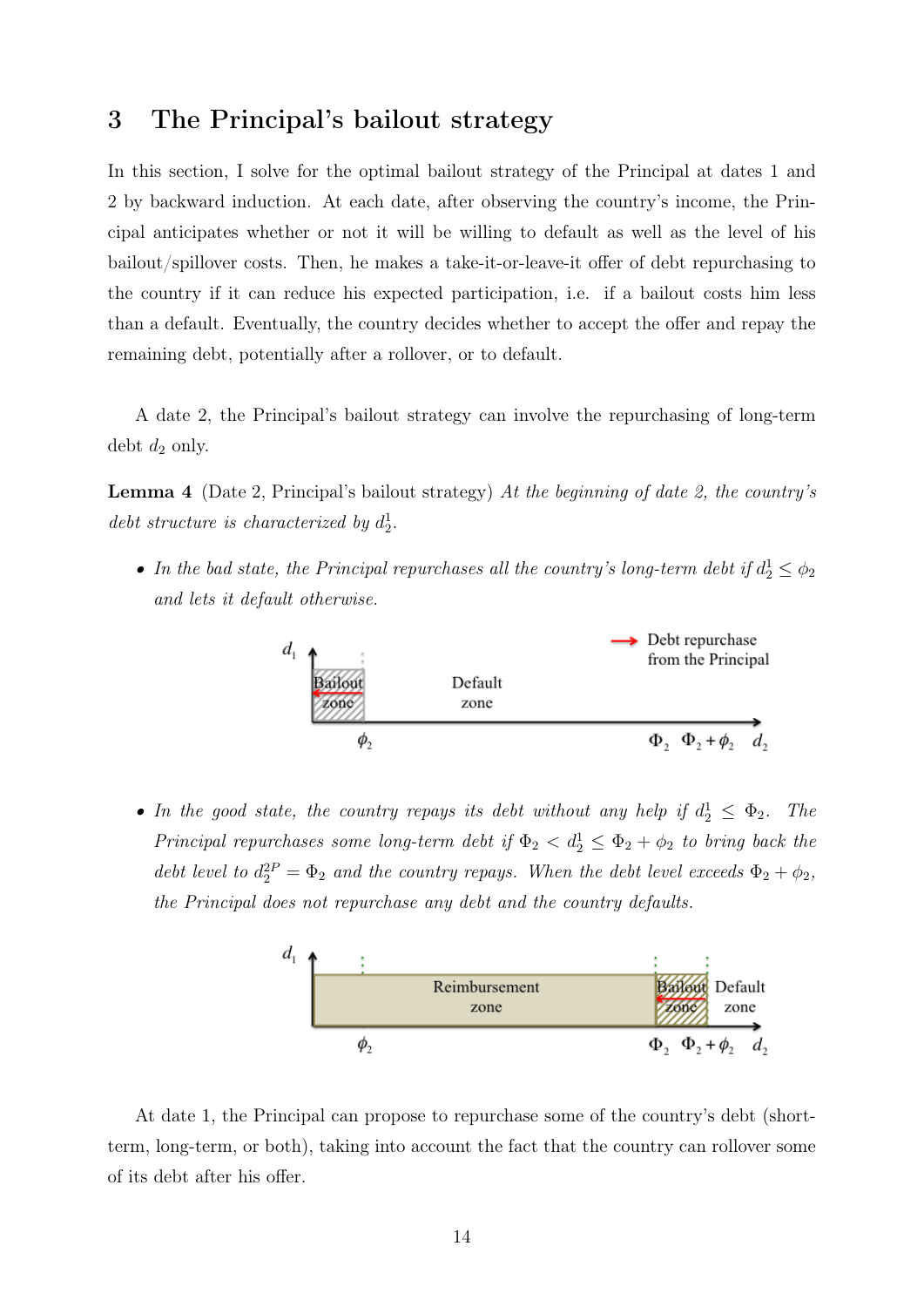Lemma 5 (Date 1, Principal's bailout strategy) At the beginning of date 1, the country's debt structure is characterized by  $\{d_1^0, d_2^0\}$ .

• In the bad state, the country rolls over its short-term debt if  $\{d_1^0, d_2^0\}$  is within one of the Rollover zones. In the Bailout zone, the Principal repurchases some of its shortterm debt to bring down the debt level to the frontier of one of the Rollover zones. Otherwise, The Principal does not repurchase any debt and the country defaults.



• In the good state, the country repays its debt without any help if  $\{d_1^0, d_2^0\}$  is within the Reimbursement zone. In the Rollover zones, it rolls over some of its shortterm debt and repays the rest. In the Bailout zone, the Principal repurchases some of the country's debt (short-term and/or long-term) to bring down the debt level either to the frontier of one of the Rollover zones, or directly to the frontier of the Reimbursement zone. Beyond the Bailout zone, the Principal does not repurchase any debt and the country defaults.

**Rollover zones** At date 1, after the bailout offer of the Principal  $\{d_1^{1P}, d_2^{1P}\}$ , the country has the possibility to rollover some of its short-term debt to avoid a default. In both the bad and the good state, there are two types of Rollover zones: the Safe and the Risky ones. In the Safe Rollover zones, the amount of short-term debt to rollover in order to avoid a default is small enough for the level of long-term debt at the end of date 1 to be  $d_2^1 \leq \phi_2$ . In this case, the rollover makes it possible to avoid a default at date 1, while still guaranteeing that there is no default at date 2. In the Risky Rollover zones, the amount of short-term debt to rollover in order to avoid a default is larger, so that the level of long-term debt at the end of date 1 is  $d_2^1 > \phi_2$ . In this case, the rollover makes it possible to avoid a default at date 1, but there is a potential default at date 2 if the country is in the bad state.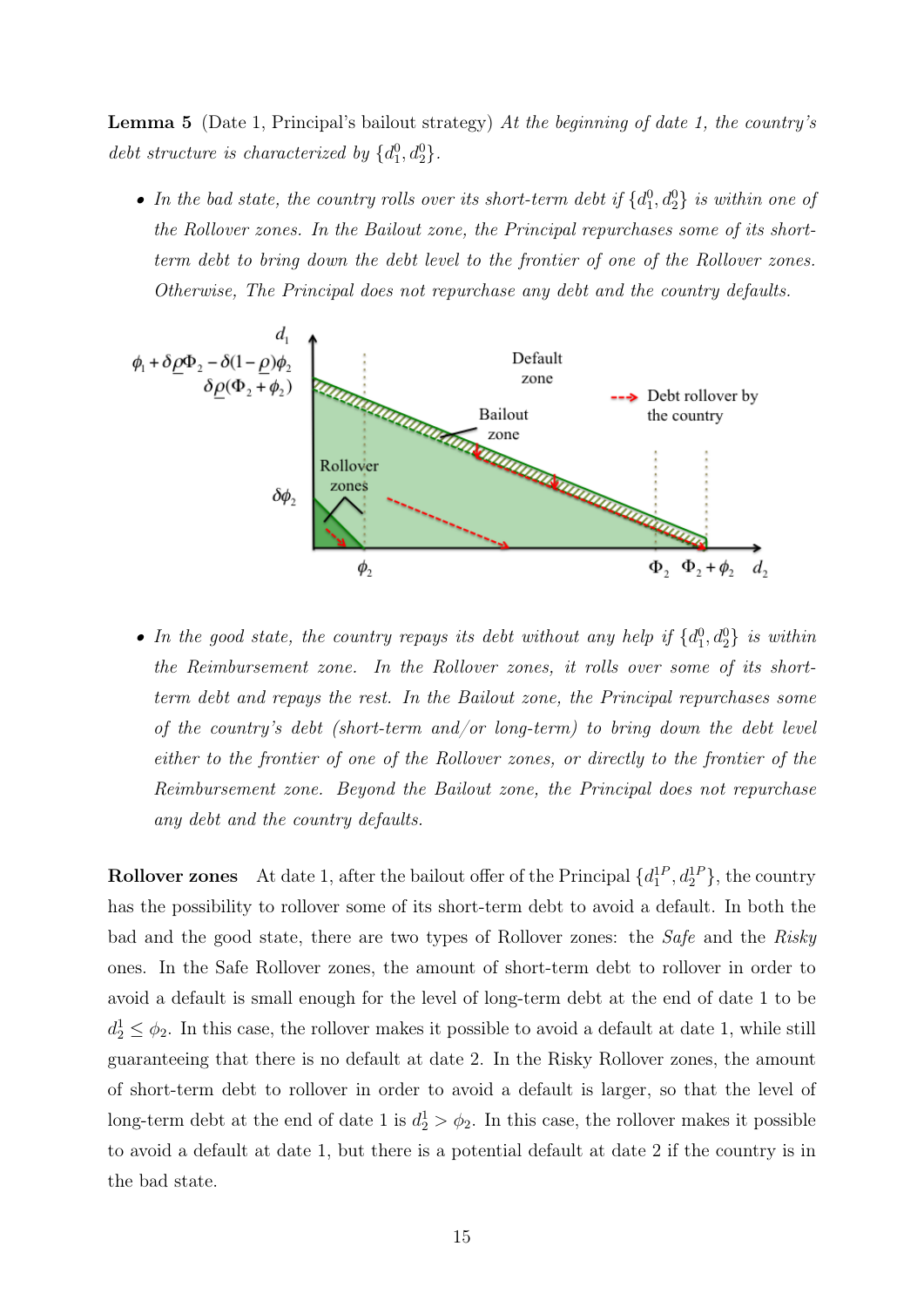

Bailout zone At date 2, the Principal can repurchase only long-term debt to prevent a default, whereas at date 1, he has the choice between repurchasing short-term, long-term debt, or both. In the two cases, he does so if such a bailout costs him less than a default. In the following, I study the Bailout zone in both the good and the bad states and characterize what maturity of debt it is optimal to repurchase in each case.

On the one hand, repurchasing long-term debt is characterized by a commitment effect: the Principal commits to a bailout tomorrow, so that the country accepts to rollover and repay its debt today, knowing that it cannot default tomorrow. In fact, such a bailout alleviates the country's incentive constraints both today and tomorrow, and prevents a default at the two maturities. There are two channels at work for the country: a debt price channel which reduces the cost of a rollover, and a debt level channel which decreases directly the net present value of the repayments. On the other hand, repurchasing short-term debt is characterized by an *option value effect*: the Principal repurchases only short-term debt today such that the country accepts to rollover and repay the rest. Such a bailout prevents a default today through a debt level channel uniquely, without trying to affect the potential outcomes tomorrow.

More precisely, in the bad state, the country cannot repay any debt. In the Bailout zone, the Principal finds it optimal to repurchase short-term debt to prevent a default at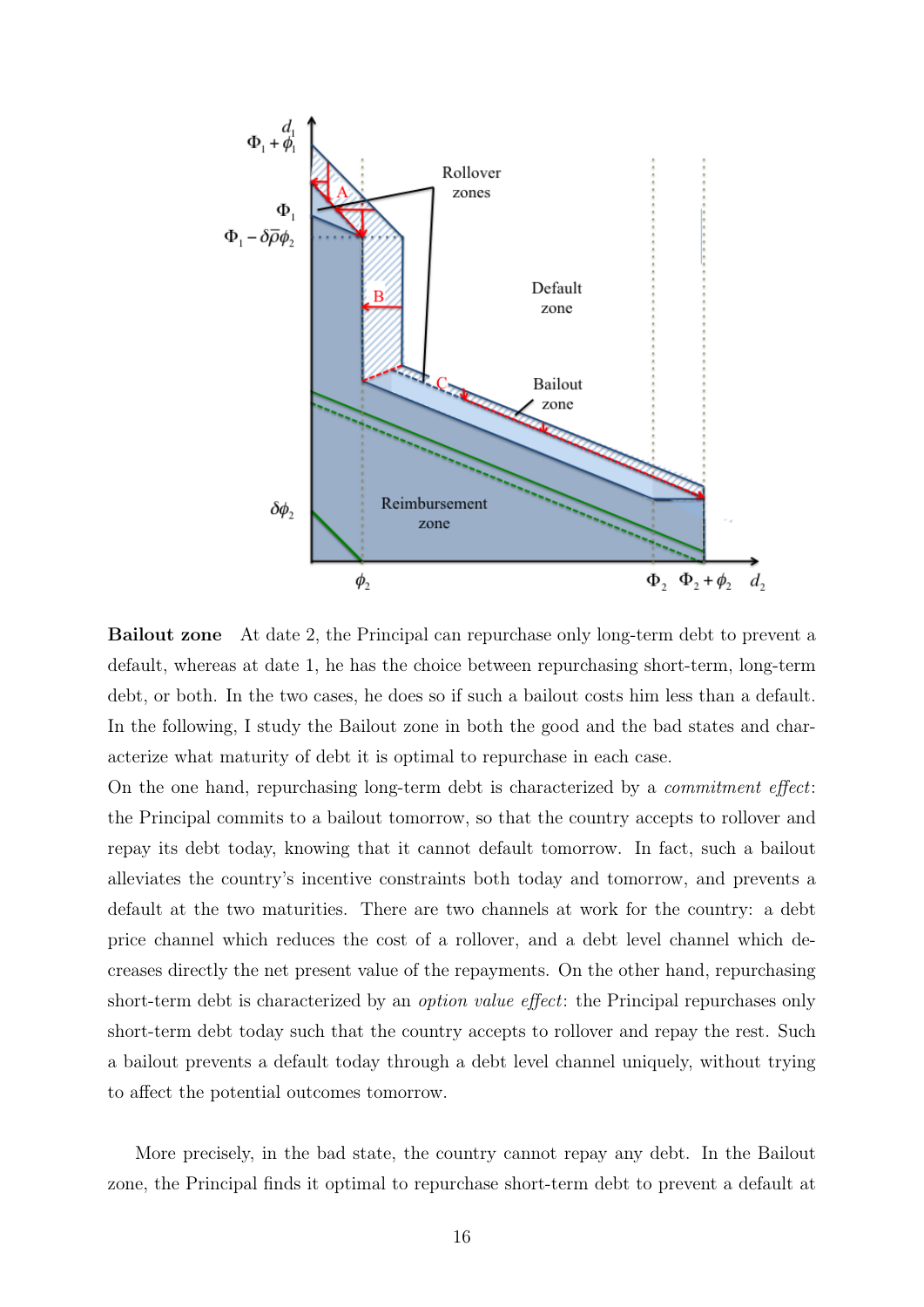date 1 only. In fact, as the Principal minimizes the cost of his bailout, he repurchases debt to reach the frontier of the Risky Rollover zone. It would be more costly to reach the frontier of the Safe Rollover zone and prevent a default at date 2 as well, because the implied cost of repurchasing additional short-term and long-term debt (in some cases) outweighs the benefit from preventing a default at date 2. Furthermore, a bailout involving short-term debt is optimal, because the amount of short-term debt to repurchase in order to reach the frontier of the Risky Rollover zone is lower than the amount of long-term debt that would be required to attain the same objective. Hence, the option value effect dominates.

In the good state, the country's overall debt level is so high that it would rather default today, even though it would have been able to repay the maturing claim. The Bailout zone can be divided into three zones: A, B and C (separated by red dotted lines in the graph). In zone A, there is no risk of default tomorrow, so that the Principal is indifferent between repurchasing short-term or long-term debt to bring back debt to the frontier of the Safe Rollover zone. In zones B and C, a default can happen tomorrow if the country is in the bad state. In zone B, the gain from repurchasing long-term debt to reach the frontier of either the Rollover zone or the Reimbursement zone and prevent a default at both dates outweighs the gain from repurchasing short-term debt and prevent a default at date 1 only. Hence, repurchasing long-term debt is strictly optimal and the commitment effect dominates. In zone C, repurchasing short-term debt to reach the frontier of the Risky Rollover zone and prevent a default at date 1 only is less costly than repurchasing long-term debt to attain the same objective. It is also less costly than repurchasing additional debt to prevent a default at date 2 as well. Hence, repurchasing short-term debt is strictly optimal and the option value effect dominates.

The next Proposition summarizes the optimal bailout strategy for the Principal and the tradeoff between long-term and short-term debt repurchasing.

Proposition 1 (Principal's bailout strategy)

- Repurchasing long-term debt in the Bailout zone is strictly optimal when a commitment effect dominates: by committing to a bailout tomorrow, the Principal makes the country repay today (backloading result), and prevents a default at the two maturities.
- Otherwise, repurchasing short-term debt is optimal and the "option value effect" dominates. It prevents a default today, without trying to affect the potential outcomes tomorrow.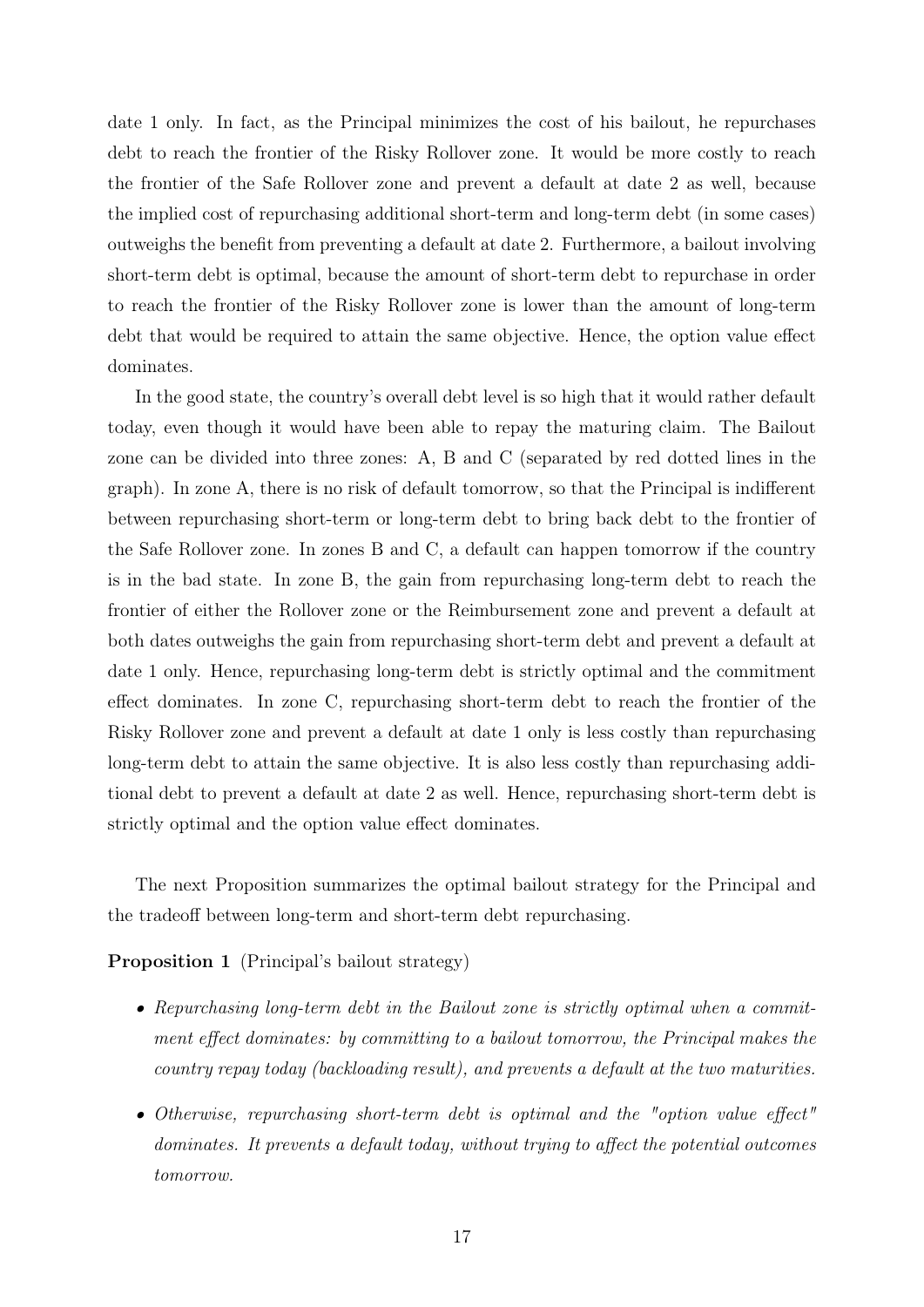The proof can be found in Appendix 2. Intuitively, repurchasing long-term debt alleviates the country's incentive constraints through two channels: a reduction in the level of debt and an increase in debt prices that helps the country rollover its debt at date 1. On the contrary, repurchasing short-term debt impacts the country through a reduction in the level of debt only.

# 4 The country's optimal borrowing strategy

In this section, I solve for the optimal borrowing strategy of the country at date 0, internalizing both the Principal's bailout strategies and the country's rollover and default decisions at dates 1 and 2. I am therefore able to solve simultaneously for the initial borrowing level  $b_0$  and the interest rates paid on debt  $r_1^0$  and  $r_2^0$ .

At date 0, the country can choose a debt level  $\{d_1^0, d_2^0\}$  lying into 4 possible zones (See Figure 3).



Figure 3: Summary of borrowing strategies

• In the NN zone, the country never defaults: at date 1, it repays its debt in the good state and rolls it over in the bad state. At date 2, it repays in the good state and is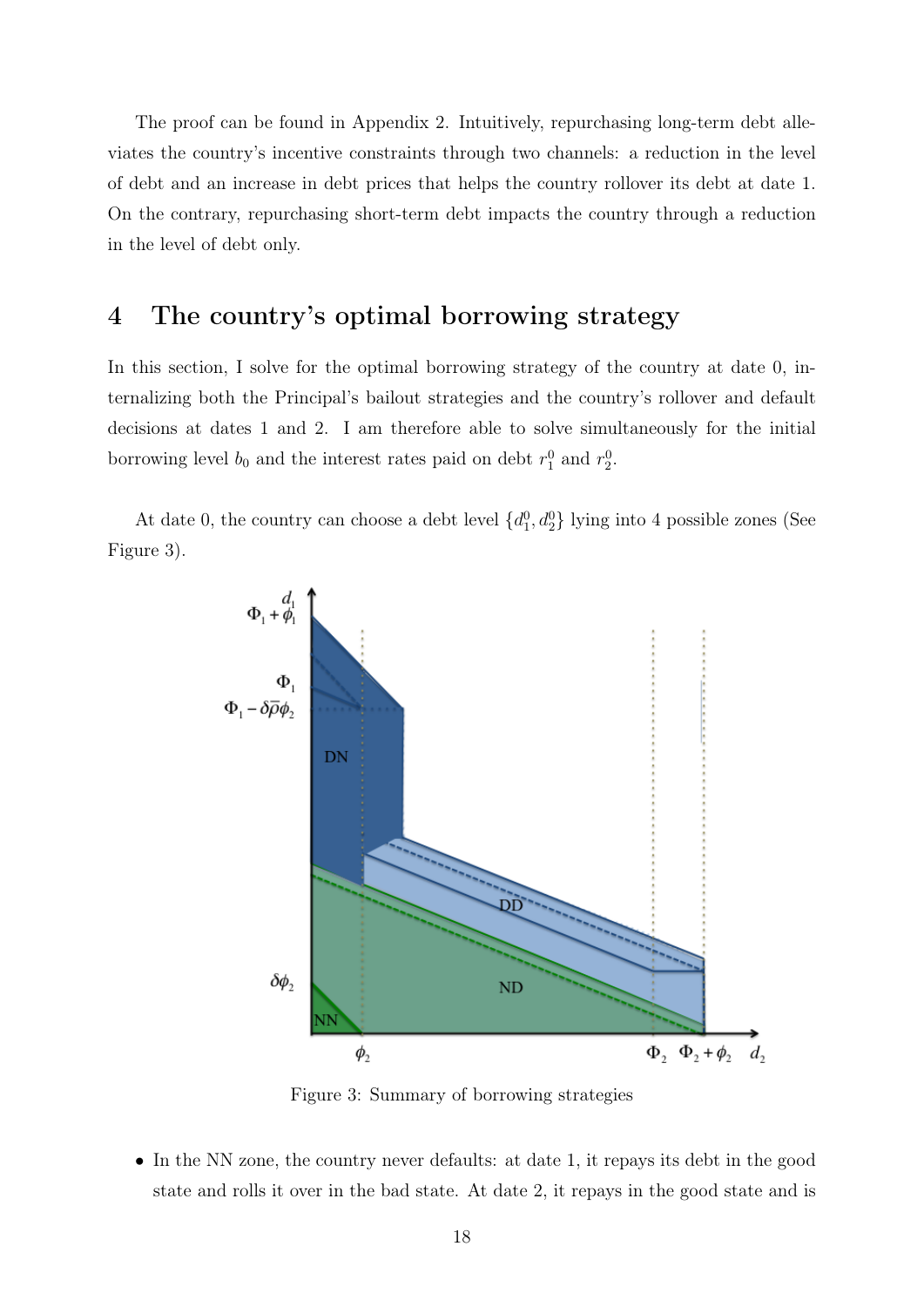bailed out by the Principal in the bad state.

- In the ND zone, there is no default at date 1 but a potential default at date 2: at date 1, the country repays its debt in the good state and rolls it over after a potential bailout from the Principal in the bad state. At date 2, it repays after a potential bailout from the Principal in the good state, but defaults in the bad state.
- In the DN zone, there is a potential default at date 1 but no default at date 2: at date 1, the country repays its debt after a potential rollover and/or bailout from the Principal in the good state, but defaults in the bad state. At date 2, provided that the country did not default at date 1, it repays in the good state and is bailed out by the Principal in the bad state.
- In the DD zone, there is a potential default at both dates: at date 1, the country repays its debt after a potential rollover and/or bailout from the Principal in the good state, but defaults in the bad state. At date 2, provided that the country did not default at date 1, the country repays after a potential bailout from the Principal in the good state, but defaults in the bad state.

Beyond these 4 zones, the country defaults with certainty at one period at least, so that interest rates are infinite. It cannot happen at the equilibrium.

Within each borrowing zone, the interest rates paid on debt at both maturities are determined by default probabilities. Then, the optimal borrowing strategy of the country is a function of its liquidity need R. In the following, I denote  $(d_1^i, d_2^i) = (d_1^0, d_2^0)$  the initial repayment levels for a given borrowing strategy i. The next Lemma whose proof can be found in Appendix 2 summarizes the results.

Lemma 6 (Country's borrowing strategy)

• In the low liquidity need zone  $(1 \leq R < R_1)$ , the country chooses the "Low strategy" within the NN zone by borrowing a small amount of long-term debt:

$$
\begin{cases} d_1^L = 0\\ d_2^L = \phi_2 \end{cases}
$$

• In the intermediate liquidity need zone  $(R_1 \leq R \leq R_2)$ , the country chooses the "Intermediate strategy" within the ND zone by additionally borrowing some short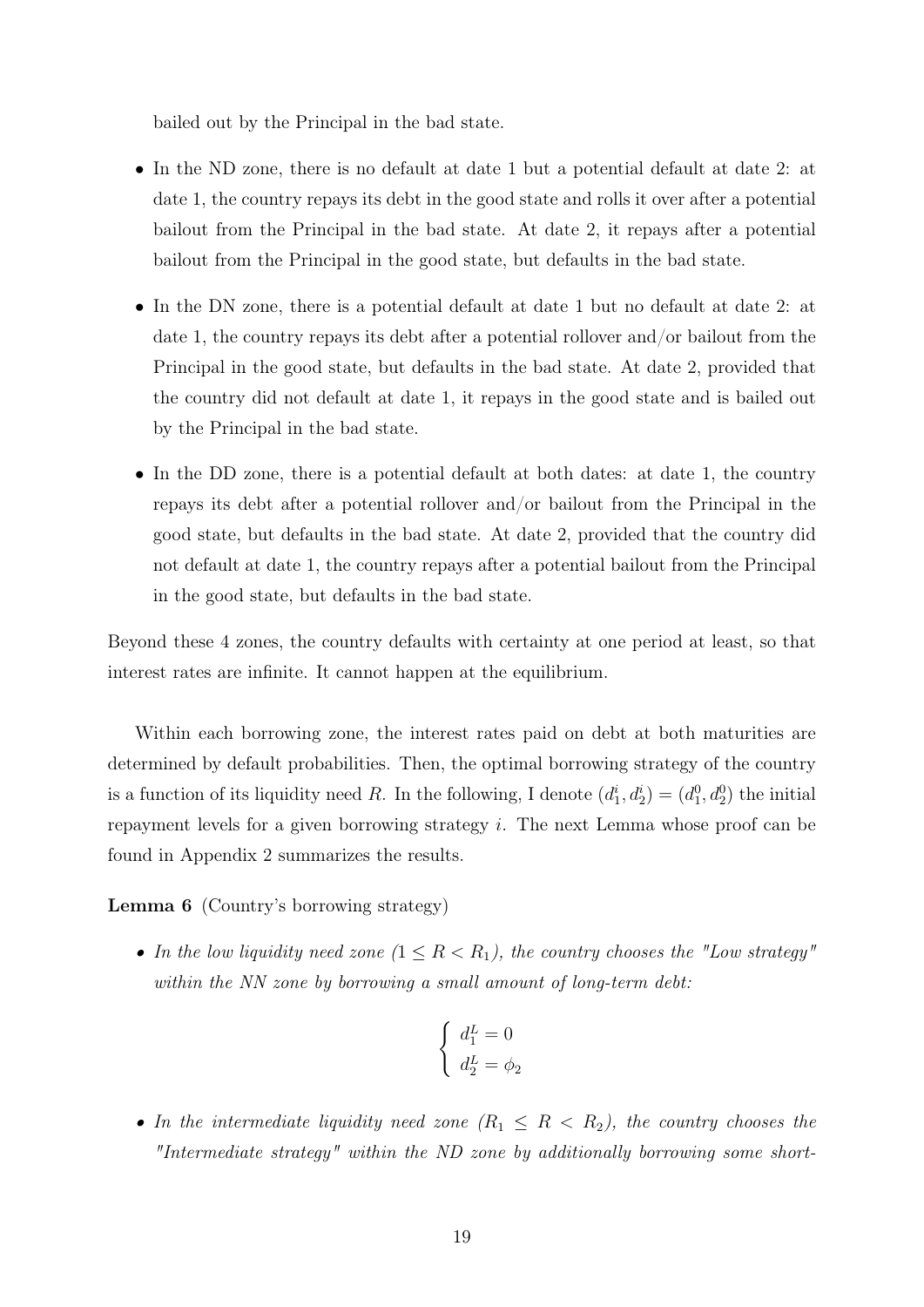term debt:

$$
\begin{cases} d_1^I = \phi_1 + \delta \rho \Phi_2 - \delta \phi_2 \\ d_2^I = \phi_2 \end{cases}
$$

• In the high liquidity need zone  $(R \ge R_2)$ , the country chooses the "High strategy" within the DN zone by borrowing an even larger amount of short-term debt:

$$
\left\{ \begin{array}{l} d_1^H=\phi_1+\Phi_1-\delta d_2^{R,ST} \\[1.5mm] d_2^H\leq \frac{\phi_1}{\delta}+\overline{\rho}\phi_2 \end{array} \right.
$$

(Low strategy)  $R_1$  (Intermediate strategy)  $R_2$ (High strategy)  $\boldsymbol{R}$ 





Figure 5: Country's borrowing strategy (2/2)

Figure 4 summarizes the choice of borrowing strategy as a function of the liquidity need R, while Figure 5 represents the borrowing strategies in the space of short-term and long-term debt repayments. In the low liquidity need zone, the country chooses to borrow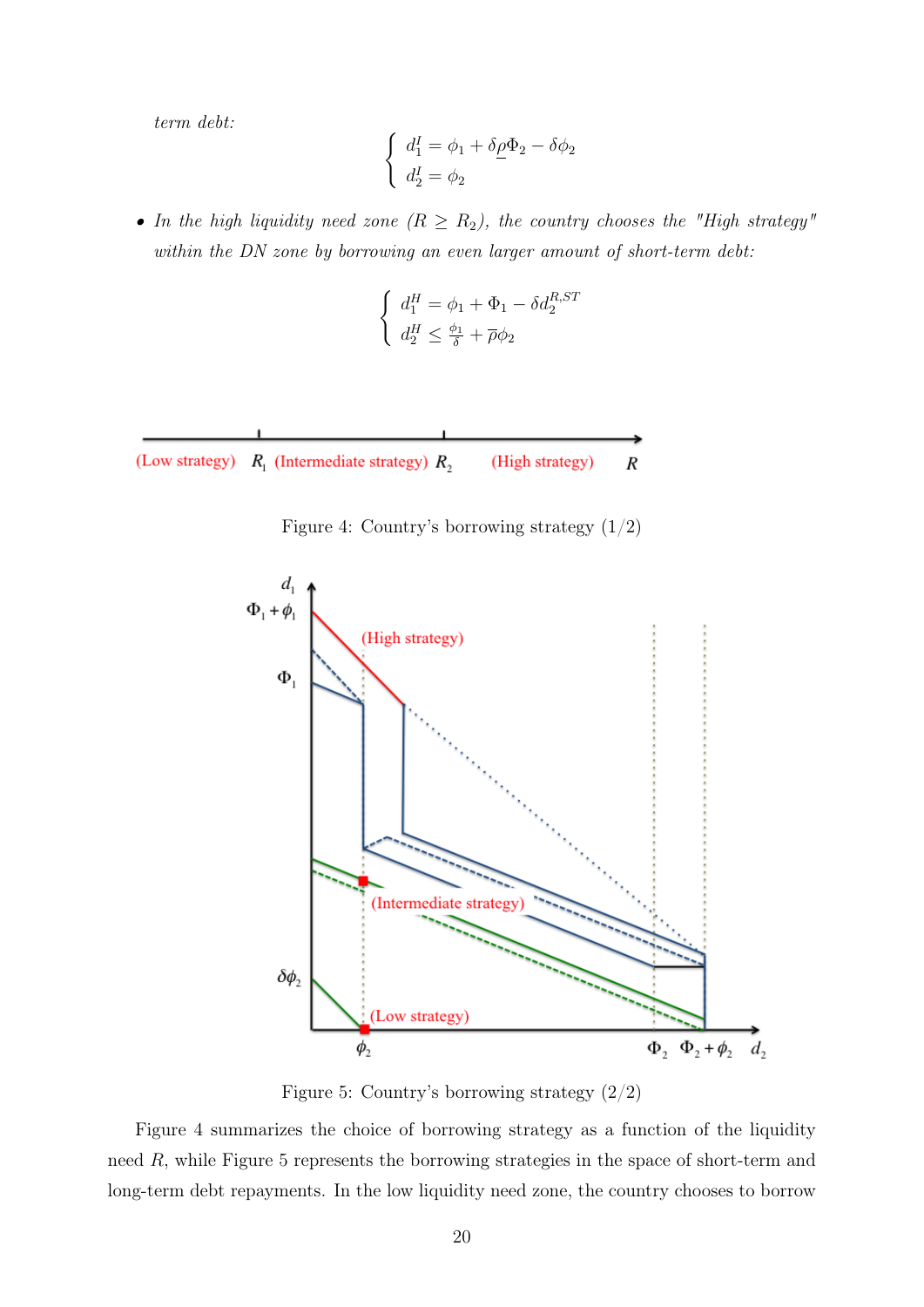long-term debt only, such that there is no default at date 2. Indeed, it repays its debt in the good state of date 2 and is bailed out by the Principal in the bad state. In the intermediate liquidity need zone, it additionally borrows some short-term debt and takes a risk of default at date 2. At date 1, it repays its debt in the good state and rolls it over after a bailout from the principal in the bad state. At date 2, it repays after a bailout from the Principal in the good state, but defaults in the bad state. In the high liquidity need zone, it borrows short-term debt further and takes a risk of default at date 1. At date 1, it repays after both a bailout from the Principal and a rollover of some of its debt in the good state, but defaults in the bad state. At date 2, provided that the country did not default at date 1, it repays in the good state and is bailed out by the Principal in the bad state.

**Borrowing level evolution** Defining  $b_i$  as the initial level of borrowing for  $i = \{L, I, H\}$ , I find that the level of borrowings increases with the liquidity need, as the country switches from the Low to the Intermediate and High strategies. The same can be observed for the level of repayments (see Figure 5).

• In the low liquidity need zone, the country chooses a low level of borrowings:

$$
b_L = \delta^2 \phi_2
$$

• In the intermediate liquidity need zone, the country increases its level of borrowings and takes a risk of default at date 2:

$$
b_I = \delta(\phi_1 + \delta\rho\Phi_2 - \delta(1 - \alpha)(1 - \rho)\phi_2)
$$

• In the high liquidity need zone, the country increases further its level of borrowings and takes a risk of default at date 1:

$$
b_H = \delta \alpha (\phi_1 + \Phi_1)
$$

**Maturity evolution** Defining  $\beta_i = \frac{d_1^0}{d_1^0 + d_2^0}$  as the ratio of short-term repayments over total repayments for  $i = \{L, I, H\}$ , I find that the maturity of the country's portfolio shortens when its liquidity need rises, as the country switches from the Low to the Intermediate and High strategies (see Figure 6).

• In the low liquidity need zone, the country optimally chooses to borrow only long-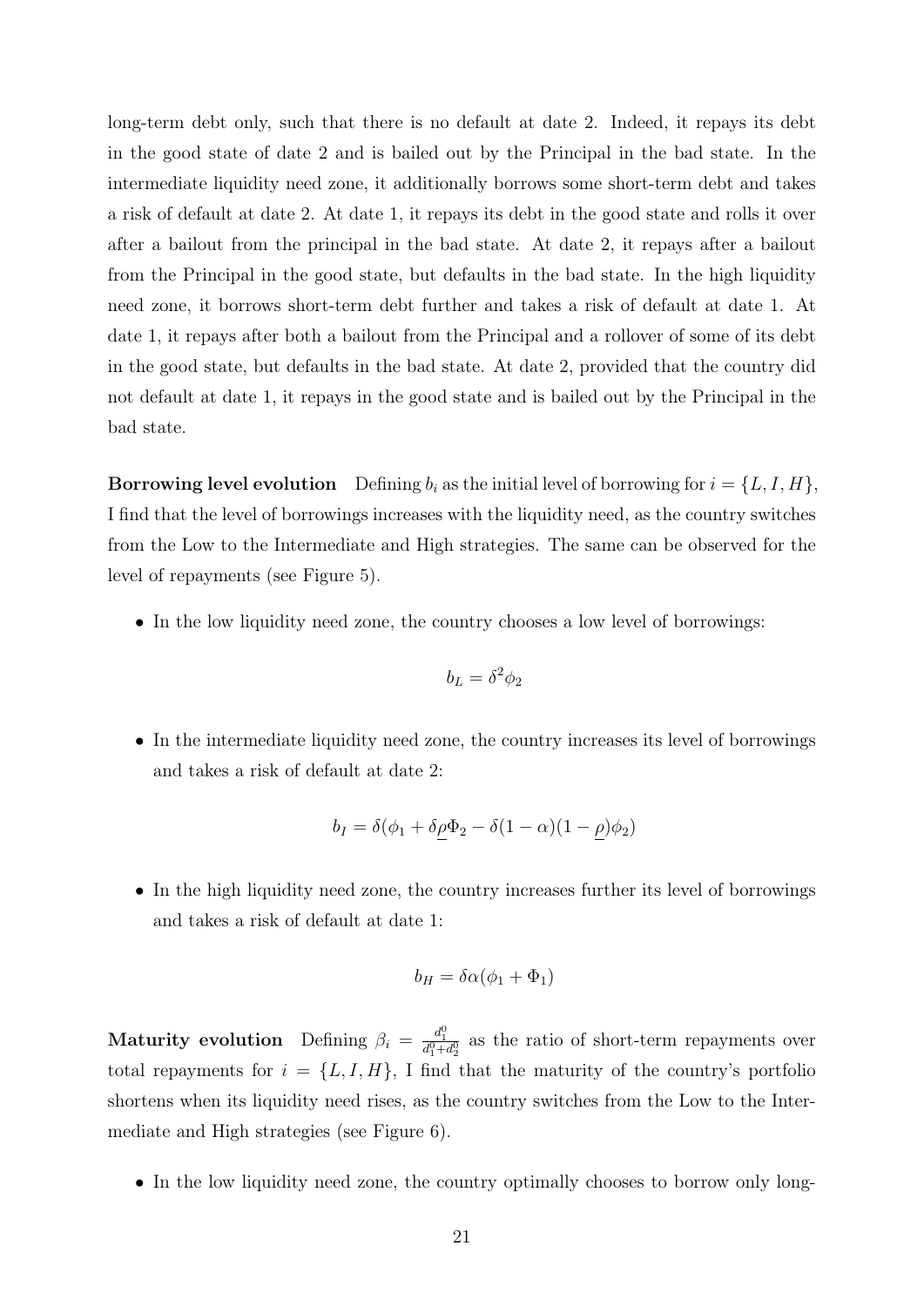term debt:

$$
\beta_L=0
$$

The Principal's help is exclusively concentrated on the long-term maturity.

• In the intermediate liquidity need zone, the country additionally borrows some shortterm debt so that the composition of its portfolio is balanced (under realistic assumptions about the parameters<sup>6</sup>):

$$
\beta_I = \frac{\phi_1 + \delta \rho \Phi_2 - \delta \phi_2}{\phi_1 + \delta \rho \Phi_2 + (1 - \delta) \phi_2}
$$

The Principal's help is shared evenly across the two maturities, so that the country may benefit from repeated bailouts.

• In the high liquidity need zone, the country relies almost exclusively on short-term debt:

$$
\frac{\Phi_1 - \delta \overline{\rho} \phi_2}{\Phi_1 + \frac{\phi_1}{\delta} + (1 - \delta) \overline{\rho} \phi_2} \le \beta_H \le 1
$$

Most of the Principal's help is concentrated on the short-term maturity.

Intuitively, the country can credibly commit to repay more debt on the short maturity than on the long one, as there is less uncertainty about future outcomes in the short-term than in the long-term. In a situation of high liquidity need, borrowing mostly short-term debt and concentrating the Principal's help on this maturity is therefore a way for the sovereign to maximize its initial borrowing capacity at the expense of recurrent default risks. On the contrary, when its liquidity need is lower, the country chooses a more balanced portfolio and shares the Principal's help across the two maturities, or even shifts it completely towards long-term debt along with the Principal's help. Then, it is able to moderate or even eliminate default risks.

The respective benefits of short- and long-term debt Performing a counterfactual analysis where the country has access to long-term debt only, I find that, in a situation of high liquidity need, its borrowing capacity as well as its initial expected utility are reduced compared to the benchmark model. On the contrary, when the country has access to short-term debt only, it reaches the same level of borrowing capacity and of initial expected utility (see Appendix 3 for more details).

<sup>&</sup>lt;sup>6</sup>There are more details in the appendices.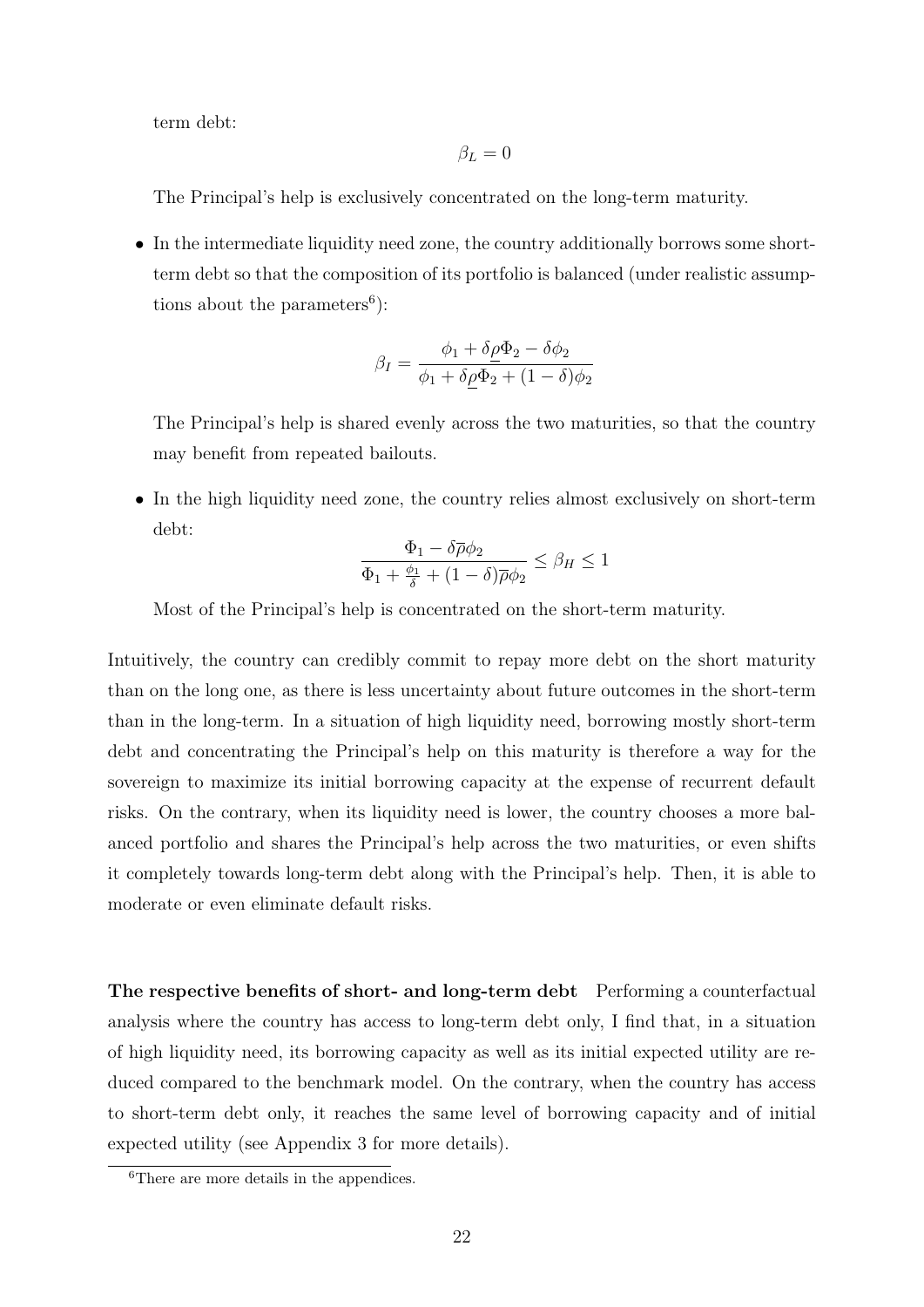

Figure 6: Maturity Evolution

As the country cannot commit to reimburse more than what it will be willing to repay, borrowing at two maturities instead of one can only expand the set of borrowing possibilities. Eventually, it is clear that short-term debt has a borrowing capacity advantage compared to long-term debt when the liquidity need is high, which explains the extensive use of short-term debt in this situation.

#### 5 The impact of the presence of potential bailouts

In this section, I investigate the impact of the presence of potential bailouts on the country's borrowing strategy by comparing the benchmark model with the extreme case where  $\phi_1 = \phi_2 = 0$ , i.e. there is no bailout from the Principal.

In a setup without potential bailout, the country is able to repay a positive amount of debt at a given maturity in the good state only. In this case, the only strategy with no risk of default at both dates is composed of no debt. All other strategies with a positive amount of debt are strategies with a potential default<sup>7</sup>.

<sup>&</sup>lt;sup>7</sup>The only instrument that the country can use to avoid a default at a given period is to rollover its debt (available only at date 1), but it makes a default possible in the following period to which the debt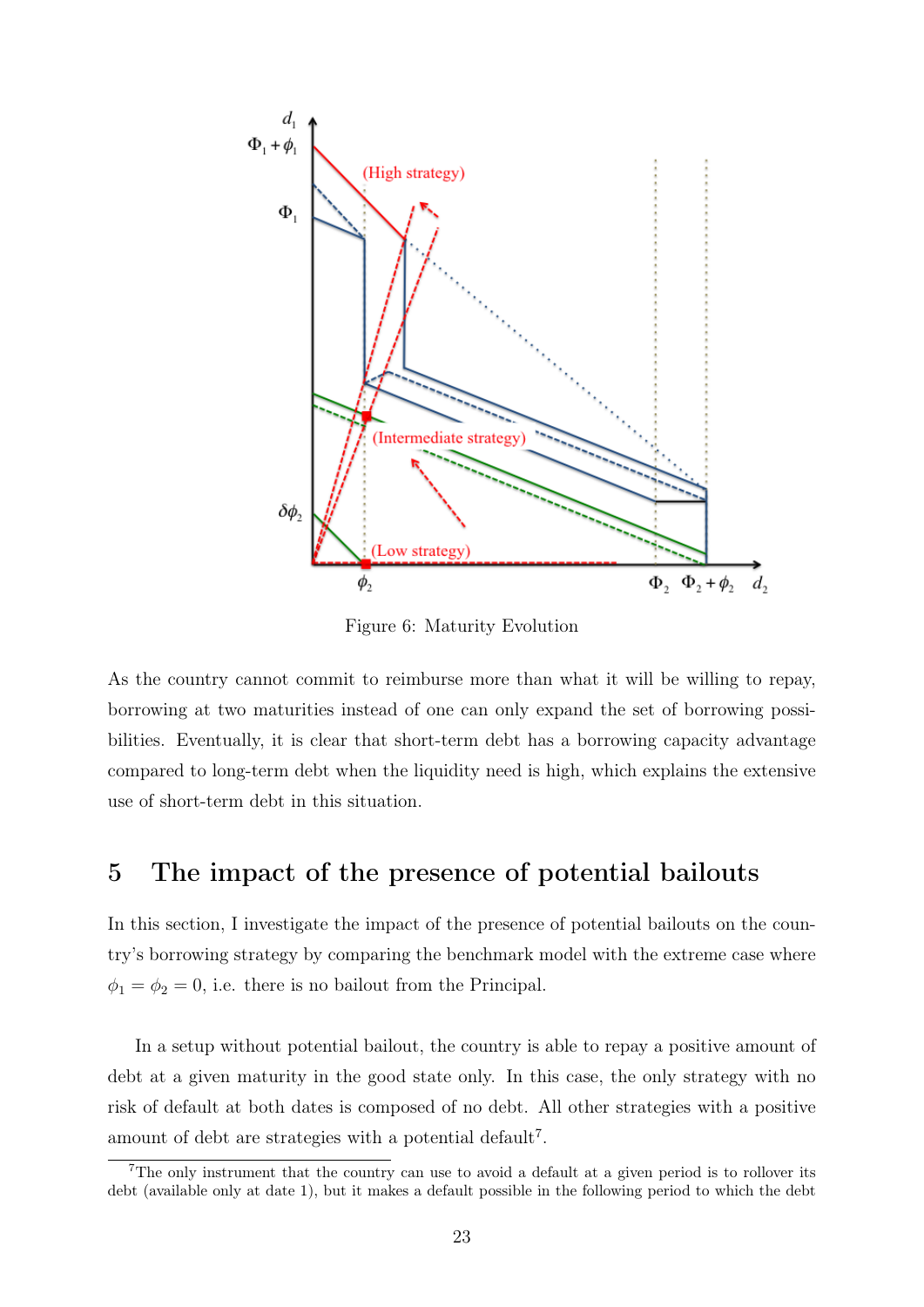Defining  $R_N$  as the threshold of liquidity need in this setup (N accounting for No potential bailout), the next Lemma whose proof can be found in Appendix 4 summarizes the country's optimal borrowing strategy:

Lemma 7 (Country's borrowing strategy without potential bailout)

• When  $1 \leq R < R_N$ , the country chooses a "Low strategy" with no debt:

$$
\begin{cases} d_1^{N,L} = 0\\ d_2^{N,L} = 0 \end{cases}
$$

There is no default at both dates.

• When  $R \ge R_N$ , the country chooses a "High strategy" with only short-term debt:

$$
\begin{cases} d_1^{N,H} = \Phi_1 \\ d_2^{N,H} = 0 \end{cases}
$$

There is a potential default at date 1 if the country receives no income, but none at date 2.

First, the borrowing level of the country is reduced when there is no potential bailout. In fact, the Low strategy consists of no debt, while the High strategy consists of short-term debt only. When there are potential bailouts, the Low strategy allows the country to take a positive level of debt on the long-term maturity, while the High strategy enables the country to borrow more on the short-term maturity (and on the long-term maturity as well in some cases). As in the benchmark model, as the liquidity need rises, the country issues more short-term debt and takes risks of default.

Second, comparing the liquidity need threshold  $R_N$  without potential bailout with the ones in the benchmark model with potential bailouts, they rank as follows:

$$
R_1 < R_N < R_2
$$

The set of liquidity needs where the country relies on short-term debt and takes risks of default is larger when there are potential bailouts. Hence, the country uses more shortterm debt and takes more risks on average.

is rolled over.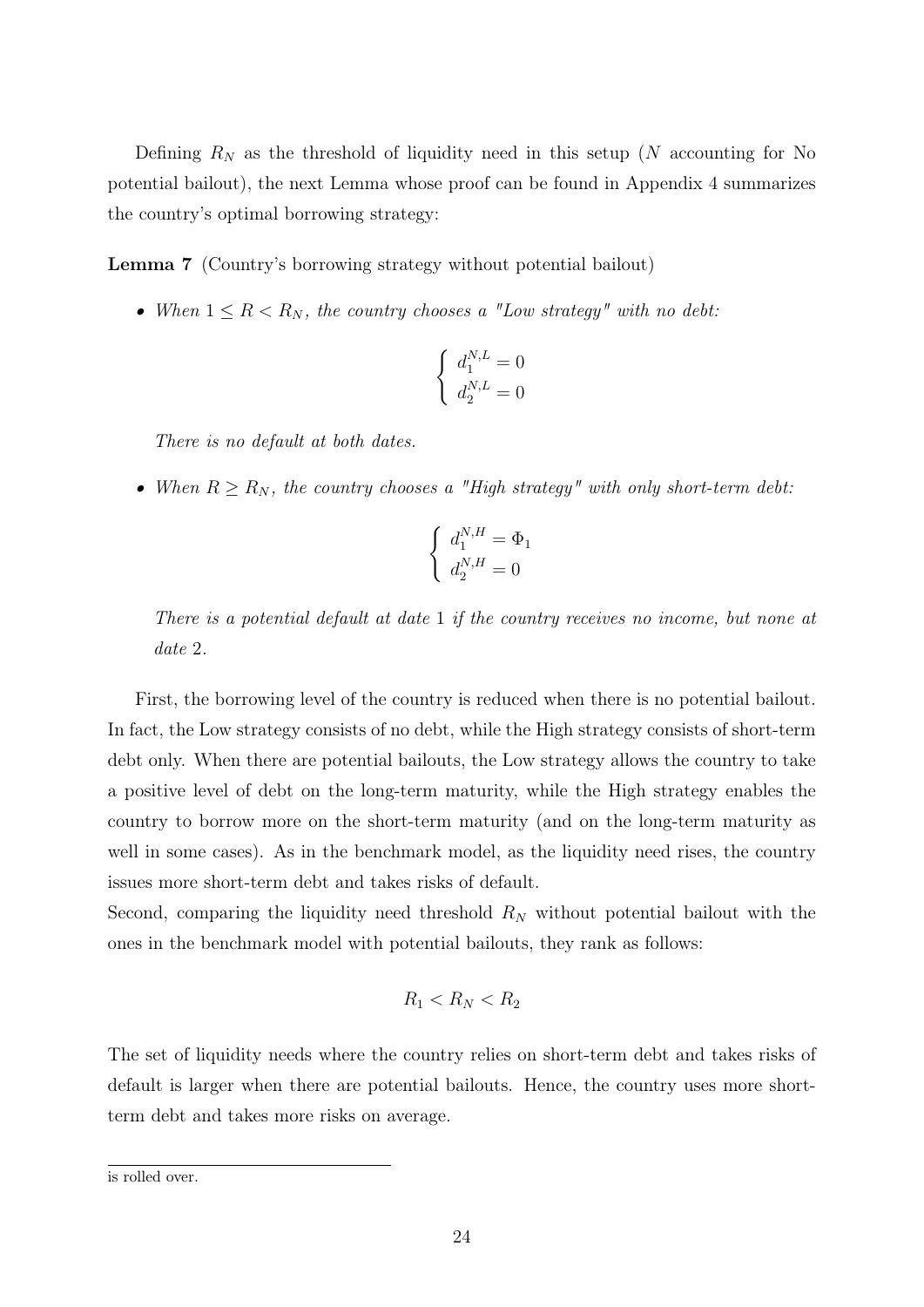|                 | With Bailouts (Low strategy) $R_i$ (Intermediate strategy) $R_i$ |                |                           |                     | (High strategy) |
|-----------------|------------------------------------------------------------------|----------------|---------------------------|---------------------|-----------------|
| Without Bailout |                                                                  | (No borrowing) | with only short-term debt | (High strategy) $R$ |                 |

Figure 7: Comparison with/without potential bailouts

Third, the respective nature of long-term and short-term debt can be distinguished. Short-term debt enables the country to raise more money initially, but generates a risk of default at date 1. On the contrary, long-term debt does not allow the country to raise as much money initially, while still generating a risk of default at date 2. Hence, short-term debt always dominates long-term debt when the liquidity need is high, and long-term debt is not used at the equilibrium in this setup.

Note that at the equilibrium, it is never optimal for the country to raise a positive level of debt at both maturities. In particular, sharing debt between the two maturities is always dominated by raising only short term debt. In fact, the incentive compatibility constraint that insures repayment at date 1 is tighter when there is some debt at date 2, and the resulting decrease in the ability to borrow at date 1 is not compensated by the increase in borrowings of date 2. Intuitively, the country takes more risk and is able to borrow less when debt is allocated across the two maturities.

Eventually, the lack of commitment of the Principal affects directly his expected utility, as he expects to incur more bailout/spillover costs. This is the case for any level of liquidity needs R, as the country optimally takes advantage of as much help as possible from the Principal. The next Proposition summarizes the results:

Proposition 2 (The impact of the presence of potential bailouts)

The presence of potential bailouts raises the country's borrowing capacity and makes it rely more on short-term debt on average. As short-term debt is associated with debt rollover risk, there are more default risks on average.

#### 6 Welfare Analysis

In this section, I study the ex post welfare of the country and the Principal in the benchmark model with potential bailouts, and study how it could be improved ex ante.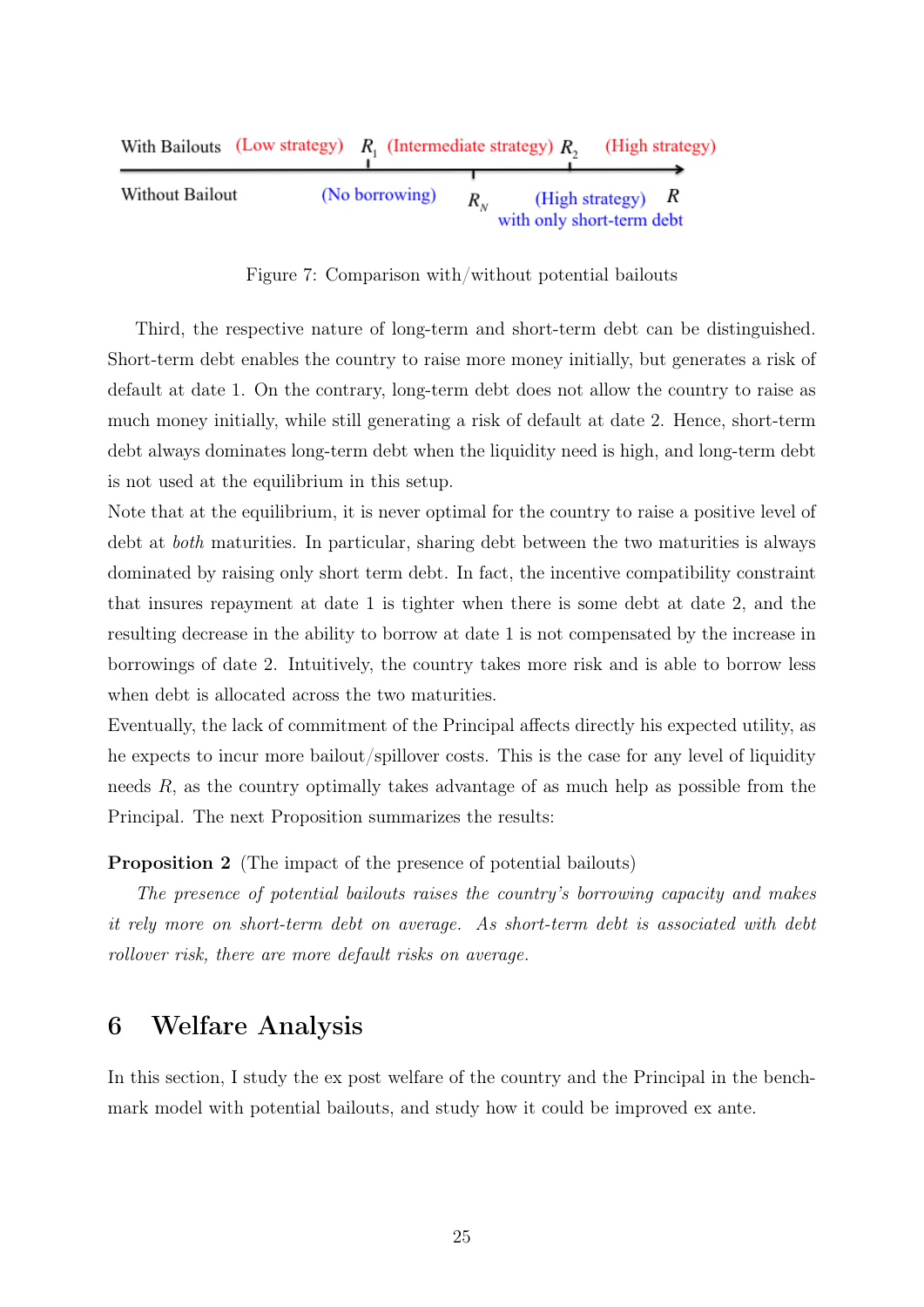#### 6.1 Ex Post Welfare

First, the Principal's welfare is zero at its maximum and negative when he anticipates bailout and/or spillover costs. Furthermore, it does not depend on the level of the liquidity need R, but only on the country's choice of borrowing strategy. If the High strategy is chosen, the Principal expects the lowest possible utility  $U_H^P$ . If the Intermediate strategy is chosen, the Principal expects a higher utility  $U_I^P$ . The highest utility he can expect is under the Low strategy,  $U_L^P$ .

Second, the country's welfare depends on both its level of liquidity need  $R$  and its choice of borrowing strategy. More precisely, the Low strategy brings a higher level of utility to the country when R is below the threshold  $R_1$ , the Intermediate strategy is preferable when R is between  $R_1$  and  $R_2$ , and the High strategy when R is above  $R_2$ .

From the point of view of the Principal, it would be preferable that the country chooses the Low or the Intermediate strategy even in situations of high liquidity needs (see Appendix 5).

#### 6.2 Ex Ante Policies

In this subsection, I am looking for ex ante policies that could improve total welfare in the benchmark model. I follow two different approaches: in the first, I exhibit a regulatory instrument (a maturity limit ratio imposing  $\beta \leq \overline{\beta}$ , a fixed threshold) and let the country choose its optimal borrowing strategy. In the second, I design a contractual agreement that both the country and the Principal are willing to take out initially. The proofs are in Appendix 6.

Regulatory instrument The combination of a maturity limit ratio with an initial transfer to compensate the country can contain the country's risk-taking behavior, but cannot improve total welfare (see Figure 8). In fact, it reduces the Principal's expected participation in bailout/spillover costs, but the cost of the transfer to compensate the country for a reduced borrowing capacity is larger.

Let us take the example of the following limit  $\overline{\beta}$ , defined by the maturity ratio of the Intermediate strategy:

$$
\beta \le \overline{\beta} = \frac{\phi_1 + \delta \underline{\rho} \Phi_2 - \delta \phi_2}{\phi_1 + \delta \rho + (1 - \delta) \phi_2}
$$

When the liquidity need is low, the country optimally chooses the Low strategy which is allowed by the maturity limit ratio. In this case, a positive transfer is not necessary because the Principal's utility is already maximized:  $U_{ML,L}^{C}(R) = U_{L}^{C}(R)$  (ML accounting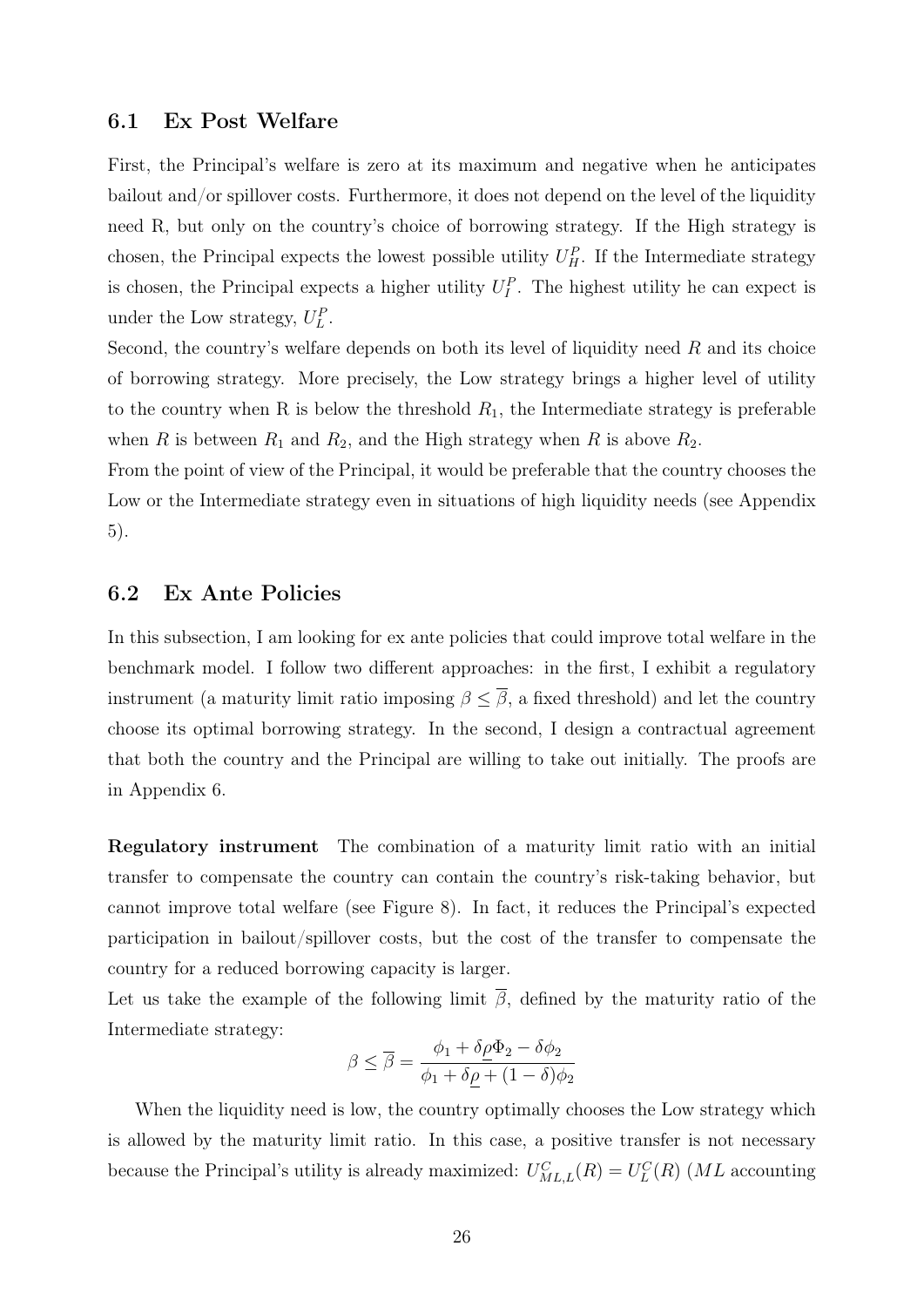

Figure 8: Ex-Ante Policy

for Maturity Limit ratio).

$$
T(R) = 0 \quad \forall R < R_1
$$

When the liquidity need is intermediate, the country chooses the Intermediate strategy with a larger share of short-term debt which is also allowed by the maturity limit ratio. Again, a positive transfer is not necessary, because the country's utility is already maximized:  $U_{ML,I}^C(R) = U_I^C(R)$ .

$$
T(R) = 0 \quad \forall R_1 \le R < R_2
$$

When the liquidity need is high, the country wants to choose the High strategy with a large share of short-term debt, but it is not allowed by the maturity limit ratio. Below the limit ratio, the country optimally chooses the Intermediate strategy, whose maturity structure is more balanced. On the one hand, the Principal's expected utility is improved compared to the High strategy  $U_I^P - U_H^P = \delta \phi_1 - \delta^2 (1 - \alpha \overline{\rho}) \phi_2 > 0$ , so that the Principal is strictly better off. On the other hand, the country's utility is reduced to  $U_{ML,I}^C(R) = U_I^C(R) < U_H^C(R)$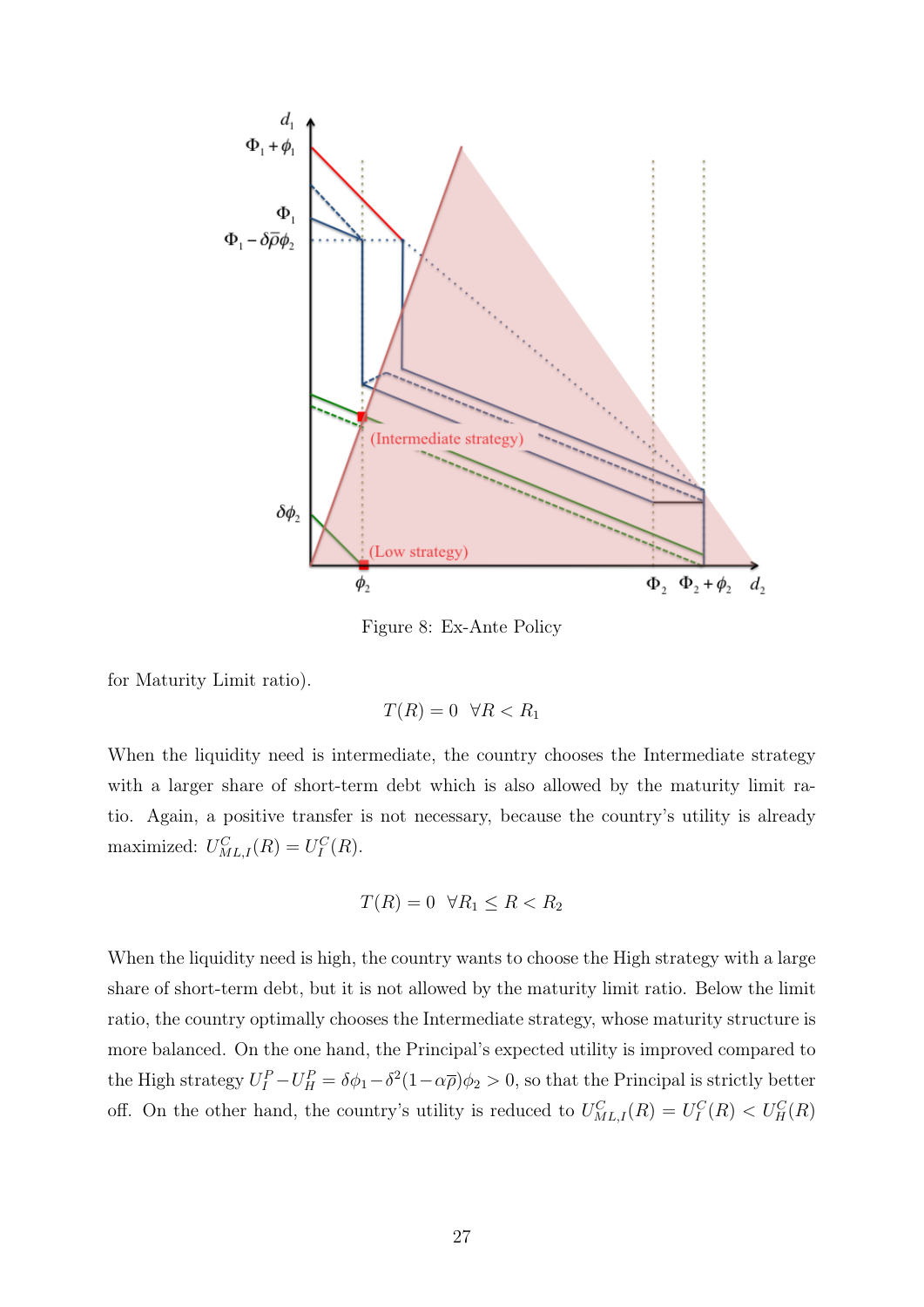and a positive transfer is necessary to compensate it:

$$
T(R) = \frac{U_H^C(R) - U_I^C(R)}{R} \quad \forall R \ge R_2
$$

Yet, the cost of the transfer is strictly larger than the gain in the Principal's expected utility. Hence, this regulatory policy is not welfare-improving.

Intuitively, a limit on the ratio of short-term debt-to-total debt that the country can have on its portfolio contains its risk-taking behavior, because of the strong link between shortterm debt and risks of default. Yet, it cannot improve total welfare because it does not address the contradictory incentives of the country and the Principal. It is indeed always optimal for the country to obtain the largest participation possible from the Principal in order to increase its initial borrowing capacity. Hence, a limit on the maturity structure cannot alleviate this incentive, but only delay its impact on default risk to date 2.

Contractual agreement A contractual agreement between the country and the Principal can improve total welfare.

More precisely, suppose that at the beginning of date 0, the Principal anticipates which borrowing strategy the country is willing to choose (Low, Intermediate, or High) and can make a contractual offer to the country. If the country turns down the offer, the outcome is the one studied in the benchmark model.

The contractual offer is composed of borrowings from both the market and the Principal. On the one hand, bonds sold in the financial market have the same characteristics than in the benchmark model. On the other hand, the Principal offers loans on competitive terms, but can make the repayments contingent on the state of nature.

In the contractual offer, if the country were to adopt the Low strategy with the market for any level of liquidity needs, it would reduce the Principal's expected participation in bailout and/or spillover costs. To make this incentive-compatible for the country, the Principal has to lend to the country on top of the market. Furthermore, the Principal designs the contract to guarantee that (i) the country is willing to repay its debt to both the market and the Principal in the good states of nature<sup>8</sup> and that (ii) he is willing to repurchase the country's debt to the market in bad ones. Hence, the country never defaults.

There are two important elements: first, the Principal lends on top of the market in order to prevent the country from borrowing too much from the market and to risk a de-

<sup>&</sup>lt;sup>8</sup>In this setup, the country incurs a default cost whenever it does not repay one of its claim. Hence, the country always considers either to repay everybody (the market and the Principal) or nobody. There is no issue of seniority.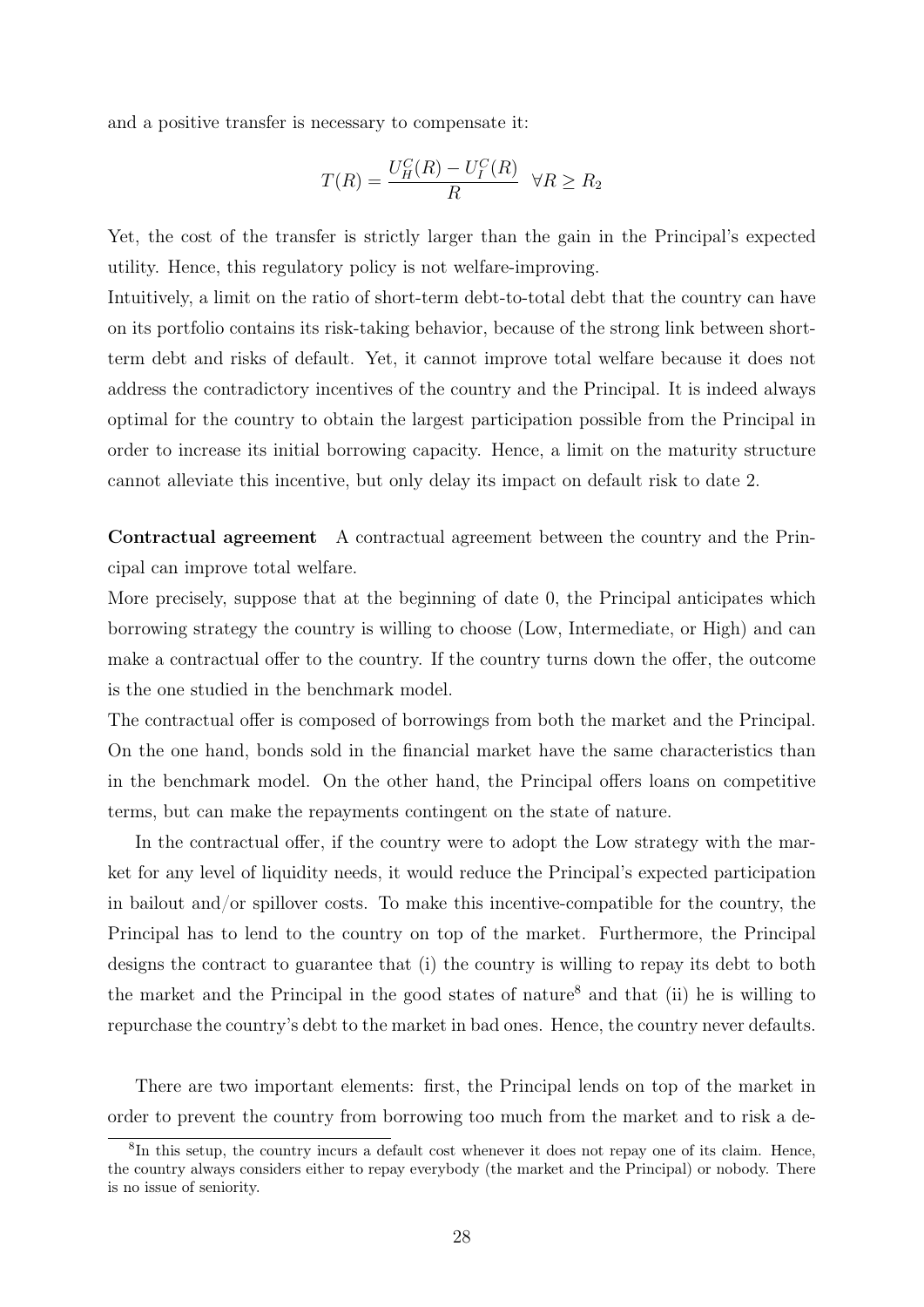fault. Second, reimbursements to the Principal are contingent on the realization of good states of nature. It can be understood as guarantors acting as "lenders in last resort" and willing to forgive some of their claims if necessary<sup>9</sup>.

Using a mechanism design approach, the contract specifies:

- A borrowing level b and its allocation between the market and the Principal:  $b = b^M + b^P$
- Debt repayments to be made to the market and the Principal:  $(d_1^M, d_2^M, d_1^P, d_2^P)$  where  $(d_1^M, d_2^M)$  are the amounts of non-contingent debt to be reimbursed to the market at dates 1 and 2 (with  $b^M = \delta d_1^M + \delta^2 d_2^M$ ), and  $(d_1^P, d_2^P)$  the amounts of contingent debt to be reimbursed to the Principal only if the good state is realized at dates 1 and 2 (with  $b^P = \delta \alpha d_1^P + \delta^2 (\alpha \bar{\rho} + (1 - \alpha) \underline{\rho}) d_2^P$ ).

Let us study the case where  $b^M$  is defined by the level of debt of the Low strategy<sup>10</sup>. If the country is initially willing to choose the Low strategy, the contract includes only borrowings  $b^M$  from the market. If the country is initially willing to choose the Intermediate or the High strategy, the contract includes borrowings from the market  $b^M$  as well as from the Principal  $b^P$ . The Principal designs  $b^P$  to make the contract incentive-compatible for the country and to allow it to reach the same level of utility it would have obtained outside of the contract.

Under such a contract, the Principal reduces his participation in bailout/spillover costs. When the liquidity need is low, his expected utility is the one of the Low strategy. When the liquidity need is higher, as he exactly breaks even under his own lending at date 0, his expected utility is again the one of the Low strategy. Furthermore, the country expects the same utility that it would have obtained outside of the contract. Thus, the Principal is better off under the optimal contract, while the country is as well off. It is therefore Pareto-improving.

#### Proposition 3 (Contractual agreement).

<sup>9</sup>Note that if the country could borrow from the Principal only, it would have access to fully contingent debt and would be able to extend its borrowing capacity compared to the borrowing strategies of the benchmark model.

 $10$ Note that there is no potential default in this situation, because the country is willing to repay its debt to the market in the good state of date 2 and the Principal repurchases it in the bad state.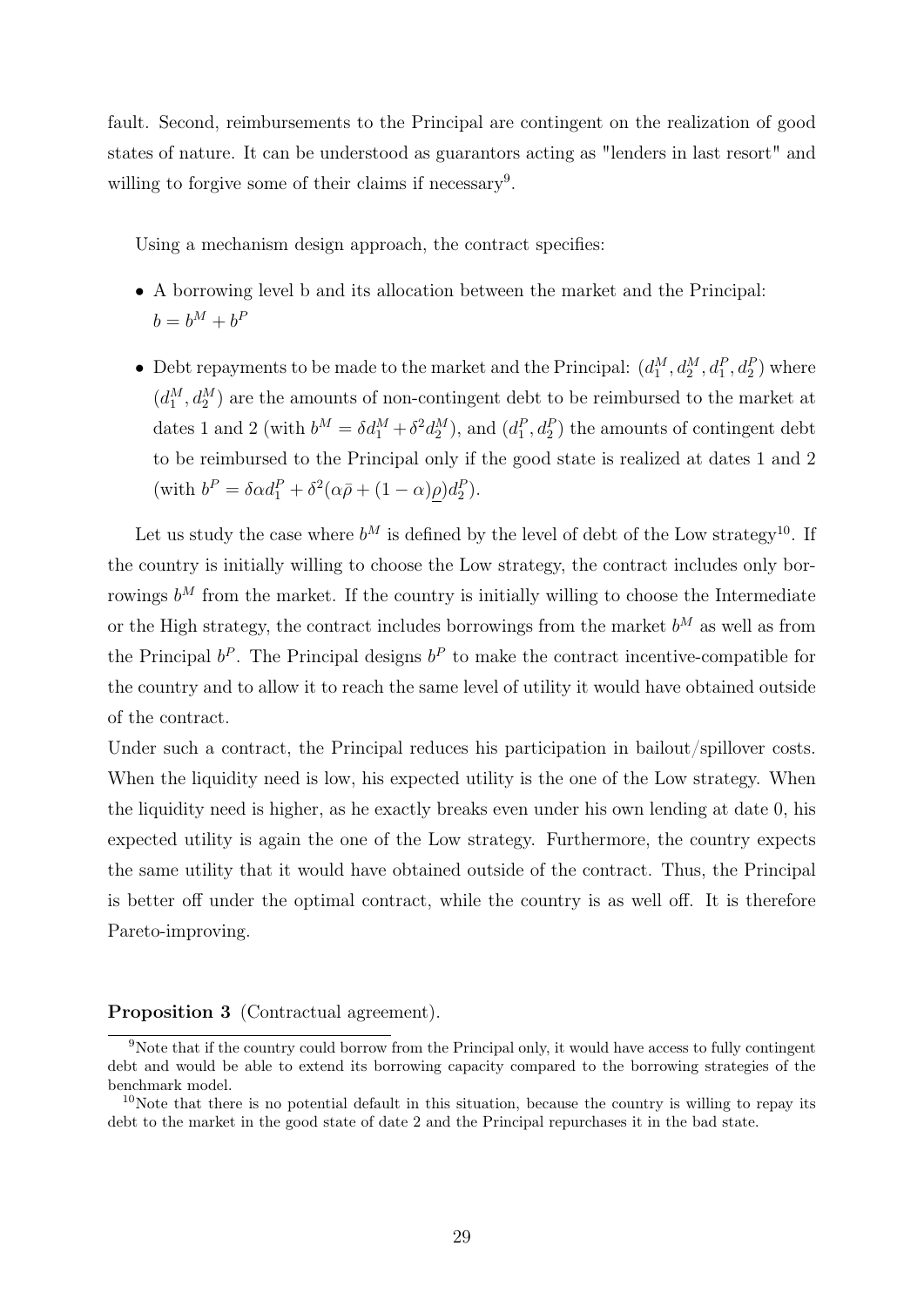• If the country is to take initially the Low strategy, then the contactual offer is:

$$
\begin{cases}\nb^M = \delta^2 \phi_2 \\
b^P = 0\n\end{cases}
$$

• If the country is to take initially the Intermediate or the High strategy, then a contractual offer is:

$$
\begin{cases}\nb^M = \delta^2 \phi_2 \\
b^P = \delta \alpha d_1^P + \delta^2 (\alpha \bar{\rho} + (1 - \alpha) \rho) d_2^P\n\end{cases}
$$

 $(d_1^P, d_2^P)$  being defined to make the offer incentive-compatible for the country.

The Pareto-improvement comes from addressing the divergence of interests between the country and the Principal. First, the Intermediate and High strategies enable the country to extend its initial borrowing capacity, but generate at the same time risks of default for the country and collateral damage for the Principal. Second, adopting the Low strategy with no default limits the initial borrowing capacity, whereas the country could commit to reimburse more in the good state of nature. In this situation, contingent borrowing from the Principal on top of the market alleviates these inefficiencies.

To conclude, the Principal prefers the country to take the Low strategy with no default at both dates in order to reduce his participation in bailout and/or spillover costs. Under the assumption that the Principal can lend to the country on top of the market and make his claims contingent on the state of nature, he can design a contract where everybody is better off (at least weakly).

# 7 Conclusion

The paper highlights the mechanisms behind the choice of maturity structure of a sovereign that internalizes potential bailouts from guarantors. The presence of potential bailouts extends the initial borrowing capacity of the country and makes it rely more on shortterm debt on average. Intuitively, when the country is faced with a high liquidity need, it chooses to rely mostly on short-term debt and is able to concentrate the help of guarantors on the short-term, which is the maturity that enables the country to raise initially as much debt as possible. As short-term debt is associated with debt rollover risk, this generates more default risk on average.

When guarantors decide to bailout the country and there is also a potential default in the future that is not too costly to prevent, the optimal bailout involves the repurchasing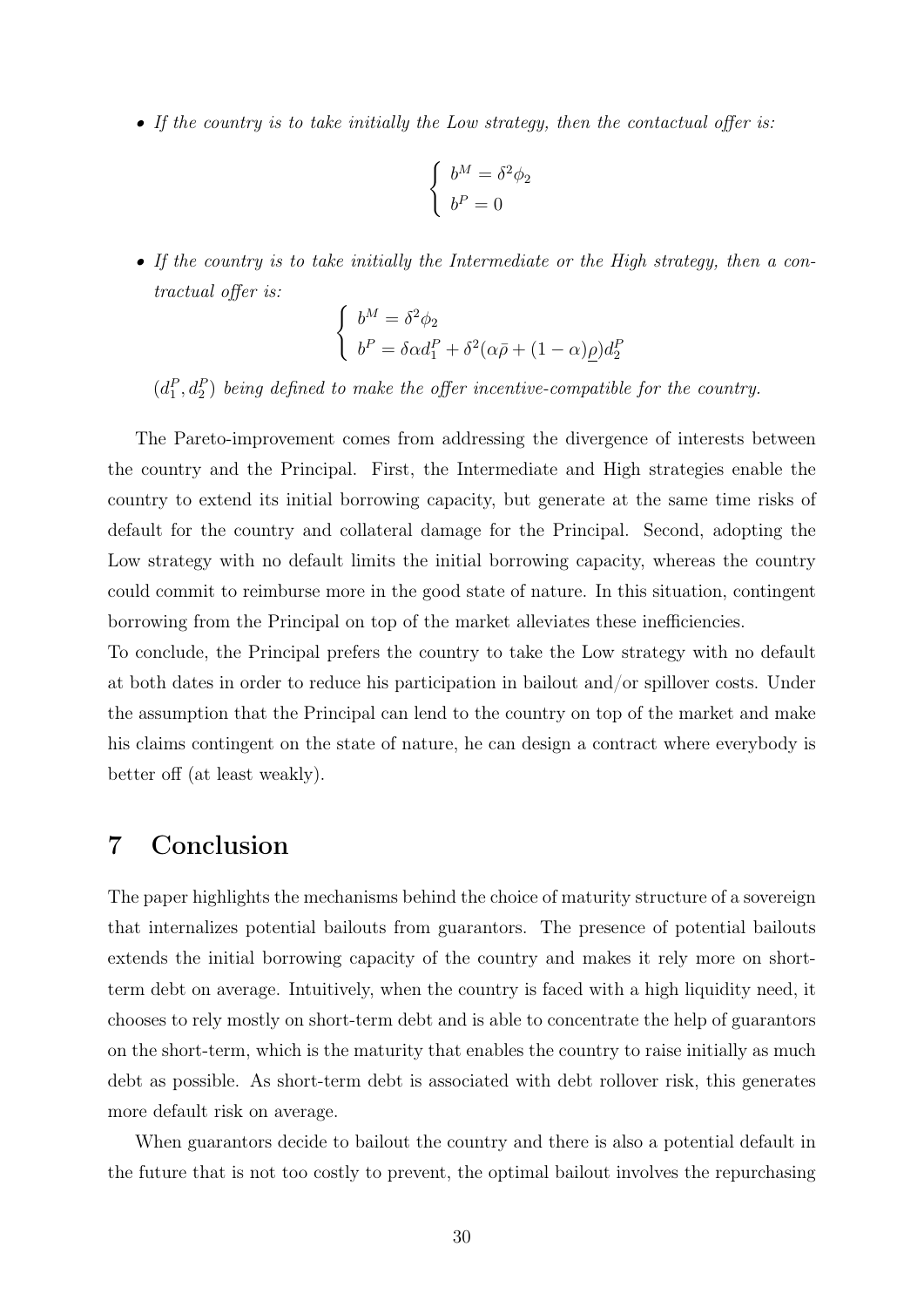of long-term debt. Hence, guarantors achieve two goals at the same time, prevent a default both today and tomorrow. Otherwise, the optimal bailout involves the repurchasing of short-term debt only, and prevents a default only today.

Based on the welfare analysis, some policy implications can be derived. First, the intervention of potential guarantors when a country starts having troubles can prevent the adoption of risky borrowing strategies (with potential defaults). More concretely, this article gives a rationale for the intervention of the IMF or the Eurozone. Indeed, guarantors can design a contract where they lend some money to the troubled country at different terms than those proposed by the financial market<sup>11</sup>. Such a contract is welfare-improving and prevents the occurrence of any default at the equilibrium. Second, regulating the maturity of debt issuance in order to guarantee that the country's portfolio remains balanced is able to contain the risk-taking behavior of the country, but is not Pareto-improving. In fact, such a policy does not address the fundamental issue of the setup, which is the divergence of interests between the country and the guarantors.

The paper opens a lot of alleys for further research. In the model, I assume perfect information on the cost of default and on the endowment level. The country, when deciding which borrowing strategy to adopt, anticipates exactly when and by how much guarantors will bail it out. In the Eurozone for example, the country forms expectations about potential bailouts, as there is no formal joint-and-several liability agreement. It is the same issue for guarantors when they decide to bailout a country: they do not know exactly the default cost of the country and have to form expectations about it. It would be interesting to introduce some moral hazard where guarantors form beliefs about the country's health (based on the maturity choice of the country for example) and study how this would affect the behavior of both the country and guarantors.

 $11$ Note that this supposes some coordination among guarantors.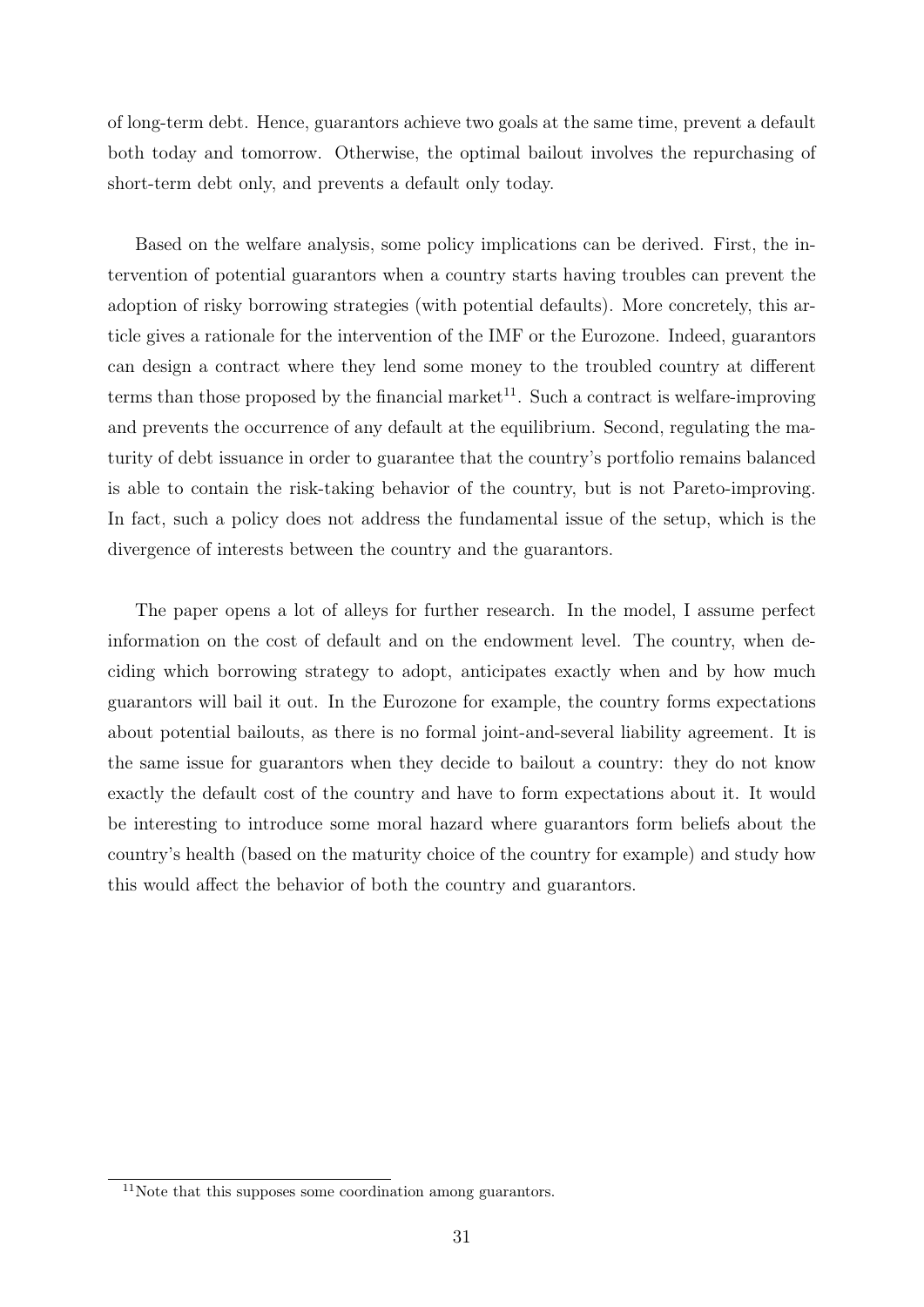### References

- [1] Mark Aguiar, Manuel Amador, Hugo Hopenhayn, and Ivan Werning. Take the Short Route: Equilibrium Default and Debt Maturity. (22847), November 2016.
- [2] Fernando Alvarez and Urban J. Jermann. Efficiency, Equilibrium, and Asset Pricing with Risk of Default. Econometrica, 68(4):775–798, July 2000.
- [3] George-Marios Angeletos. Fiscal Policy With Noncontingent Debt And The Optimal Maturity Structure. The Quarterly Journal of Economics, 117(3):1105–1131, August 2002.
- [4] Cristina Arellano. Default Risk and Income Fluctuations in Emerging Economies. American Economic Review, 98(3):690–712, June 2008.
- [5] Cristina Arellano and Ananth Ramanarayanan. Default and the Maturity Structure in Sovereign Bonds. Journal of Political Economy, 120(2):187–232, 2012.
- [6] Fernando A. Broner, Guido Lorenzoni, and Sergio L. Schmukler. Why Do Emerging Economies Borrow Short Term? Journal of the European Economic Association, 11:67–100, 01 2013.
- [7] Jeremy Bulow and Kenneth Rogoff. Sovereign Debt: Is to Forgive to Forget? American Economic Review, 79(1):43–50, March 1989.
- [8] Guillermo A Calvo. Servicing the Public Debt: The Role of Expectations. American Economic Review, 78(4):647–61, September 1988.
- [9] Harold L Cole and Timothy J Kehoe. Self-Fulfilling Debt Crises. Review of Economic Studies, 67(1):91–116, January 2000.
- [10] Jonathan Eaton and Mark Gersovitz. Debt with Potential Repudiation: Theoretical and Empirical Analysis. Review of Economic Studies, 48(2):289–309, April 1981.
- [11] Emmanuel Farhi and Jean Tirole. Collective Moral Hazard, Maturity Mismatch, and Systemic Bailouts. American Economic Review, 102(1):60–93, February 2012.
- [12] Martin Hellwig. 'The pure theory of country risk' by J. Eaton, M. Gersovitz and J. Stiglitz. European Economic Review, 30(3):521–527, June 1986.
- [13] Timothy J Kehoe and David K Levine. Debt-Constrained Asset Markets. Review of Economic Studies, 60(4):865–88, October 1993.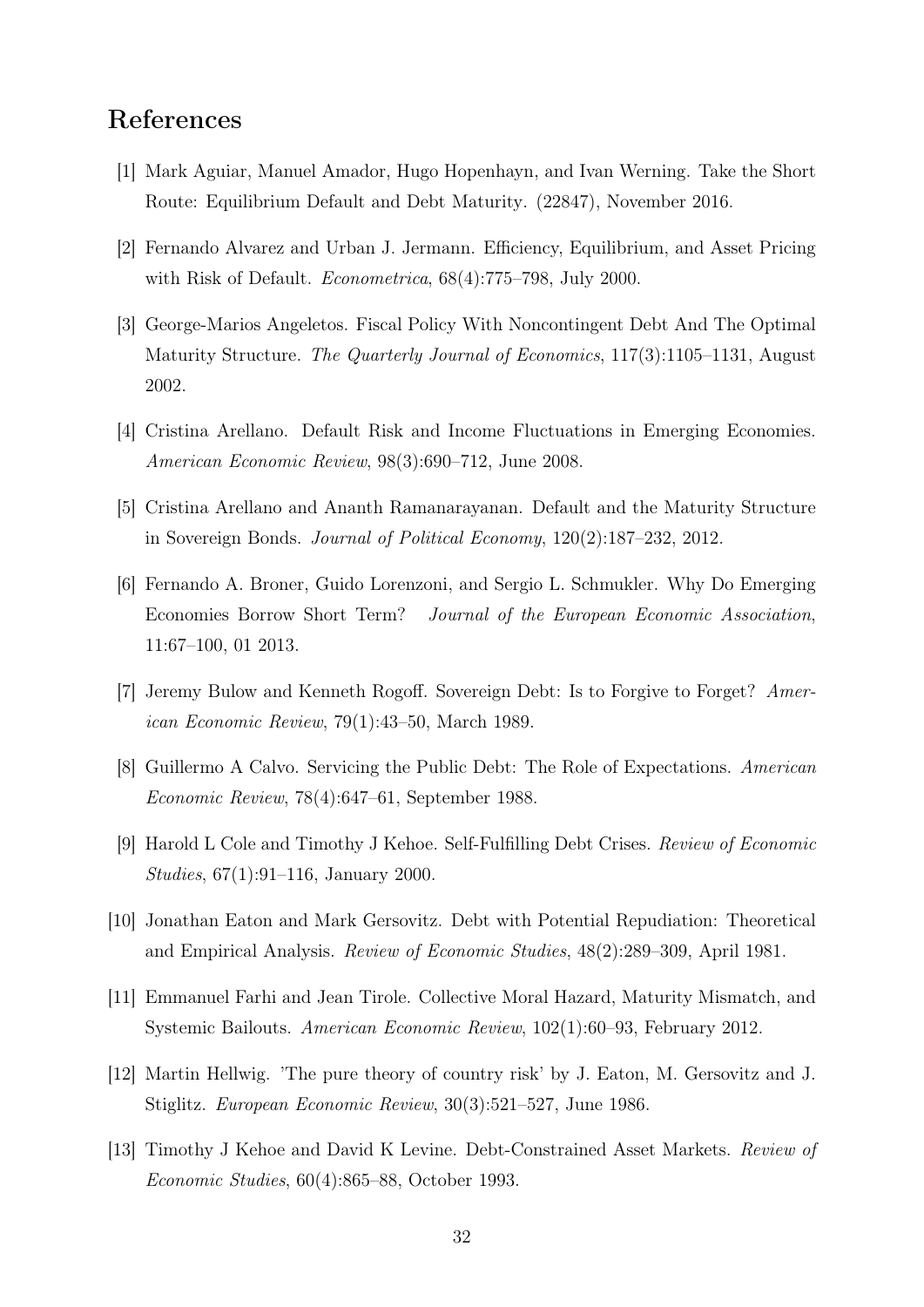- [14] Narayana R Kocherlakota. Implications of Efficient Risk Sharing without Commitment. Review of Economic Studies, 63(4):595–609, October 1996.
- [15] Guido Lorenzoni and Ivan Werning. Slow Moving Debt Crises. NBER Working Papers 19228, National Bureau of Economic Research, Inc, July 2013.
- [16] E. Mengus. Honoring Sovereign Debt or Bailing Out Domestic Residents: A Theory of Internal Costs of Default. Working papers 480, Banque de France, 2014.
- [17] Jeffrey Sachs. Theoretical Issues in International Borrowing. Princeton Studies in International Finance, (54), July 1984.
- [18] Oren Sussman and Alexander Guembel. Sovereign debt without default penalties. Ofrc working papers series, Oxford Financial Research Centre, 2005.
- [19] Jean Tirole. Country Solidarity in Sovereign Crises. American Economic Review, 105(8):2333–2363, August 2015.
- [20] Michael Tomz and Mark L.J. Wright. Empirical Research on Sovereign Debt and Default. Annual Review of Economics, 5(1):247–272, 05 2013.
- [21] Christoph Trebesch, Michael G Papaioannou, and Udaibir S Das. Sovereign Debt Restructurings 1950-2010; Literature Survey, Data, and Stylized Facts. IMF Working Papers 12/203, International Monetary Fund, August 2012.
- [22] Jeromin Zettelmeyer, Christoph Trebesch, and Mitu Gulati. The Greek debt restructuring: an autopsy. Economic Policy, 28(75):513–563, 07 2013.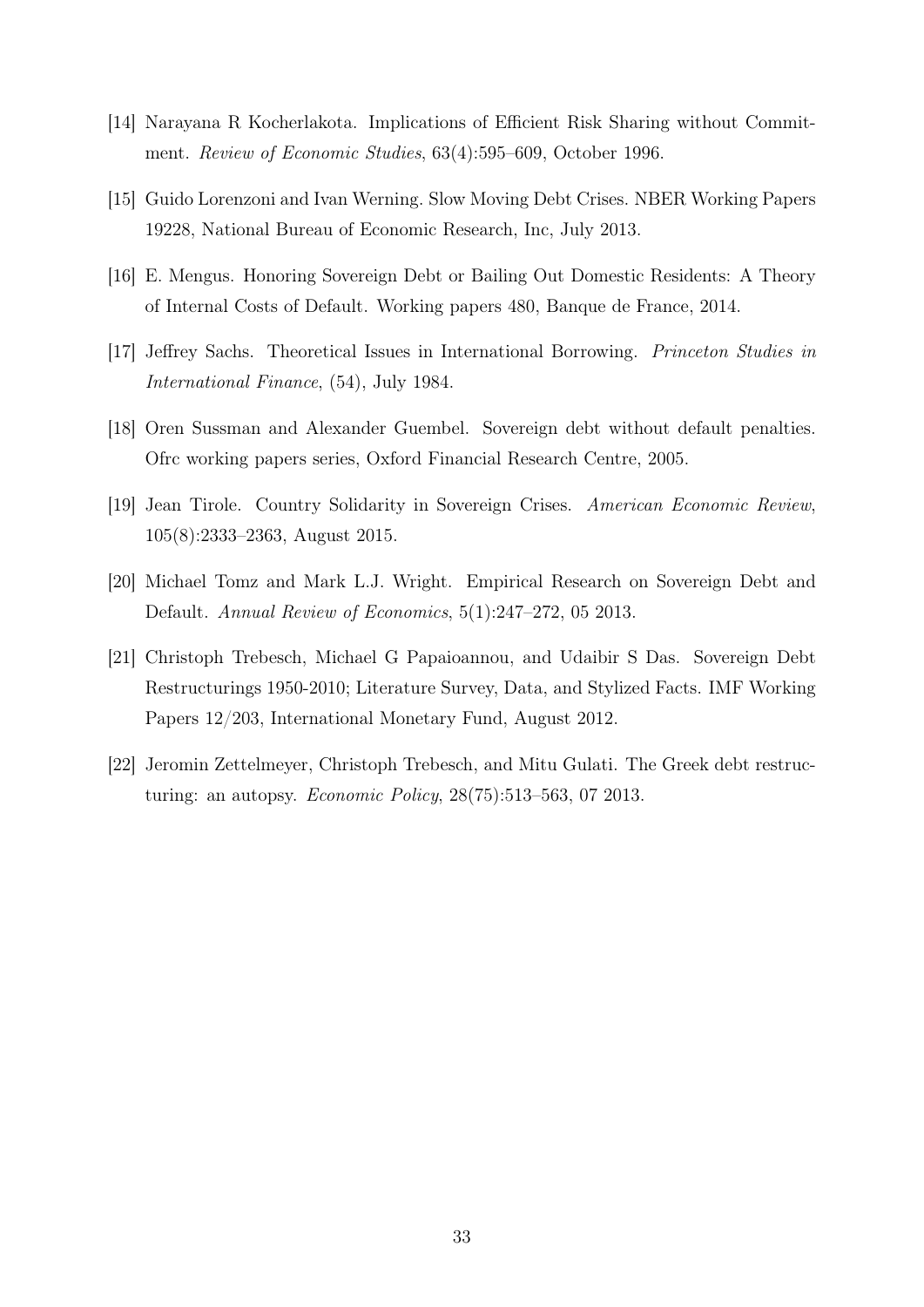# Appendix 1: First step Analyses

**Lemma 1** (First-best). Given the fact that  $R \geq 1$ , the marginal utility of borrowing is the highest at date 0, compared to dates 1 and 2. Thus, the optimal borrowing strategy is to transfer all future incomes to the present. The first-best is therefore:

$$
\begin{cases}\n d_1^{*G} = \bar{y}_1 & d_2^{*G} = \bar{y}_2 \\
 d_2^{*G} = 0 \\
 d_1^{*G} = 0 & d_2^{*G} = \bar{y}_2 \\
 d_2^{*G} = 0\n\end{cases}
$$

It gives initially the following expected utility to the country and the Principal:

$$
U^{C*}(R) = R\delta \left(\alpha \bar{y}_1 + \delta \left(\alpha \bar{p} + (1 - \alpha)\underline{\rho}\right) \bar{y}_2\right)
$$

$$
U^{P*} = 0
$$

Lemma 2 (Optimal allocation with country's lack of commitment). The country solves the following problem, under additional incentive constraints for the country (denoted by  $IC^C$ ) and rollover constraints (denoted by  $RO^C$ )<sup>12</sup>:

$$
\max_{d_1^{0G}, d_1^{0B}, d_2^{0GG}, d_2^{0BG}} \left\{ R\delta \left( \alpha d_1^{0G} + (1 - \alpha)d_1^{0B} + \delta \alpha \overline{\rho} d_2^{0GG} + \delta (1 - \alpha)\underline{\rho} d_2^{0BG} \right) + \delta \alpha (\overline{y_1} - d_1^{1G}) + \delta^2 (\alpha \overline{\rho} + (1 - \alpha)\underline{\rho}) \overline{y_2} - \delta^2 \alpha \overline{\rho} d_2^{1GG} - \delta^2 (1 - \alpha)\underline{\rho} d_2^{1BG} \right\}
$$

such that:  
\n
$$
d_1^{1G} + \delta \overline{\rho} d_2^{1GG} \leq \Phi_1 \quad (IC_G^C)
$$
\n
$$
d_2^{1iG} \leq \Phi_2 \qquad (IC_{iG}^C) \text{ for } i = B, G
$$
\n
$$
d_1^{1G} = d_1^{0G} - \delta \overline{\rho} d_2^{1GR} \quad (RO_G^C)
$$
\n
$$
d_2^{1iG} = d_2^{0iG} + d_2^{1iR} \qquad (RO_G^C) \text{ for } i = B, G
$$
\n
$$
d_1^{0B} = \delta \underline{\rho} d_2^{1BR} \qquad (RO_G^C)
$$

There is a continuum of solutions:

<sup>&</sup>lt;sup>12</sup>Notice that the country cannot commit to repay anything in the bad states of date 2, so that  $d_2^{0GB} =$  $d_2^{0BB}=0$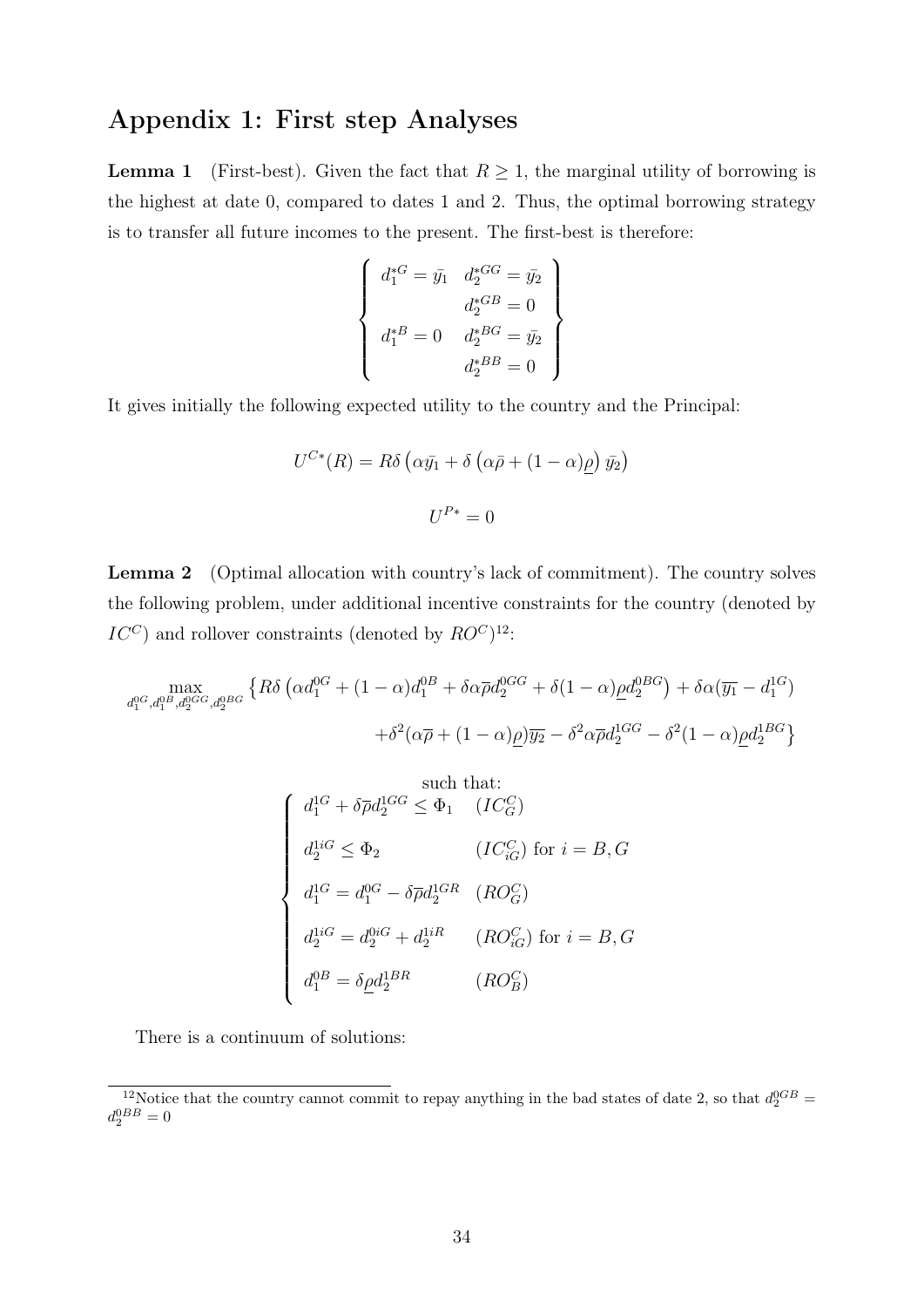$$
\begin{cases}\n d_1^G = \Phi_1 - \delta \overline{\rho} d_2^{GG} & d_2^{GG} \leq \Phi_2 \\
 d_2^{GB} = 0 \\
 d_1^B = \delta \underline{\rho} (\Phi_2 - d_2^{BG}) & d_2^{BG} \leq \Phi_2 \\
 d_2^{BB} = 0\n\end{cases}
$$

It gives initially the following expected utility to the country and the Principal:

$$
U^{C}(R) = R\delta \left(\alpha \Phi_{1} + \delta(1-\alpha)\rho \Phi_{2}\right) + \delta \alpha (\bar{y}_{1} - \Phi_{1}) + \delta^{2} \left(\alpha \bar{\rho} + (1-\alpha)\rho\right) \bar{y}_{2} - \delta^{2} (1-\alpha)\rho \Phi_{2}
$$

$$
U^{P} = 0
$$

Lemma 3 (Optimal allocation with country and Principal's lack of commitment).

$$
\max_{d_1^{0G}, d_1^{0B}, d_2^{0GG}, d_2^{0BB}, d_2^{0BB}, d_2^{0BB}} \left\{ R\delta \left( \alpha d_1^{0G} + (1 - \alpha) d_1^{0B} + \delta \alpha \overline{\rho} d_2^{0GG} + \delta \alpha (1 - \overline{\rho}) d_2^{0GB} + \delta (1 - \alpha) \underline{\rho} d_2^{0BG} \right) \right\}
$$
\n
$$
+ \delta (1 - \alpha)(1 - \underline{\rho}) d_2^{0BB} + \delta \alpha (\overline{y_1} - d_1^{1G}) + \delta^2 (\alpha \overline{\rho} + (1 - \alpha) \underline{\rho}) \overline{y_2} - \delta^2 \alpha \overline{\rho} d_2^{2GG} - \delta^2 (1 - \alpha) \underline{\rho} d_2^{2BG} \right\}
$$

$$
\begin{cases}\nd_{1}^{1G} = d_{1}^{1GP} - \delta \bar{\rho} d_{2}^{1GGR} - \delta (1-\bar{\rho}) d_{2}^{1GBR} & (RO_{G}^{C}) \\
d_{2}^{1Gi} = d_{2}^{1GiP} + d_{2}^{1GiR} & (RO_{Gi}^{C}) \text{ for } i = B, G \\
d_{1}^{1BP} = \delta \underline{\rho} d_{2}^{1BR} + \delta (1-\underline{\rho}) d_{2}^{1BBR} & (RO_{Bi}^{C}) \text{ for } i = B, G \\
d_{2}^{1Bi} = d_{2}^{1BiP} + d_{2}^{1BiR} & (RO_{Bi}^{C}) \text{ for } i = B, G \\
d_{1}^{1G} + \delta \bar{\rho} d_{2}^{2GG} \leq \Phi_{1} & (IC_{G}^{C}) \\
d_{2}^{2iG} \leq \Phi_{2} & (IC_{G}^{C}) \text{ for } i = B, G \\
d_{1}^{0G} - d_{1}^{1GP} + \delta \bar{\rho} (d_{2}^{0GG} - d_{2}^{1GGP}) + \delta \bar{\rho} (d_{2}^{1GG} - d_{2}^{2GG}) \\
+ \delta (1-\bar{\rho}) (d_{2}^{0GB} - d_{2}^{1GBP}) + \delta (1-\bar{\rho}) d_{2}^{1GB} \leq \phi_{1} & (IC_{G}^{P}) \\
d_{1}^{0B} - d_{1}^{1BP} + \delta \underline{\rho} (d_{2}^{0BG} - d_{2}^{1BGP}) + \delta \underline{\rho} (d_{2}^{1BG} - d_{2}^{2BG}) \\
+ \delta (1-\underline{\rho}) (d_{2}^{0BB} - d_{2}^{1BBP}) + \delta (1-\underline{\rho}) d_{2}^{1BB} \leq \phi_{1} & (IC_{B}^{P}) \\
d_{2}^{1iG} - d_{2}^{2iG} \leq \phi_{2} & (IC_{iG}^{P}) \text{ for } i = B, G \\
d_{2}^{1iB} \leq \phi_{2} & (IC_{iB}^{P}) \text{ for } i = B, G\n\end{cases}
$$

There is a continuum of solutions: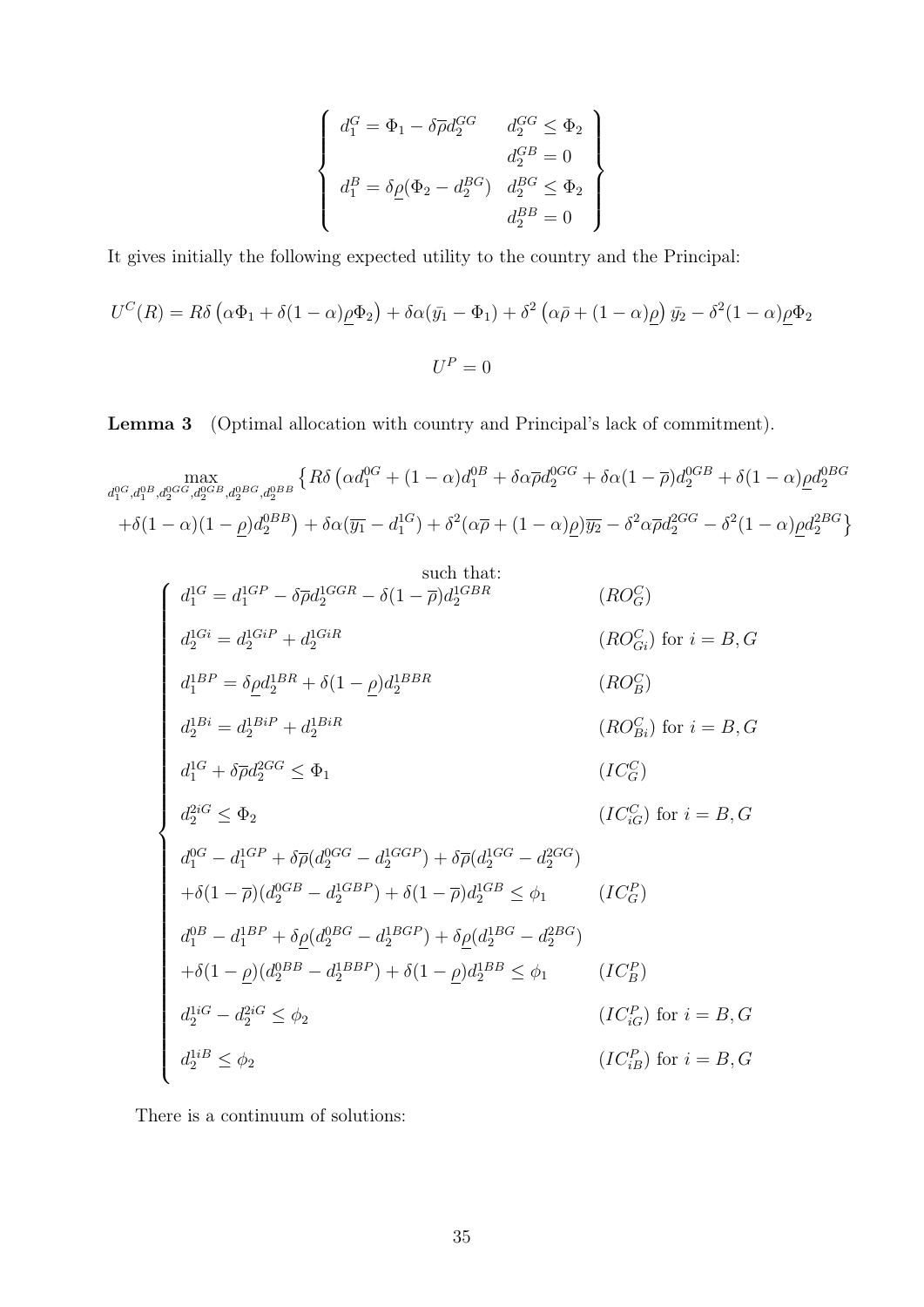$$
\begin{cases}\nd_1^G = \phi_1 + \Phi_1 - \delta \bar{\rho} d_2^{GG} - \delta (1 - \bar{\rho}) d_2^{GB} & 0 \leq d_2^{GG} \leq \Phi_2 + \phi_2 \\
0 \leq d_2^{GB} \leq \phi_2 \\
d_1^B = \phi_1 + \delta \underline{\rho} (\Phi_2 - d_2^{BG}) - \delta (1 - \underline{\rho}) d_2^{BB} & \Phi_2 \leq d_2^{BG} \leq \Phi_2 + \phi_2 \\
0 \leq d_2^{BB} \leq \phi_2\n\end{cases}
$$

It gives initially the following expected utility to the country and the Principal:

$$
U^{C}(R) = R\delta \left(\phi_{1} + \alpha \Phi_{1} + \delta(1-\alpha)\underline{\rho}\Phi_{2}\right) + \delta \alpha (\bar{y}_{1} - \delta \alpha \Phi_{1} + \delta^{2} \left(\alpha \bar{\rho} + (1-\alpha)\underline{\rho}\right) \bar{y}_{2} - \delta^{2} (1-\alpha)\underline{\rho}\Phi_{2}
$$

$$
U^{P} = -\delta \phi_{1}
$$

### Appendix 2: The Model

**Date 2** At the beginning of date 2, the country's debt is characterized by  $d_2^1$ .

#### First case: zero income at date 2

**The Principal's bailout strategy:** If the country has a zero income  $y_2 = 0$  at date 2, it cannot repay its debt and chooses to default as long as  $d_2^2 > 0$ . Thus, the Principal has to repurchase its whole debt by offering  $d_2^2 = 0$  if he wants to prevent a default. He does so only if a bailout costs less than letting the country default (Bailout zone).

**Lemma 4.1** (Date 2, zero income) The Principal's optimal bailout strategy is:

- If  $d_2^1 \leq \phi_2$ , the Principal converts  $d_2^1$  to  $d_2^2 = 0$  and the country does not default.
- If  $d_2^1 > \phi_2$ , the Principal does not repurchase any debt and the country defaults.

#### Second case: positive income at date 2

The Principal's bailout strategy: If the country has a positive income  $y_2 = \bar{y}_2$  at date 2, it is willing to pay back its debt when  $d_2^2 \leq \Phi_2$ . Thus, when  $d_2^1 \leq \Phi_2$ , the Principal knows that the country will repay and does not intervene (Reimbursement zone). When  $d_2^1 > \Phi_2$ , the Principal has to repurchase some of the debt if he wants to prevent a default by offering optimally  $d_2^2 = \Phi_2$  which is the point where the country is willing to pay back its debt and costs the least to the Principal. The Principal does so only if such a bailout costs less than letting the country default (Bailout zone).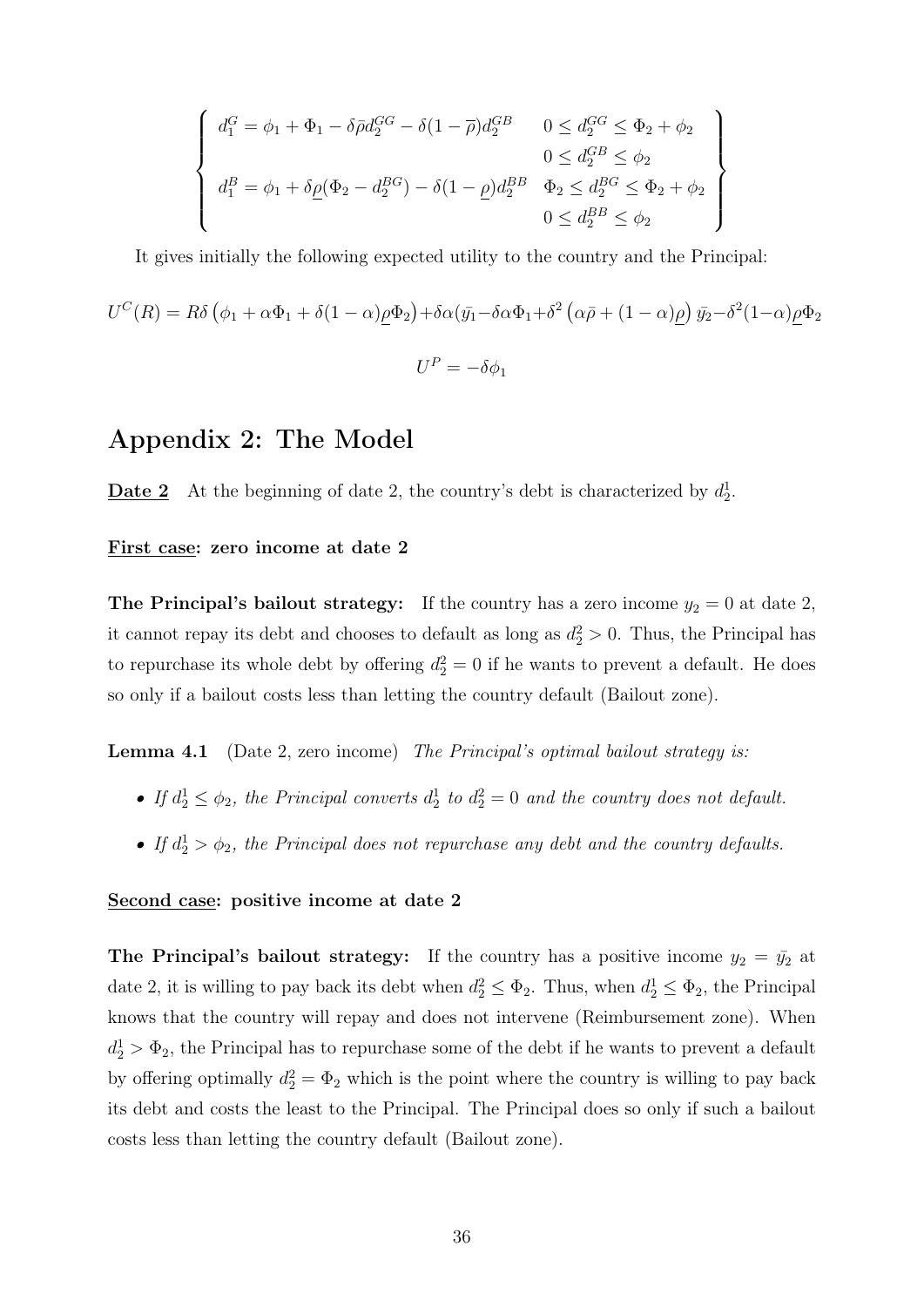Lemma 4.2 (Date 2, positive income) The Principal's optimal bailout strategy is:

- If  $d_2^1 \leq \Phi_2$ , the Principal needs not repurchase any debt and  $d_2^2 = d_2^1$ . The country repays  $d_2^2$  and there is no default.
- If  $\Phi_2 < d_2^1 \leq \Phi_2 + \phi_2$ , the Principal offers to repurchase  $d_2^1 \Phi_2 \leq \phi_2$  and sets  $d_2^2 = \Phi_2$ . The country repays  $d_2^2 = \Phi_2$  and there is no default.
- If  $d_2^1 > \Phi_2 + \phi_2$ , the Principal does not repurchase any debt and  $d_2^2 = d_2^1$ . The country  $defaults$  at the equilibrium<sup>13</sup>.

**Date 1** At the beginning of date 1, the country's debt is characterized by  $(d_1^0, d_2^0)$ .

#### First case: zero income at date 1

If the country has a zero income  $y_1 = 0$  at date 1, it cannot repay its debt, and chooses to default as long as  $d_1^1 > 0$ . Thus, the Principal can propose to repurchase some of the country's debt  $(d_1^0 - d_1^{1P}, d_2^0 - d_2^{1P})$ , and the country can decide to rollover some of its debt to the next period  $d_2^{\text{1R}}$ . After both the bailout from the Principal and the rollover, the remaining debt at date 1 must be  $d_1^1 = 0$  if a default is to be prevented.

The Sovereign's rollover strategy: After a bailout from the Principal, the country's remaining debt is  $(d_1^{1P}, d_2^{1P})$ . As long as  $d_1^{1P} > 0$ , the country needs to rollover all the remaining short-term debt if it wants to avoid a default<sup>14</sup>. Let us solve for the optimal rollover strategy by differentiating the cases according to the level of  $d_2^{1P}$ :

- When  $0 \leq d_2^{1P} \leq \phi_2$  and
	- $-0 \leq d_1^{1P} \leq \delta(\phi_2 d_2^{1P})$ , the country is able to rollover debt such that the final level of long-term debt  $d_2^1 = d_2^{1P} + d_2^{1R} \le \phi_2$  with  $d_1^{1P} = \delta d_2^{1R}$ .
	- $\delta(\phi_2 d_2^{1P}) \leq d_1^{1P} \leq \delta_{\underline{\rho}}(\Phi_2 + \phi_2 d_2^{1P}),$  the country is able to rollover debt such that the final level of long-term debt  $d_2^1 = d_2^{1P} + d_2^{1R} \leq \Phi_2 + \phi_2$  with  $d_1^{1P} = \delta \rho d_2^{1R}.$
	- $d_1^{\rm 1P} > \delta \rho (\Phi_2 + \phi_2 d_2^{\rm 1P}),$  the level of short-term debt to rollover in order to avoid a default is too large, and there is no rollover.

<sup>&</sup>lt;sup>13</sup>Notice that this case cannot happen at the equilibrium, as the country defaults with certainty at date 2. Thus, no lender agrees initially to sell long-term debt above the limit  $\Phi_2 + \phi_2$ .

<sup>&</sup>lt;sup>14</sup>The marginal utility of consumption being the same between dates 1 and 2, the country has no incentive to borrow more than what is required to avoid a default at date 1.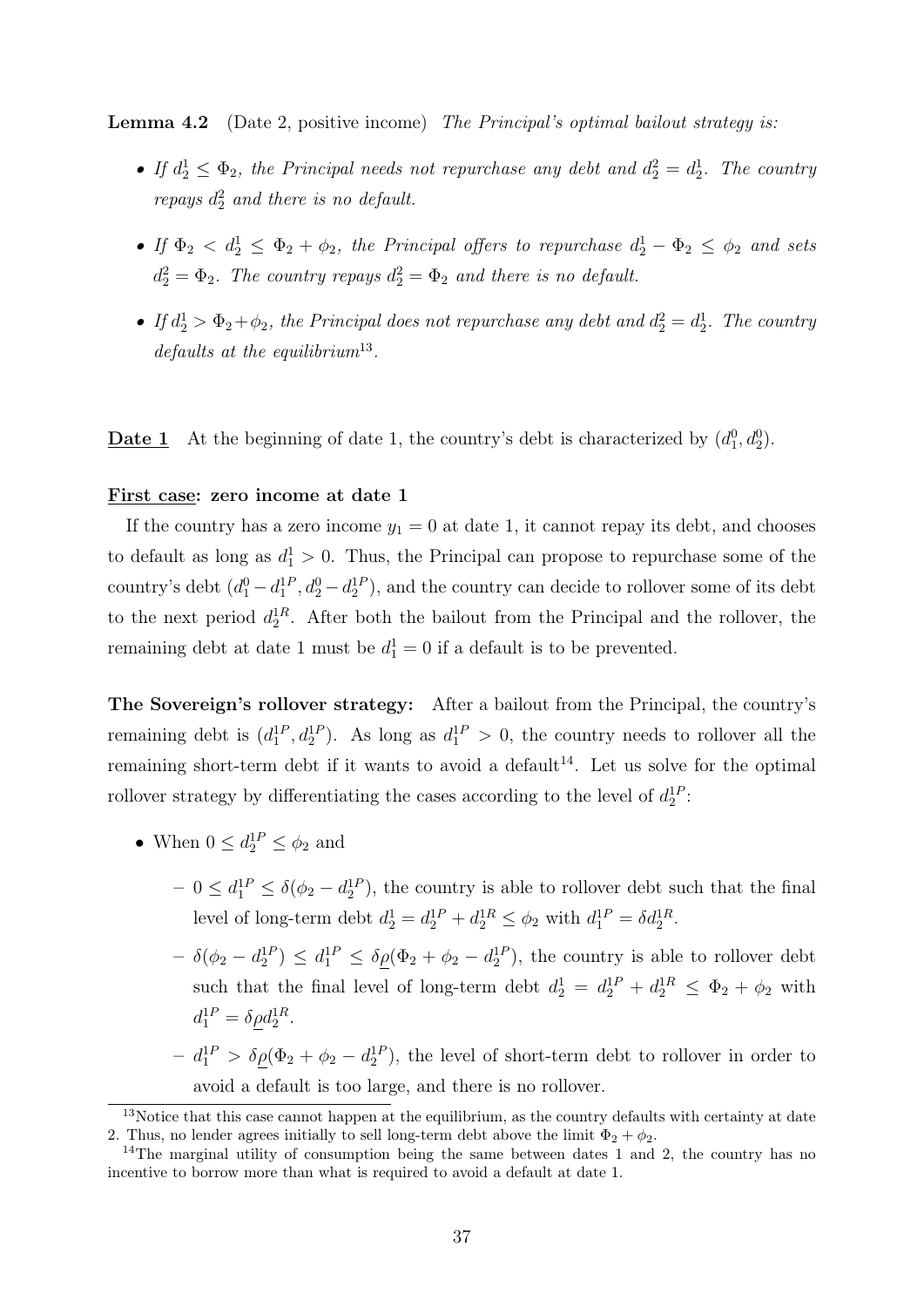- When  $\phi_2 \leq d_2^{1P} \leq \Phi_2 + \phi_2$  and
	- $-0 \leq d_1^{1P} \leq \delta_{\underline{\rho}}(\Phi_2 + \phi_2 d_2^{1P}),$  the country is able to rollover debt such that the final level of long-term debt  $d_2^1 = d_2^{1P} + d_2^{1R} \leq \Phi_2 + \phi_2$  with  $d_1^{1P} = \delta \rho d_2^{1R}$ .
	- $d_1^{\rm 1P} > \delta_{\underline{\rho}}(\Phi_2 + \phi_2 d_2^{\rm 1P}),$  the level of short-term debt to rollover in order to avoid a default is too large, and there is no rollover.

The Principal's bailout strategy: The sovereign enters the period with debt levels  $(d_1^0, d_2^0)$ . Taking into account the fact that the sovereign can rollover some of its debt after his bailout offer, the Principal can propose to repurchase some of the country's debt  $(d_1^0 - d_1^{1P}, d_2^0 - d_2^{1P})$  to prevent a default at date 1. He does so only if the sovereign cannot rollover enough debt to avoid a default, and if he can find a bailout offer  $(d_1^{1P}, d_2^{1P})$  that costs him less to than to let the sovereign default. Let us solve for the optimal bailout strategy by differentiating the cases according to the level of  $d_2^0$ :

• When  $d_2^0 \leq \phi_2$ : if  $d_1^0 \leq \delta \rho(\Phi_2 + \phi_2 - d_2^0)$ , the country can rollover all its short-term debt and avoid a default at date 1. There is no need for the Principal to intervene. Yet, if  $d_1^0 > \delta \rho (\Phi_2 + \phi_2 - d_2^0)$ , the Principal can propose to repurchase some of the debt of the country if he wants to prevent a default at date 1. In this case, he has to bring back debt levels to  $(d_1^{1P}, d_2^{1P})$  such that  $d_1^{1P} \leq \delta \rho (\Phi_2 + \phi_2 - d_2^{1P})$ . He has three possibilities: repurchase debt such that the final level of long-term debt (after the rollover decision of the country) is (1)  $\Phi_2 \langle d_2^1 = d_2^{1P} + \frac{d_1^{1P}}{\delta \rho} \leq \Phi_2 + \phi_2$ , (2)  $\phi_2 < d_2^1 = d_2^{1P} + \frac{d_1^{1P}}{\delta \rho} \leq \Phi_2$ , or eventually (3)  $d_2^1 = d_2^{1P} + \frac{d_1^{1P}}{\delta} \leq \phi_2$ . In the three cases, the Principal solves:

$$
\min_{d_1^{1P}, d_2^{1P}} \left\{ d_1^0 - d_1^{1P} + \delta(d_2^0 - d_2^{1P}) + \delta \mathbb{E}_1 \left\{ x_2(d_2^1 - d_2^{2P}) + (1 - x_2)\phi_2 \right\} \right\}
$$

such that the overall expected cost is lower than his spillover cost  $\phi_1$ ,  $d_2^1$  is in the defined range, and he cannot repurchase more debt than the country has on its portfolio. Eventually, the cost incurred by the Principal is the lowest in case (1), and involves the largest bailout zone. Thus, within the set  $\delta \rho (\Phi_2 + \phi_2 - d_2^0)$  $d_1^0 \leq \phi_1 - \delta \rho d_2^0 + \delta \rho \Phi_2 - \delta (1 - \rho) \phi_2$ , the Principal makes a bailout offer  $(d_1^{1P} =$  $\delta \rho (\Phi_2 + \phi_2 - d_2^0), d_2^{\text{1P}} = d_2^{\text{0}}$  and the country does not default at date  $1^{15}$ .

<sup>&</sup>lt;sup>15</sup>I assume that the Principal makes the minimal bailout offer to the country. More precisely, he is indifferent between all the following bailouts:  $(\delta \rho(\Phi_2 - d_2^0) < d_1^1 P \leq \delta \rho(\Phi_2 + \phi_2 - d_2^0), d_2^1 P \leq d_2^0)$ . In this set, it amounts the same to the Principal to repurchase more short-term debt today (implying that the country has less debt to rollover), or to repurchase more debt tomorrow.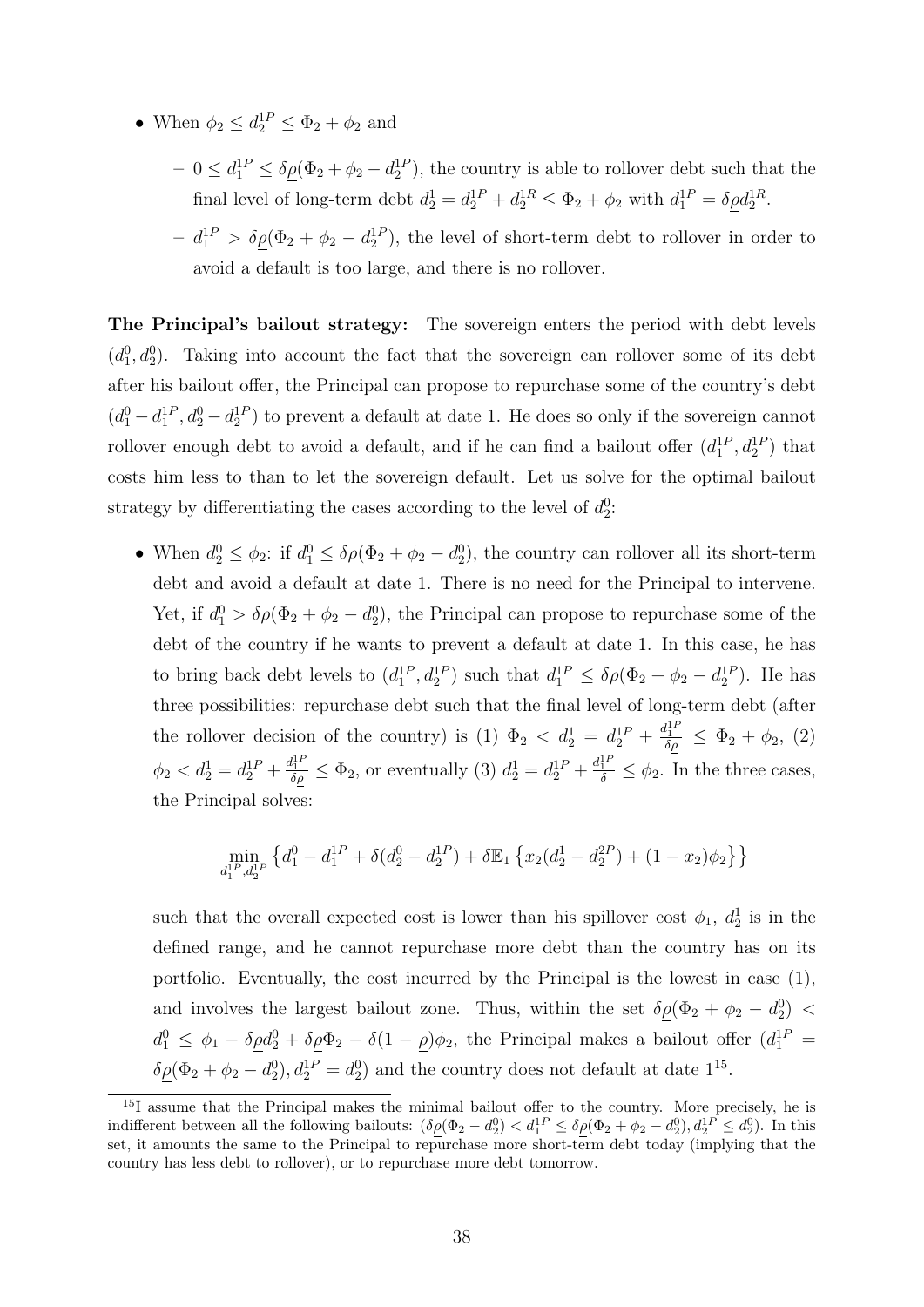- When  $\phi_2 < d_2^0 \leq \Phi_2$ : if  $d_1^0 \leq \delta \underline{\rho}(\Phi_2 + \phi_2 d_2^0)$ , the country can rollover all its short-term debt and avoid a default at date 1. There is no need for the Principal to intervene. Yet, if  $d_1^0 > \delta \rho(\Phi_2 + \phi_2 - d_2^0)$ , the Principal can propose to repurchase some of the debt of the country if he wants to prevent a default at date 1. In this case, he has to bring back debt levels to  $(d_1^{1P}, d_2^{1P})$  such that  $d_1^{1P} \le \delta \rho (\Phi_2 + \phi_2 - d_2^{1P})$ . He has three possibilities: repurchase debt such that the final level of long-term debt (after the rollover decision of the country) is (1)  $\Phi_2 < d_2^1 = d_2^{1P} + \frac{d_1^{1P}}{\delta \rho} \leq \Phi_2 + \phi_2$ , (2)  $\phi_2 < d_2^1 = d_2^{1P} + \frac{d_1^{1P}}{\delta \rho} \leq \Phi_2$ , or eventually (3)  $d_2^1 = d_2^{1P} + \frac{d_1^{1P}}{\delta} \leq \phi_2$ . In the three cases, the Principal solves the same problem as before. Eventually, the cost incurred by the Principal is the lowest in case (1), and involves the largest bailout zone. Thus, within the set  $\delta \rho(\Phi_2 + \phi_2 - d_2^0) < d_1^0 \leq \phi_1 - \delta \rho d_2^0 + \delta \rho \Phi_2 - \delta (1 - \rho) \phi_2$ , the Principal makes a bailout offer  $(d_1^{1P} = \delta \rho (\Phi_2 + \phi_2 - d_2^0), d_2^{1P} = d_2^0)$  and the country does not default at date 1.
- When  $\Phi_2 < d_2^0 \leq \Phi_2 + \phi_2$ : if  $d_1^0 \leq \delta \underline{\rho}(\Phi_2 + \phi_2 d_2^0)$ , the country can rollover all its short-term debt and avoid a default at date 1. There is no need for the Principal to intervene. Yet, if  $d_1^0 > \delta \rho(\Phi_2 + \phi_2 - d_2^0)$ , the Principal can propose to repurchase some of the debt of the country if he wants to prevent a default at date 1. In this case, he has to bring back debt levels to  $(d_1^{1P}, d_2^{1P})$  such that  $d_1^{1P} \le \delta \rho (\Phi_2 + \phi_2 - d_2^{1P})$ . He has three possibilities: repurchase debt such that the final level of long-term debt (after the rollover decision of the country) is (1)  $\Phi_2 < d_2^1 = d_2^{1P} + \frac{d_1^{1P}}{\delta \rho} \leq \Phi_2 + \phi_2$ , (2)  $\phi_2 < d_2^1 = d_2^{1P} + \frac{d_1^{1P}}{\delta \rho} \leq \Phi_2$ , or eventually (3)  $d_2^1 = d_2^{1P} + \frac{d_1^{1P}}{\delta} \leq \phi_2$ . In the three cases, the Principal solves the same problem as before. Eventually, the cost incurred by the Principal is the lowest in case (1), and involves the largest bailout zone. Thus, within the set  $\delta \rho(\Phi_2 + \phi_2 - d_2^0) < d_1^0 \leq \phi_1 - \delta \rho d_2^0 + \delta \rho \Phi_2 - \delta (1 - \rho) \phi_2$ , the Principal makes a bailout offer  $(d_1^{1P} = \delta \rho (\Phi_2 + \phi_2 - d_2^0), d_2^{1P} = d_2^0)$  and the country does not default at date 1.

# Lemma 4.3 (Date 1, Zero income)  $0 \le d_2^0 \le \phi_2$

- If  $0 \leq d_1^0 \leq \delta(\phi_2 d_2^0)$ , the country is able to rollover its debt such that the level of long-term debt is eventually  $d_2^1 = d_2^0 + \frac{d_1^0}{\delta} \leq \phi_2$ , and the Principal does not intervene. There is no default at date 1.
- If  $\delta(\phi_2 d_2^0) < d_1^0 \leq \delta \rho(\Phi_2 + \phi_2 d_2^0)$ , the country is able to rollover its debt such that the level of long-term debt is eventually  $\Phi_2 < d_2^1 = d_2^0 + \frac{d_1^0}{\delta \rho} \leq \Phi_2 + \phi_2$ , and the Principal does not intervene. There is no default at date 1.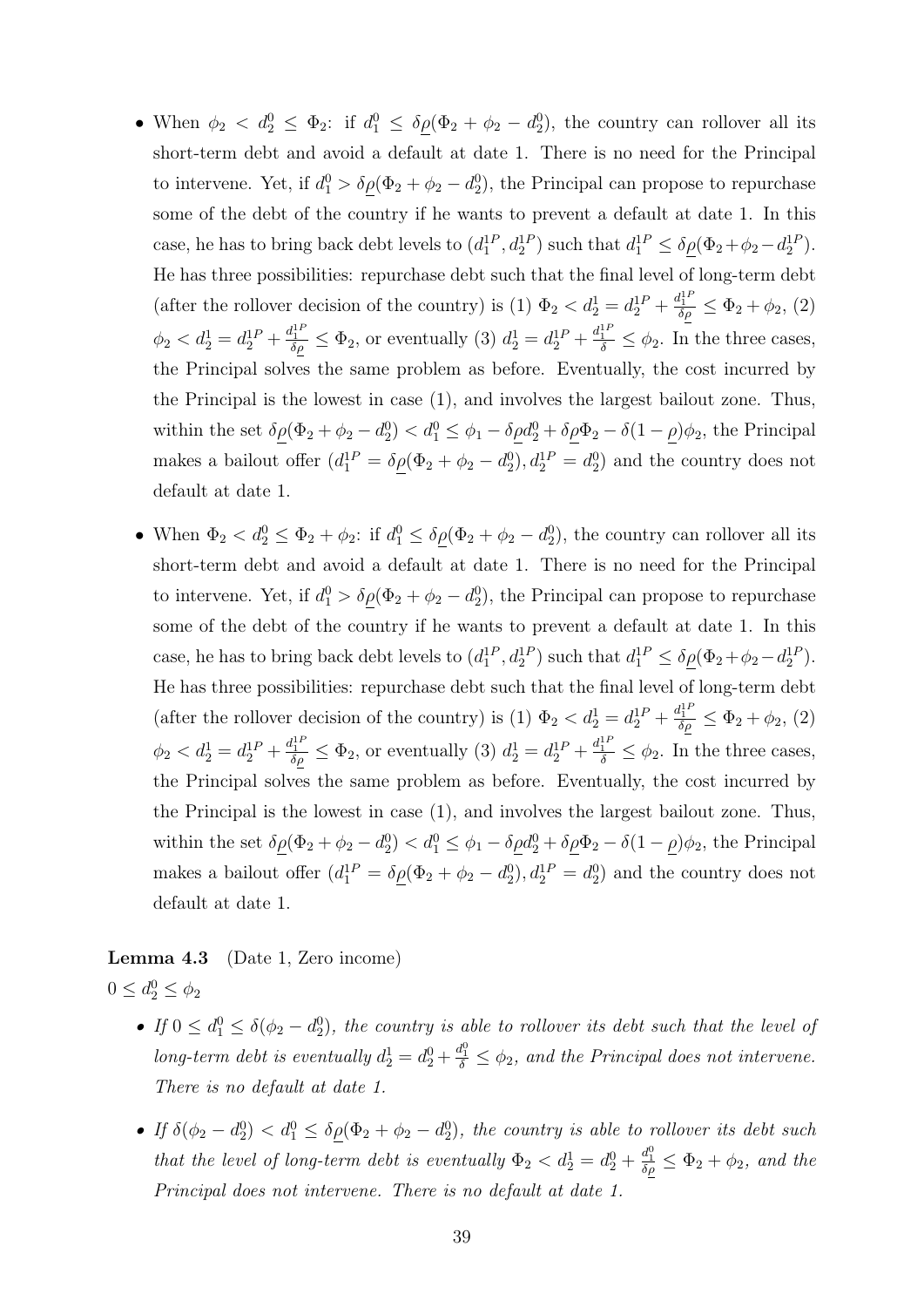- If  $\delta \rho (\Phi_2 + \phi_2 d_2^0) < d_1^0 \leq \phi_1 \delta \rho d_2^0 + \delta \rho \Phi_2 \delta (1 \rho) \phi_2$ , the Principal proposes to repurchase some of the short-term debt of the country to bring back debt levels to  $(d_1^{1P} = \delta \rho (\Phi_2 + \phi_2 - d_2^0), d_2^{1P} = d_2^0)$ . After the bailout, the country rolls over the remaining debt and  $d_2^1 = \Phi_2 + \phi_2$ . There is no default at date 1.
- If  $d_1^0 > \phi_1 \delta \rho d_2^0 + \delta \rho \Phi_2 \delta (1 \rho) \phi_2$ , the Principal does not intervene, there is too much debt to rollover, and the country defaults at date 1.

 $\phi_2 < d_2^0 \leq \Phi_2 + \phi_2$ 

- If  $0 \leq d_1^0 \leq \delta \rho(\Phi_2 + \phi_2 d_2^0)$ , the country is able to rollover its debt such that the level of long-term debt is eventually  $\Phi_2 < d_2^1 = d_2^0 + \frac{d_1^0}{\delta \rho} \leq \Phi_2 + \phi_2$ , and the Principal does not intervene. There is no default at date 1.
- If  $\delta \rho (\Phi_2 + \phi_2 d_2^0) < d_1^0 \leq \phi_1 \delta \rho d_2^0 + \delta \rho d_2 \delta (1 \rho) \phi_2$ , the Principal proposes to repurchase some of the short-term debt of the country to bring back debt levels to  $(d_1^{1P} = \delta \rho (\Phi_2 + \phi_2 - d_2^0), d_2^{1P} = d_2^0)$ . After the bailout, the country rolls over the remaining debt such that the level of long-term debt is eventually  $d_2^1 = \Phi_2 + \phi_2$ . There is no default at date 1.
- If  $d_1^0 > \phi_1 \delta \rho d_2^0 + \delta \rho \Phi_2 \delta (1 \rho) \phi_2$ , the Principal does not intervene, there is too much debt to rollover, and the country defaults at date 1.

#### Second case: positive income at date 1

If the country has a positive income  $y_1 = \bar{y}_1$  at date 1, it can repay its debt, but may be willing not to do so if it is more costly for it than to default. In this case, the Principal can propose to repurchase some of the country's debt  $(d_1^0 - d_1^{1P}, d_2^0 - d_2^{1P})$ , and the country can decide to rollover some of its debt to the next period  $d_2^{1R}$ . After both the bailout and the rollover, the remaining debt  $(d_1^1, d_2^1)$  must be such that the country is willing to repay  $d_1^1$  if a default is to be prevented. See the details of the resolution in the Appendix online.

Lemma 4.4 (Date 1, Positive income)  $0 \le d_2^0 \le \phi_2$ 

- If  $0 \leq d_1^0 \leq \Phi_1 \delta \overline{\rho} d_2^0$ , the country repays its debt without rollover or bailout. There is no default at date 1.
- If  $\Phi_1 \delta \overline{\rho} d_2^0 < d_1^0 \leq \Phi_1 + \delta (1 \overline{\rho}) \phi_2 \delta d_2^0$ , the country rolls over some of its debt such that the level of long-term debt is eventually  $d_2^1 = d_2^0 + \frac{d_1^0 - \Phi_1 + \delta \bar{\rho} d_2^0}{\delta(1 - \bar{\rho})} \leq \phi_2$ , and repays the rest. There is no default at date 1.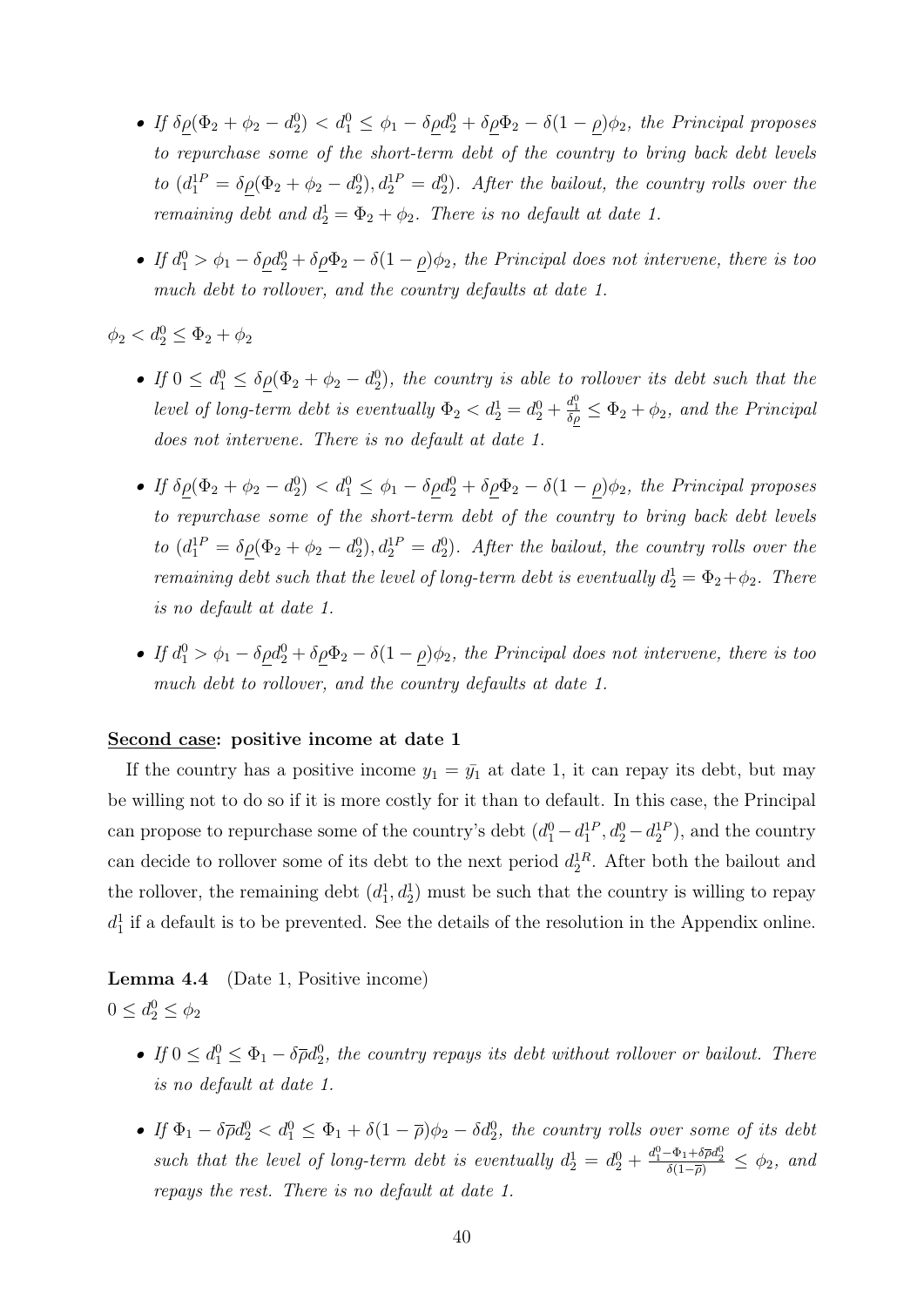- If  $\Phi_1 + \delta(1-\overline{\rho})\phi_2 \delta d_2^0 < d_1^0 \leq \phi_1 + \Phi_1 \delta d_2^0$ , the Principal proposes to repurchase some of the debt of the country to bring back debt levels to  $(d_1^{\text{IP}} = \Phi_1 + \delta(1-\overline{\rho})\phi_2 \delta d_2^{1P}, d_2^{1P} \leq d_2^0$ ). After the bailout, the country rolls over some of the remaining debt such that the level of long-term debt is eventually  $d_2^1 = \phi_2$ , and repays the rest. There is no default at date 1.
- If  $d_1^0 > \phi_1 + \Phi_1 \delta d_2^0$ , the Principal does not intervene, there is too much debt to rollover, and the country defaults at date 1.

 $\phi_2 < d_2^0 \leq \frac{\phi_1}{\delta} + \overline{\rho}\phi_2$ 

- If  $0 \leq d_1^0 \leq \Phi_1 \delta \overline{\rho} d_2^0 \delta (1 \overline{\rho}) \Phi_2$ , the country repays its debt without rollover or bailout. There is no default at date 1.
- If  $\Phi_1 \delta \overline{\rho} d_2^0 \delta (1 \overline{\rho}) \Phi_2 < d_1^0 \leq \delta (1 \overline{\rho}) d_2^0 + \Phi_1 \delta (1 \overline{\rho}) \Phi_2 \delta \phi_2$ , the country rolls over some of its debt such that the level of long-term debt is eventually  $\Phi_2$  <  $d_2^1 = d_2^0 + \frac{d_1^0 - \Phi_1 + \delta \Phi_2}{\delta \overline{\rho}} \leq \Phi_2 + \phi_2$ , and repays the rest. There is no default at date 1.
- If  $\delta(1-\overline{\rho})d_2^0 + \Phi_1 \delta(1-\overline{\rho})\Phi_2 \delta\phi_2 < d_1^0 \leq \Phi_1 \delta\overline{\rho}\phi_2$ , the Principal proposes to repurchase some of the long-term debt of the country to bring back debt levels to  $(d_1^{1P} = d_1^0, d_2^{1P} = \phi_2)$ . After the bailout, the country repays the remaining debt. There is no default at dates 1 and 2.
- If  $\Phi_1-\delta\overline{\rho}\phi_2 < d_1^0 \leq \phi_1+\Phi_1-\delta d_2^0$ , the Principal proposes to repurchase some of debt of the two maturities to bring back debt levels to  $(d_1^{1P} = \Phi_1 + \delta(1-\overline{\rho})\phi_2 - \delta d_2^{1P}, d_2^{1P} \leq \phi_2)$ . After the bailout, the country rolls over some of the remaining debt such that the level of long-term debt is eventually  $d_2^1 = \phi_2$ , and repays the rest. There is no default at date 1, and no default at date 2.
- If  $d_1^0 > \phi_1 + \Phi_1 \delta d_2^0$ , the Principal does not intervene, there is too much debt to rollover, and the country defaults at date 1.

 $\frac{\phi_1}{\delta} + \bar{\rho}\phi_2 < d_2^0 \leq \Phi_2$ 

- If  $0 \leq d_1^0 \leq \Phi_1 \delta \overline{\rho} d_2^0 \delta (1 \overline{\rho}) \Phi_2$ , the country repays its debt without rollover or bailout. There is no default at date 1.
- If  $\Phi_1 \delta \overline{\rho} d_2^0 \delta (1 \overline{\rho}) \Phi_2 < d_1^0 \leq \Phi_1 \delta \overline{\rho} d_2^0 \delta (1 \overline{\rho}) \Phi_2 + \delta \overline{\rho} \phi_2$ , the country rolls over some of its debt such that the level of long-term debt is eventually  $\Phi_2 < d_2^1 =$  $d_2^0 + \frac{d_1^0 - \Phi_1 + \delta \Phi_2}{\delta \overline{\rho}} \leq \Phi_2 + \phi_2$ , and repays the rest. There is no default at date 1.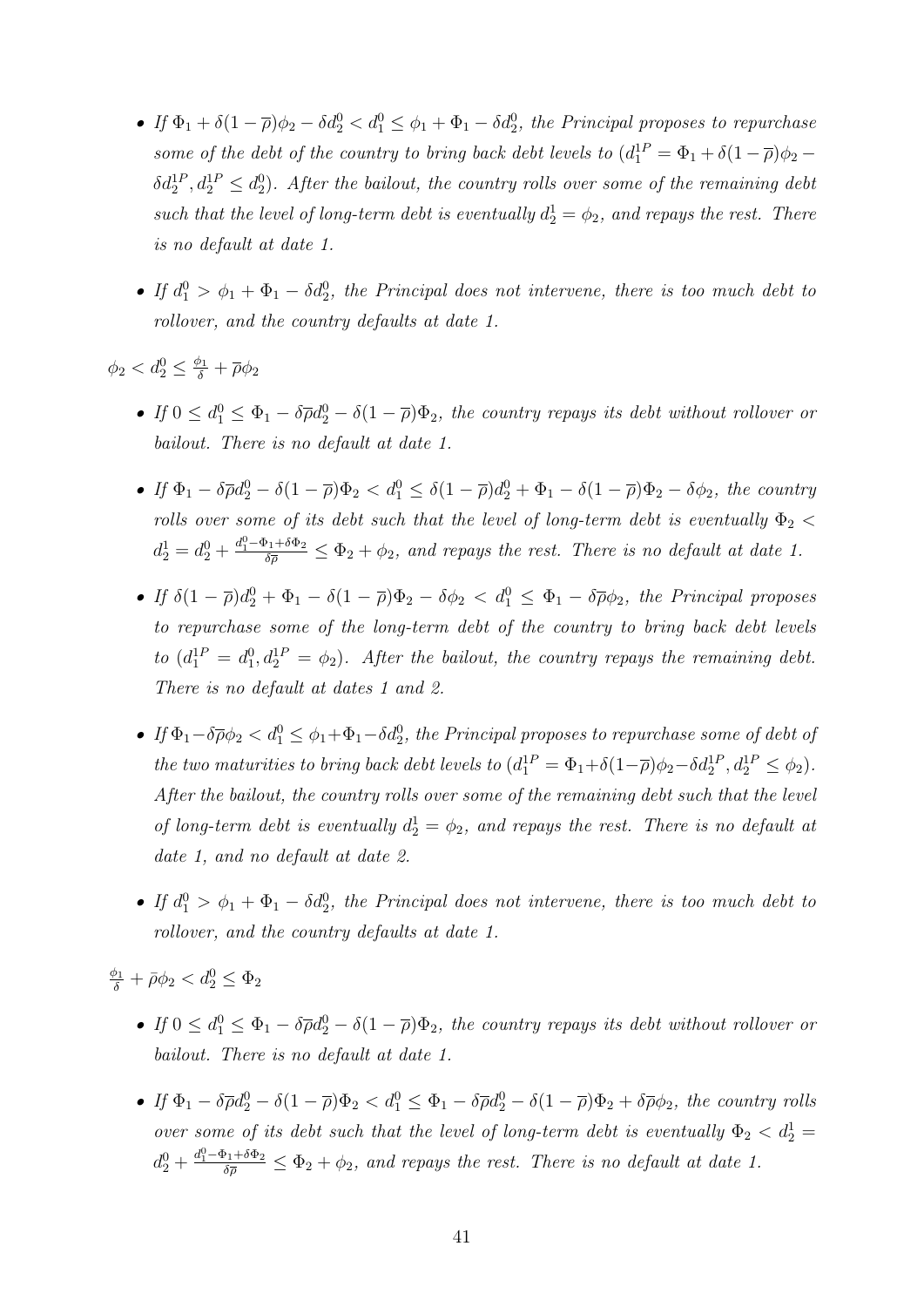- If  $\Phi_1 \delta(1-\overline{\rho})\Phi_2 + \delta\overline{\rho}\phi_2 \delta\overline{\rho}d_2^0 < d_1^0 \leq \phi_1 + \Phi_1 \delta(1-\overline{\rho})(\Phi_2 + \phi_2) \delta\overline{\rho}d_2^0$ , the Principal proposes to repurchase some of the short-term debt of the country to bring back debt levels to  $(d_1^{1P} = \Phi_1 - \delta(1-\overline{\rho})\Phi_2 + \delta\overline{\rho}\phi_2 - \delta\overline{\rho}d_2^0, d_2^{1P} = d_2^0)$ . After the bailout, the country rolls over some of the remaining debt such that the level of long-term debt is eventually  $d_2^1 = \Phi_2 + \phi_2$ , and repays the rest. There is no default at date 1.
- If  $d_1^0 > \phi_1 + \Phi_1 \delta(1-\overline{\rho})(\Phi_2+\phi_2) \delta \overline{\rho}d_2^0$ , the Principal does not intervene, there is too much debt to rollover, and the country defaults.

 $\Phi_2 < d_2^0 \leq \Phi_2 + \phi_2$ 

- If  $0 \leq d_1^0 \leq \Phi_1 \delta \Phi_2$ , the country repays its debt without rollover or bailout. There is no default at date 1.
- If  $\Phi_1-\delta\Phi_2 < d_1^0 \leq \Phi_1-\delta\overline{\rho}d_2^0-\delta(1-\overline{\rho})\Phi_2+\delta\overline{\rho}\phi_2$ , the country rolls over some of its debt such that the level of long-term debt is eventually  $\Phi_2 < d_2^1 = d_2^0 + \frac{d_1^0 - \Phi_1 + \delta \Phi_2}{\delta \overline{\rho}} \leq \Phi_2 + \phi_2$ , and repays the rest. There is no default at date 1.
- If  $\Phi_1 \delta(1-\overline{\rho})\Phi_2 + \delta\overline{\rho}\phi_2 \delta\overline{\rho}d_2^0 < d_1^0 \leq \phi_1 + \Phi_1 \delta(1-\overline{\rho})(\Phi_2 + \phi_2) \delta\overline{\rho}d_2^0$ , the Principal proposes to repurchase some of the short-term debt of the country to bring back debt levels to  $(d_1^{1P} = \Phi_1 - \delta(1-\overline{\rho})\Phi_2 + \delta\overline{\rho}\phi_2 - \delta\overline{\rho}d_2^0, d_2^{1P} = d_2^0)$ . After the bailout, the country rolls over some of the remaining debt such that the level of long-term debt is eventually  $d_2^1 = \Phi_2 + \phi_2$ , and repays the rest. There is no default at date 1.
- If  $d_1^0 > \phi_1 + \Phi_1 \delta(1-\overline{\rho})(\Phi_2+\phi_2) \delta \overline{\rho}d_2^0$ , the Principal does not intervene, there is too much debt to rollover, and the country defaults.

#### Date 0: Country's optimal borrowing strategy

At date 0, the country chooses its initial debt portfolio  $(d_1^0, d_2^0)$  taking into account the bailout strategy of the Principal, and its rollover and default decisions at dates 1 and 2. I solve simultaneously for the initial amount of borrowings  $b_0$  and the interest rates paid on debt.

#### Country's borrowing strategies

Let us consider the possible borrowing strategies for the country. Strategies that are strictly dominated are excluded from the analysis (see the Appendix online for more details). In every situation, the country solves:

$$
\max_{\{d_1^0, d_2^0\}} \left\{ R \left( (1 + r_1^0) d_1^0 + (1 + r_2^0)^2 d_2^0 \right) + \mathbb{E}_0 \left( \sum_{t=1}^2 \delta^t (y_t - x_t d_t^t - (1 - x_t) x_{t-1} \Phi_t) \right) \right\}
$$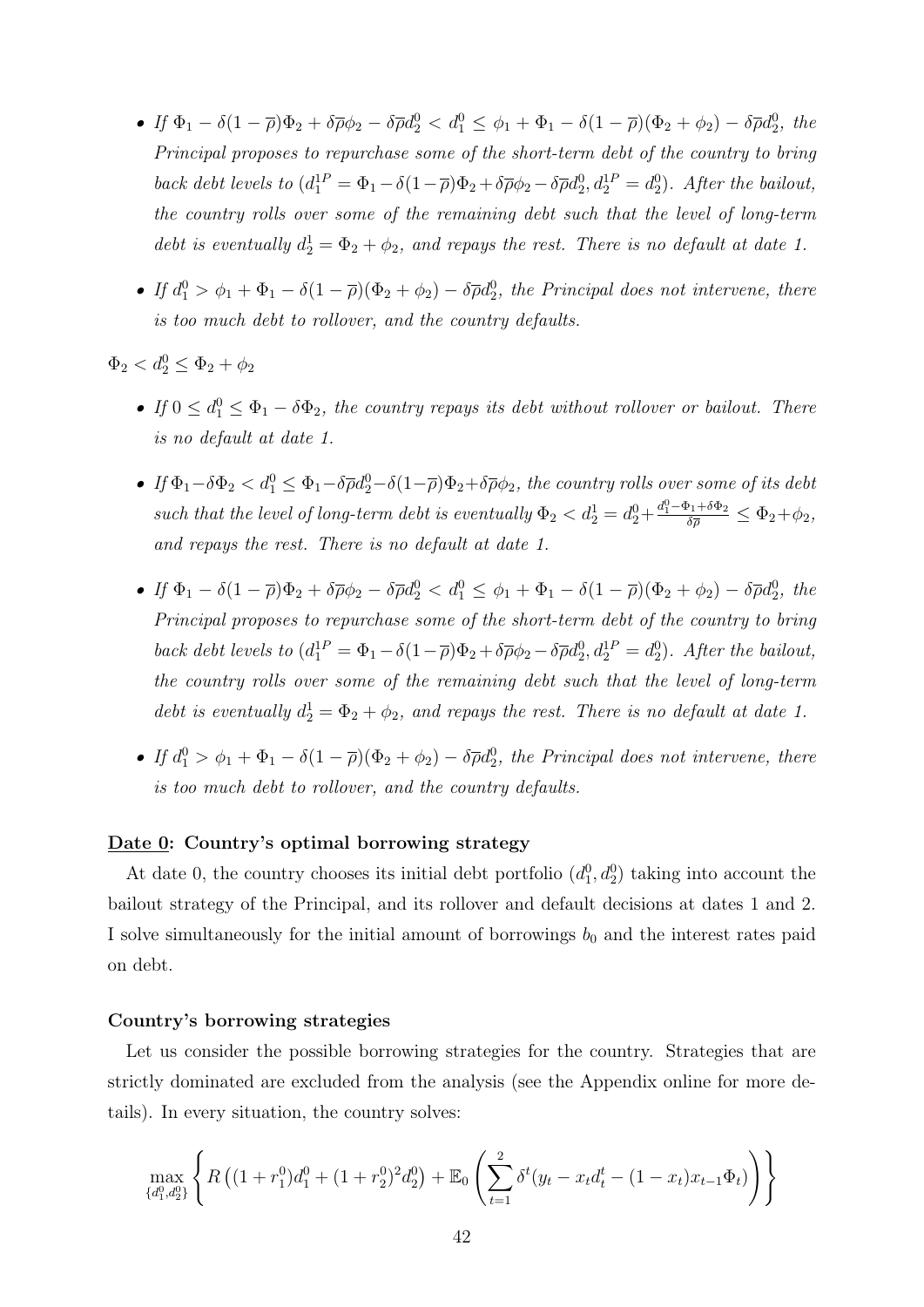• (a)  $\begin{cases} d_1^0 \leq \delta(\phi_2 - d_2^0) \end{cases}$  $d_2^0 \leq \phi_2$ 

There is no default at any date so that interest rates are risk-free  $1+r_1 = 1+r_2 = \delta$ . The country is thus able to borrow initially  $b_0 = \delta d_1^0 + \delta^2 d_2^0$ . There is a unique solution  $(d_1^0 = 0, d_2^0 = \phi_2)$  bringing initial utility to the country:

$$
U_a^C(R) = R\delta^2\phi_2 + \delta\alpha\bar{y_1} + \delta^2(\alpha\bar{\rho} + (1-\alpha)\rho)(\bar{y_2} - \phi_2)
$$

• (b)  $\begin{cases} \delta \underline{\rho}(\Phi_2 - d_2^0) < d_1^0 \leq \phi_1 + \delta \underline{\rho} \Phi_2 - \delta(1 - \underline{\rho})\phi_2 - \delta \underline{\rho} d_2^0 \end{cases}$  $d_2^0 \leq \phi_2$ 

There is no risk of default at date 1, but a risk at date 2 of the country has consecutively no income at both dates. The country is thus able to borrow initially  $b_0 =$  $\delta d_1^0 + \delta^2(\alpha + (1-\alpha)\rho)d_2^0$ . There is a unique solution:  $(d_1^0 = \phi_1 + \delta \rho \Phi_2 - \delta \phi_2, d_2^0 = \phi_2)$ bringing initial utility to the country:

$$
U_b^C(R) = R\delta \left( \phi_1 + \delta \rho \Phi_2 - \delta (1 - \alpha)(1 - \rho)\phi_2 \right) + \delta \alpha \bar{y_1} + \delta^2 (\alpha \bar{\rho} + (1 - \alpha)\rho) \bar{y_2} - \delta \alpha \phi_1
$$

$$
- \delta^2 (1 - \alpha(1 - \rho)) \Phi_2 + \delta^2 \alpha (1 - \bar{\rho}) \phi_2
$$

$$
\bullet \text{ (c) } \begin{cases} \max(\Phi_1 + \delta(1-\overline{\rho})\phi_2 - \delta d_2^0, \Phi_1 - \delta \overline{\rho} \phi_2) < d_1^0 \le \phi_1 + \Phi_1 - \delta d_2^0 \\ d_2^0 \le \frac{\phi_1}{\delta} + \overline{\rho} \phi_2 \end{cases}
$$

There is a risk of default at date 1 if the country has no income, but no more risk at date 2 provided the country did not default at date 1. The country is thus able to borrow initially  $b_0 = \delta \alpha d_1^0 + \delta^2 \alpha d_2^0$ . There is a unique solution:  $(d_1^0 =$  $\phi_1 + \Phi_1 - \delta d_2^0, d_2^0 \le \phi_2$ ) bringing initial utility to the country:

$$
U_c^C(R) = R\delta\alpha\left(\phi_1 + \Phi_1\right) + \delta\alpha\bar{y_1} + \delta^2(\alpha\bar{\rho} + (1-\alpha)\rho)\bar{y_2} - \delta\Phi_1
$$

#### Analysis of the different borrowing strategies

Let us compare together the different borrowing strategies:

$$
U_b^C(R) \ge U_a^C(R) \Leftrightarrow R \ge R_{ba} = \frac{\alpha \phi_1 + \delta(1 - \alpha(1 - \rho))\Phi_2 - \delta(\alpha + (1 - \alpha)\rho)\phi_2}{\phi_1 + \delta \rho \Phi_2 + \delta(1 + (1 - \alpha)(1 - \rho))\phi_2}
$$

$$
U_c^C(R) \ge U_b^C(R) \Leftrightarrow R \ge R_{cb} = \frac{\Phi_1 - \alpha \phi_1 - \delta \Phi_2 + \delta \alpha(1 - \rho)(\Phi_2 + \phi_2)}{\alpha \Phi_1 - (1 - \alpha)\phi_1 - \delta \rho \Phi_2 + \delta(1 - \alpha)(1 - \rho)\phi_2}
$$

To simplify the analysis, let us assume that  $\Phi_1 = \Phi_2$  and that  $\phi_1 = \phi_2 = \gamma \Phi_1 = \gamma \Phi_2$  with  $\gamma \ll 1$ . We also assume that income realizations are independent across dates 1 and 2,